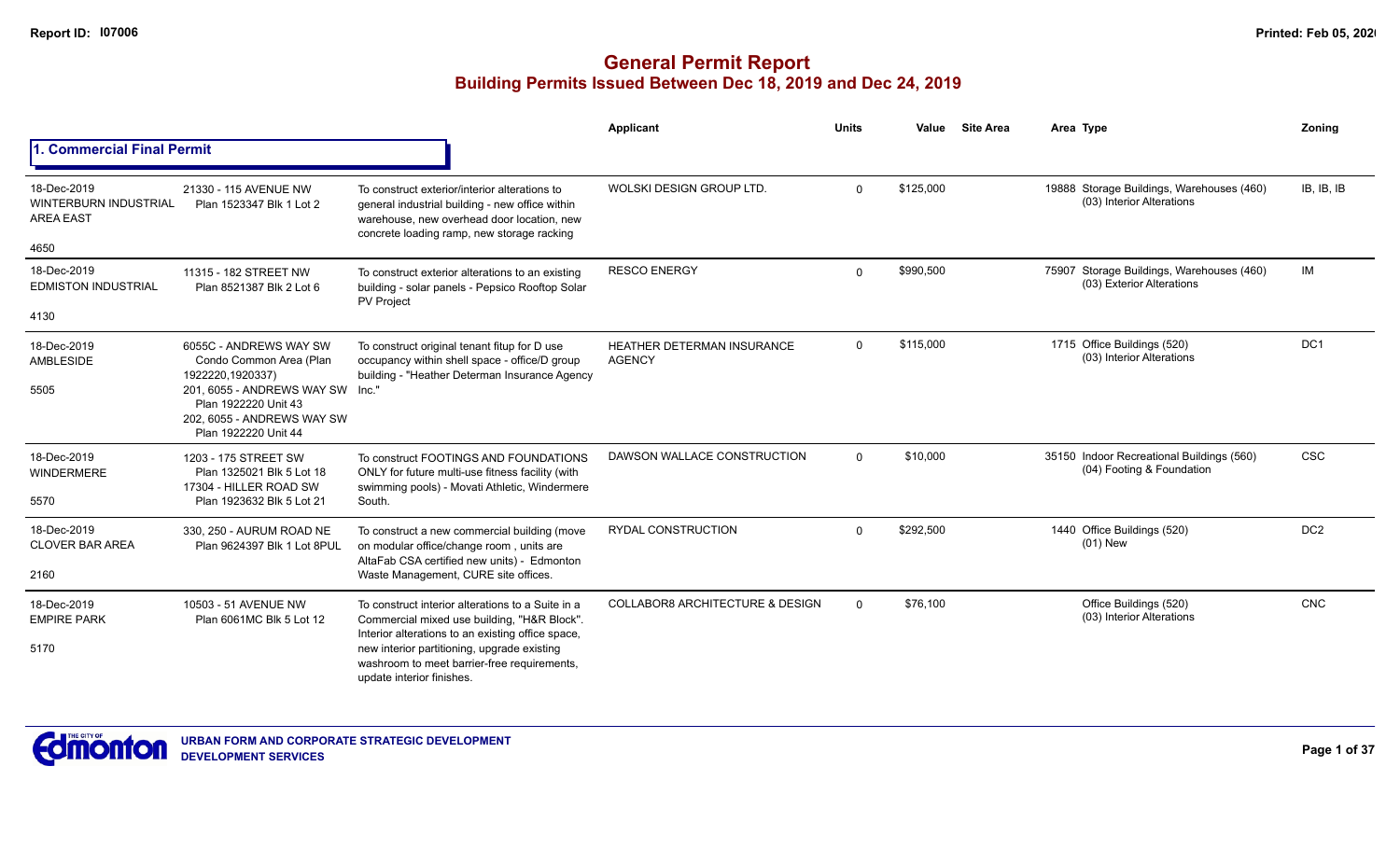|                                              |                                                         |                                                                                                                                                   | <b>Applicant</b>                                       | <b>Units</b> | Value     | <b>Site Area</b> | Area Type                                                               | Zoning          |
|----------------------------------------------|---------------------------------------------------------|---------------------------------------------------------------------------------------------------------------------------------------------------|--------------------------------------------------------|--------------|-----------|------------------|-------------------------------------------------------------------------|-----------------|
| <b>Commercial Final Permit</b>               |                                                         |                                                                                                                                                   |                                                        |              |           |                  |                                                                         |                 |
| 18-Dec-2019<br><b>DAVIES INDUSTRIAL WEST</b> | 5820 - 90 STREET NW<br>Plan 8322409 Blk 1 Lot 1A        | To Construct a Partial Interior Alteration:(<br>installing Spray Paint Booth ONLY) - Frank's<br>autobody Itd                                      | SPRUCE CONSTRUCTION INC                                | $\mathbf{0}$ | \$15,000  |                  | 474 Service Stations, Repair Garages (572)<br>(03) Interior Alterations | IB              |
| 6170                                         |                                                         |                                                                                                                                                   |                                                        |              |           |                  |                                                                         |                 |
| 18-Dec-2019<br>KING EDWARD PARK              | 7745 - 85 STREET NW<br>Plan 2105HW Blk 11 Lot 1         | To change the Uses in a commercial building -<br>Main Floor - from General Retail Store to Indoor<br>Participant Recreation Service/ Professional | <b>BREATHE PERSONAL TRAINING &amp;</b><br>FITNESS INC. | $\Omega$     | \$30,000  |                  | 1190 Indoor Recreational Buildings (560)<br>(03) Interior Alterations   | <b>CNC</b>      |
| 6360                                         |                                                         | Support Services. " Breath Fitness" & Second<br>Floor - from Residential to Offices.                                                              |                                                        |              |           |                  |                                                                         |                 |
| 18-Dec-2019<br><b>KING EDWARD PARK</b>       | 7403 - 82 AVENUE NW<br>Plan 7884AH Blk 21 Lots<br>27-28 | To construct Interior Alteration for a tenant<br>space - new interior partitioning, new                                                           | <b>HOK INC</b>                                         | $\Omega$     | \$140,000 |                  | 1376 Mixed Use (522)<br>(03) Interior Alterations                       | CB <sub>2</sub> |
| 6360                                         |                                                         | doors/frames, new ceiling, new lighting, new<br>power/data distribution, new finishes<br>throughout, and new millwork. - Cashmoney                |                                                        |              |           |                  |                                                                         |                 |
|                                              |                                                         | Exterior alterations as per permit<br>345350472-003                                                                                               |                                                        |              |           |                  |                                                                         |                 |
| 18-Dec-2019<br><b>PYLYPOW INDUSTRIAL</b>     | 6910 - 34 STREET NW<br>Plan 8622745 Blk 13 Lot 14       | To construct Interior Alteration for a Cannabis<br>production plant - ANC Cannabis                                                                | <b>PERMITECH</b>                                       | $\mathbf{0}$ | \$60,000  |                  | 6409 Storage Buildings, Warehouses (460)<br>(03) Interior Alterations   | IB              |
| 6590                                         |                                                         |                                                                                                                                                   |                                                        |              |           |                  |                                                                         |                 |
| 18-Dec-2019<br><b>ROPER INDUSTRIAL</b>       | 6810 - 50 STREET NW<br>Plan 1523362 Blk G Lot 1         | To change the use of a General Industrial Use<br>to a Commercial School and to construct interior<br>alterations (30 students max.)               | CIRQUETASTIC                                           | $\Omega$     | \$10,000  |                  | 3652 Storage Buildings, Warehouses (460)<br>(03) Interior Alterations   | IB              |
| 6640                                         |                                                         |                                                                                                                                                   |                                                        |              |           |                  |                                                                         |                 |
| 19-Dec-2019<br><b>PLEASANTVIEW</b>           | 5904 - 104 STREET NW<br>Plan 3553P Blk 46 Lots 1-8, OT  | To construct interior alterations within an<br>existing assembly suite - alteration of an                                                         | <b>ESCAPE CITY YEG</b>                                 | $\Omega$     | \$45,000  |                  | 448 Mixed Use (522)<br>(03) Interior Alterations                        | CB <sub>2</sub> |
| 5320                                         |                                                         | escape (entertainment) room, within existing<br>escape theme area. "Escape City"                                                                  |                                                        |              |           |                  |                                                                         |                 |

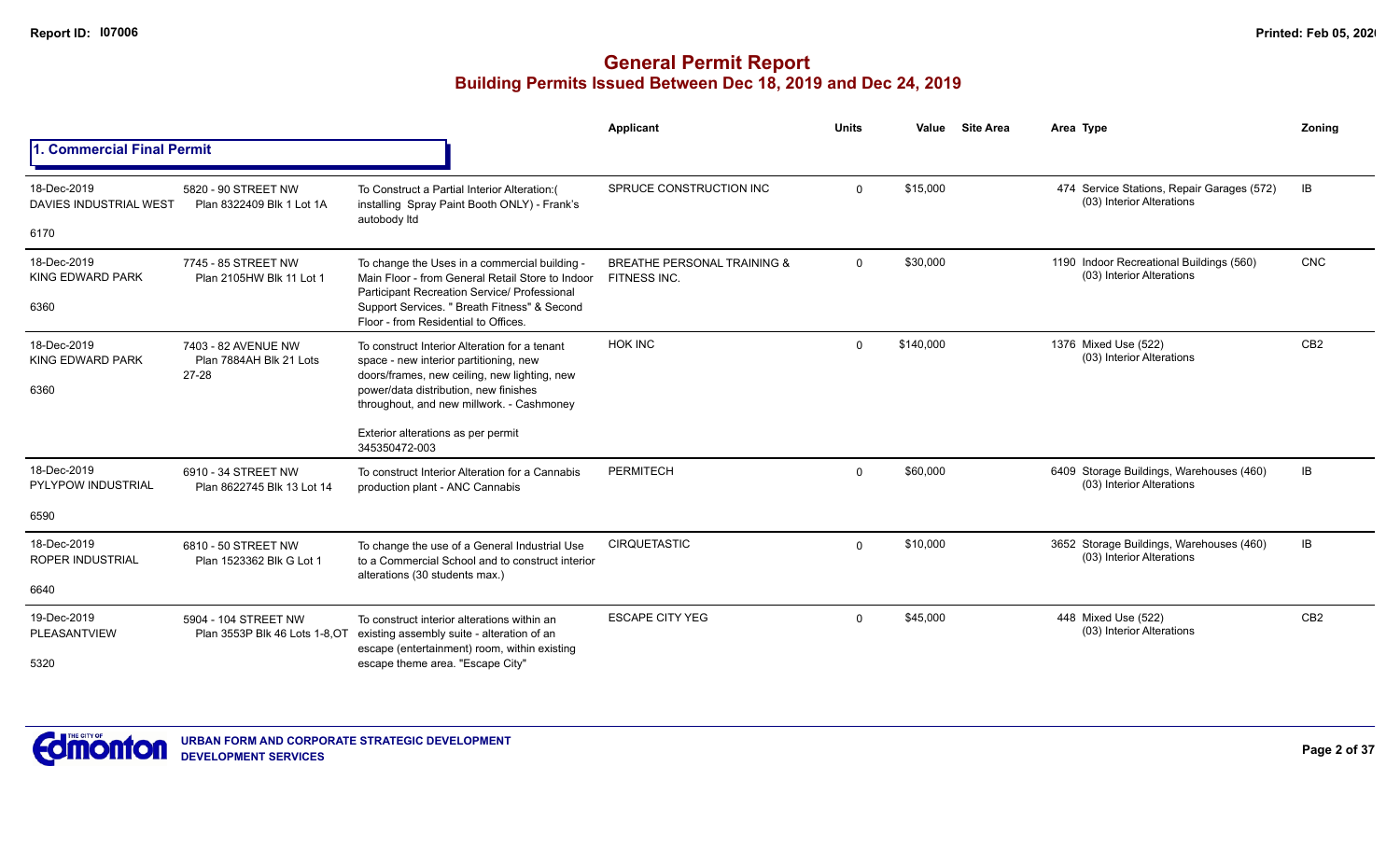|                                               |                                                       |                                                                                                                                                                                                                                                                                                                            | Applicant                                    | <b>Units</b> | Value     | <b>Site Area</b> | Area Type                                                | <b>Zoning</b>   |
|-----------------------------------------------|-------------------------------------------------------|----------------------------------------------------------------------------------------------------------------------------------------------------------------------------------------------------------------------------------------------------------------------------------------------------------------------------|----------------------------------------------|--------------|-----------|------------------|----------------------------------------------------------|-----------------|
| . Commercial Final Permit                     |                                                       |                                                                                                                                                                                                                                                                                                                            |                                              |              |           |                  |                                                          |                 |
| 19-Dec-2019<br><b>DOWNTOWN</b><br>1090        | 10303 - JASPER AVENUE NW<br>Plan NB Blk 3 Lots 76-79  | To construct interior alterations within high rise<br>office building - Interior renovations of two<br>office suites within the 18th floor of Canadian<br>Western Bank Place (KMSC LAW Suite 1810 &<br>another suite D occupancy at 1800), and<br>cosmetic upgrades only of existing base<br>building lobby and washrooms. | SPACE STUDIO INC                             | $\Omega$     | \$300,000 |                  | 5909 Office Buildings (520)<br>(03) Interior Alterations | <b>JAMSC</b>    |
| 19-Dec-2019<br><b>QUEEN MARY PARK</b><br>1180 | 10550 - 109 STREET NW<br>Plan B4 Blk 9 Lot 214        | To change the use from retail to assembly (E<br>occupancy) to a restaurant (A2 occupancy),<br>and replace minor interior finishes - "Unique<br>Cafe"                                                                                                                                                                       | UNIQUE CAFE. TEWODROS AZEZE                  | $\Omega$     | \$5,000   |                  | 1469 Mixed Use (522)<br>(03) Interior Alterations        | DC <sub>2</sub> |
| 19-Dec-2019<br><b>BONNIE DOON</b><br>6040     | 9358 - 94 STREET NW<br>Plan 8701S Blk 5 Lot 20        | To construct exterior alterations (replace<br>windows, doors, & cladding) and interior<br>alterations (replace drywall in bathrooms) to a 4<br>unit apartment building                                                                                                                                                     | ARH DEVELOPMENTS INC                         | $\Omega$     | \$95,000  |                  | 1076 Apartments (310)<br>(03) Interior Alterations       | RF <sub>3</sub> |
|                                               |                                                       | NOTE: permit for existing room layout and does<br>not including attached garage room conversion                                                                                                                                                                                                                            |                                              |              |           |                  |                                                          |                 |
| 19-Dec-2019<br><b>DOWNTOWN</b>                | 10155 - 102 STREET NW<br>Plan 0022666 Blk 1 Lot F     | To construct interior repairs and waterproofing<br>to the Parking Structure of a commercial mixed<br>use building, "Commerce Place".                                                                                                                                                                                       | CHANCELOT CONCRETE RESTORATION<br><b>LTD</b> | $\Omega$     | \$142,400 |                  | Parkade (490)<br>(03) Exterior Alterations               | <b>CCA</b>      |
| 1090                                          |                                                       |                                                                                                                                                                                                                                                                                                                            |                                              |              |           |                  |                                                          |                 |
| 19-Dec-2019<br><b>QUEEN MARY PARK</b><br>1180 | 11303 - 105 AVENUE NW<br>Plan 1821138 Blk 13 Lot 182A | To construct a STRUCTURAL FRAMING ONLY<br>up to 4 Storeys only, The fifth storey and the<br>roof patio are NOT included in the structural<br>framing permit) for an apartment building on an<br>existing parkade - The Village at 105 Avenue.                                                                              | <b>EFG ARCHITECTS INC</b>                    | $\Omega$     | \$15,000  |                  | 93933 Apartments (310)<br>(05) Structural Frame          | DC1             |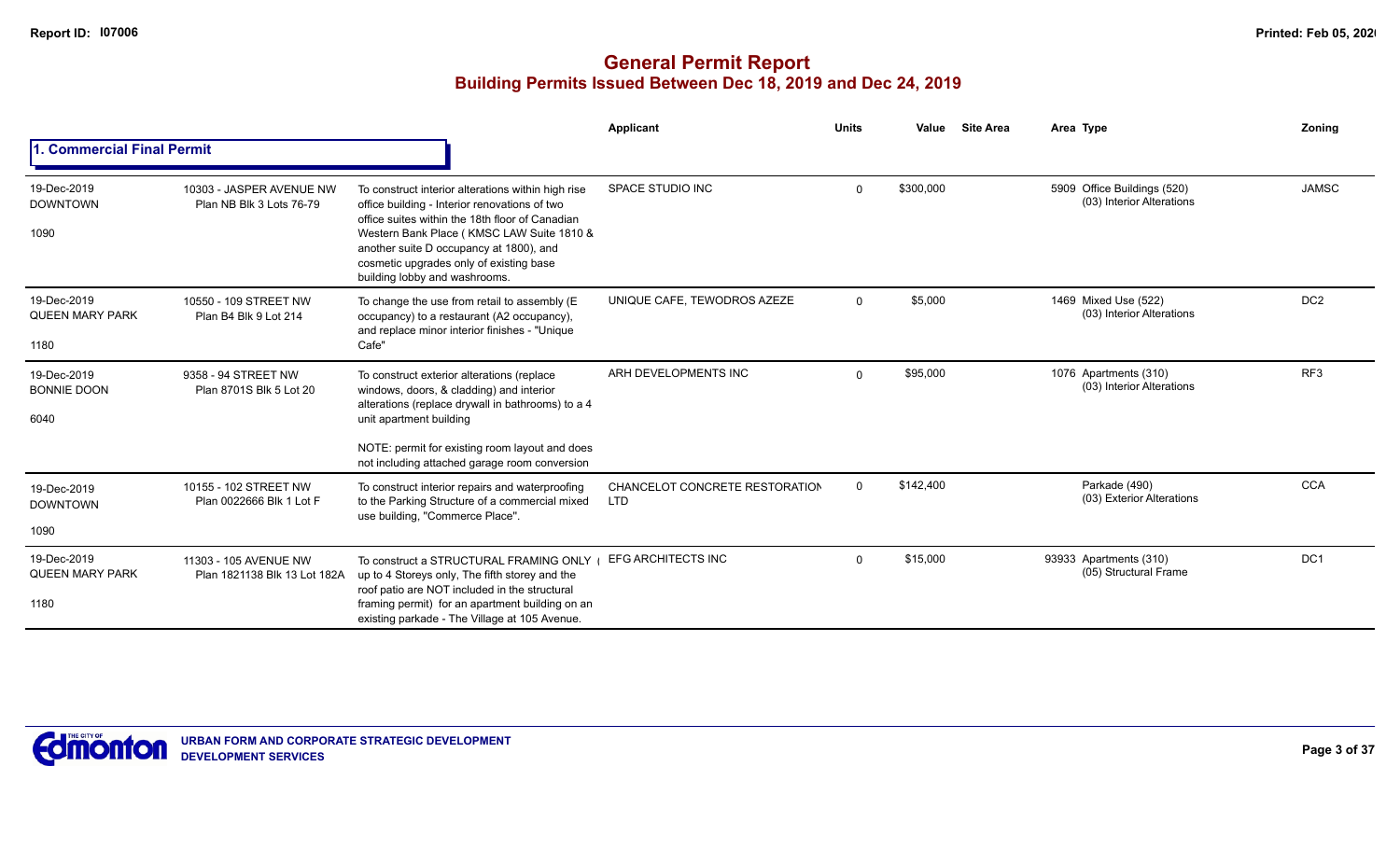|                                                         |                                                                                                                                                          |                                                                                                                                                                                                                                                                                              | Applicant                                         | <b>Units</b> | Value       | <b>Site Area</b> | Area Type                                                             | Zoning      |
|---------------------------------------------------------|----------------------------------------------------------------------------------------------------------------------------------------------------------|----------------------------------------------------------------------------------------------------------------------------------------------------------------------------------------------------------------------------------------------------------------------------------------------|---------------------------------------------------|--------------|-------------|------------------|-----------------------------------------------------------------------|-------------|
| 1. Commercial Final Permit                              |                                                                                                                                                          |                                                                                                                                                                                                                                                                                              |                                                   |              |             |                  |                                                                       |             |
| 19-Dec-2019<br><b>EDMONTON SOUTH</b><br>CENTRAL<br>8887 | 9106 - 130 STREET SW<br>Plan 1920698 Blk 7 Lot 7<br>9106 - 130 STREET SW<br>Plan 1920698 Blk 7 Lot 8<br>9106 - 130 STREET SW<br>Plan 1920698 Blk 7 Lot 9 | To construct FOOTINGS AND FOUNDATIONS<br>ONLY for a proposed general industrial building<br>- Discovery Center, Building 2.                                                                                                                                                                  | <b>REMINGTON DEVELOPMENT</b><br>CORPORATION       | $\Omega$     | \$15,000    |                  | Storage Buildings, Warehouses (460)<br>(04) Footing & Foundation      | <b>ILES</b> |
| 19-Dec-2019<br>PAPASCHASE INDUSTRIAL<br>6560            | 4404 - 97 STREET NW<br>Plan 7721481 Blk 7 Lot 18                                                                                                         | To construct Interior Alteration and exterior<br>alterations - demising a suite providing a 2HR<br>rated demising wall and adding an exterior<br>overhead door.                                                                                                                              | SPACE STUDIO INC                                  | $\Omega$     | \$35,000    |                  | 3014 Storage Buildings, Warehouses (460)<br>(03) Interior Alterations | <b>IB</b>   |
| 19-Dec-2019<br><b>DOWNTOWN</b><br>1090                  | 10115 - 100A STREET NW<br>Plan F Lot 16                                                                                                                  | To construct interior alterations to an existing<br>building (Mechanical Upgrade only): Change<br>the HVAC system and install a new MU1 placed<br>in the ceiling space.                                                                                                                      | CUPBAP KOREAN FOOD LTD                            | $\Omega$     | \$50,000    |                  | 1339 Restaurants and Bars (540)<br>(03) Interior Alterations          | <b>CCA</b>  |
| 19-Dec-2019<br>CASHMAN                                  | 1050 - 103A STREET SW<br>Plan 1324176 Unit 3                                                                                                             | To construct interior alterations to an existing<br>building. Tenant fit up in existing office space.                                                                                                                                                                                        | <b>LEMAY + TOKER</b>                              | $\Omega$     | \$565,000   |                  | Office Buildings (520)<br>(03) Interior Alterations                   | DC1         |
| 5466                                                    |                                                                                                                                                          |                                                                                                                                                                                                                                                                                              |                                                   |              |             |                  |                                                                       |             |
| 20-Dec-2019<br><b>LEWIS FARMS INDUSTRIAL</b><br>4485    | 9910 - 213 STREET NW<br>Plan 4799TR Lot 18B                                                                                                              | To change the Use from a Single Family House<br>to a Group Home and to construct interior<br>alterations. Reconfigure floor plan, update fire<br>ratings/fire protection ratings, install fire alarm<br>system, install sprinkler system.                                                    | INTEGRAL CONSTRUCTION<br>MANAGEMENT INC.          | $\Omega$     | \$140,000   |                  | Other Accommodation (534)<br>(03) Interior Alterations                | <b>RR</b>   |
| 20-Dec-2019<br><b>DOWNTOWN</b><br>1090                  | 9920 - 108 STREET NW<br>Plan NB Blk 8 Lot 63                                                                                                             | To construct interior alterations - Floors 7<br>through 10 (tenant improvement with demo &<br>new floor plan, barrier free washrooms, new<br>ceilings, lighting, HVAC, electrical & exit signs).<br>NOTE: Base building washrooms are not in<br>scope. Building envelope will remain intact. | KASIAN ARCHITECTURE AND INTERIOR<br><b>DESIGN</b> | $\Omega$     | \$5,292,000 |                  | 52915 Office Buildings (520)<br>(03) Interior Alterations             | CMU         |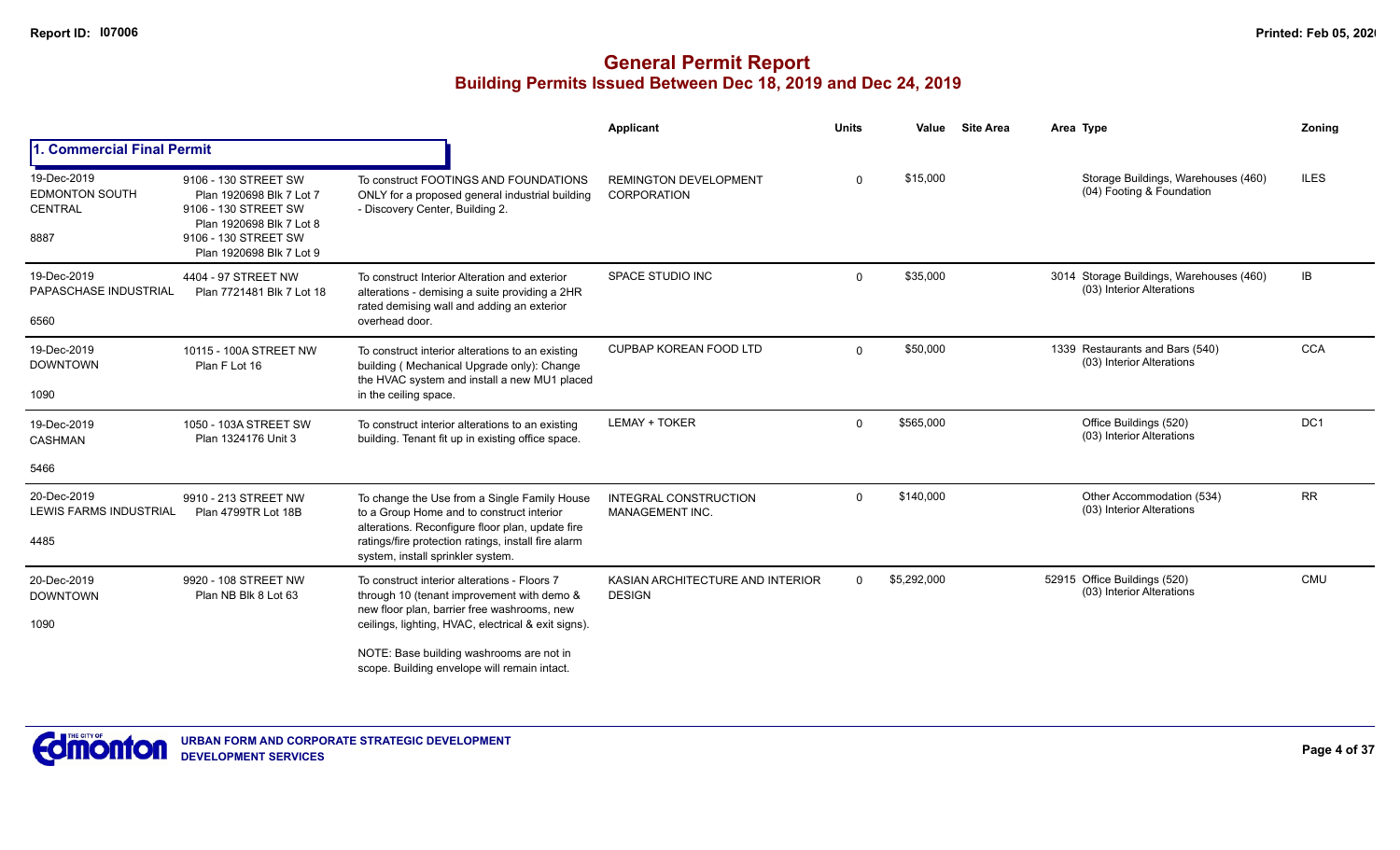|                                           |                                                                                                                                                                                                 |                                                                                                                                                                               | Applicant               | <b>Units</b> | Value     | <b>Site Area</b> | Area Type                                                             | Zoning          |
|-------------------------------------------|-------------------------------------------------------------------------------------------------------------------------------------------------------------------------------------------------|-------------------------------------------------------------------------------------------------------------------------------------------------------------------------------|-------------------------|--------------|-----------|------------------|-----------------------------------------------------------------------|-----------------|
| <b>Commercial Final Permit</b>            |                                                                                                                                                                                                 |                                                                                                                                                                               |                         |              |           |                  |                                                                       |                 |
| 20-Dec-2019<br><b>WALKER</b><br>6662      | 5005 - 22 AVENUE SW<br>Plan 1525734 Blk 10 Lot 1                                                                                                                                                | To construct interior alterations for an initial fitup<br>for a veterinary clinic including 2 HR demising<br>walls on both sides of unit 5109 - Walker<br>Estates Building 3. | <b>DAYSPRING LTD</b>    | $\Omega$     | \$130,000 |                  | Mixed Use (522)<br>(03) Interior Alterations                          | CB <sub>1</sub> |
| 20-Dec-2019<br><b>MISTATIM INDUSTRIAL</b> | 13703 - 170 STREET NW<br>Plan 179HW Blk 7                                                                                                                                                       | To construct footings and foundations for a<br>new general industrial building Only                                                                                           | <b>SYNERGY PROJECTS</b> | $\Omega$     | \$5,000   |                  | Storage Buildings, Warehouses (460)<br>(04) Footing & Foundation      | IB, IB, IL      |
| 4320                                      |                                                                                                                                                                                                 |                                                                                                                                                                               |                         |              |           |                  |                                                                       |                 |
| 20-Dec-2019<br><b>GARSIDE INDUSTRIAL</b>  | 11402 - 149 STREET NW<br>Plan RN51 Lot 7                                                                                                                                                        | To construct interior alterations to an existing<br>warehouse - Inline Group Inc - Engineering<br>Soils Storage Facility                                                      | <b>INLINE GROUP INC</b> | $\Omega$     | \$40,000  |                  | 3700 Storage Buildings, Warehouses (460)<br>(03) Interior Alterations | IB              |
| 4170                                      |                                                                                                                                                                                                 |                                                                                                                                                                               |                         |              |           |                  |                                                                       |                 |
| 20-Dec-2019<br><b>BLATCHFORD AREA</b>     | 11762 - 106 STREET NW<br>Plan 0020707 Lot C                                                                                                                                                     | To construct Interior Alteration to an existing<br>suite - Replacing exiting lab furniture to new lab<br>furniture (Room E205, E203A and F208)                                | JEN-COL CONSTRUCTION    | $\Omega$     | \$107,000 |                  | 1615 Post-secondary Institutions (624)<br>(03) Interior Alterations   | UI              |
| 1111                                      |                                                                                                                                                                                                 | Replacing existing gas boil out units to new<br>electrical boil out units (Room F212, 214, 216)-<br><b>NAIT Denturist Lab</b>                                                 |                         |              |           |                  |                                                                       |                 |
| 20-Dec-2019<br><b>STRATHCONA</b>          | 8303 - 104 STREET NW<br>Plan I Blk 79 Lot 17                                                                                                                                                    | To construct 3 tents (1-30'x105' ice competition<br>tent, 1-20'x40' Ice Bar tent, 1-20'x20' Ice                                                                               | <b>ICE ON WHYTE</b>     | $\Omega$     | \$15,000  |                  | Temporary Structures (999)<br>$(01)$ New                              | AP, DC1         |
| 5480                                      | 8307 - 104 STREET NW<br>Carving tent) and 6 removable structures (2<br>Plan I Blk 79 Lot 18<br>10318 - 83 AVENUE NW<br>Plan 3022HW Blk 79 Lot 2<br>11-day Special Event<br>8315 - 104 STREET NW | gate huts, 2 - 20' sea cans for office, 1 - 40'<br>sea can for dining, & 1 - 20 ' cooler) for an                                                                              |                         |              |           |                  |                                                                       |                 |
|                                           | Plan I Blk 79 Lots 19-21                                                                                                                                                                        | Festival: Ice on Whyte<br>Set up: starting January 9, 2020<br>Event Dates: January 23 to February 2, 2020.<br>Take Down: ending February 9th, 2020                            |                         |              |           |                  |                                                                       |                 |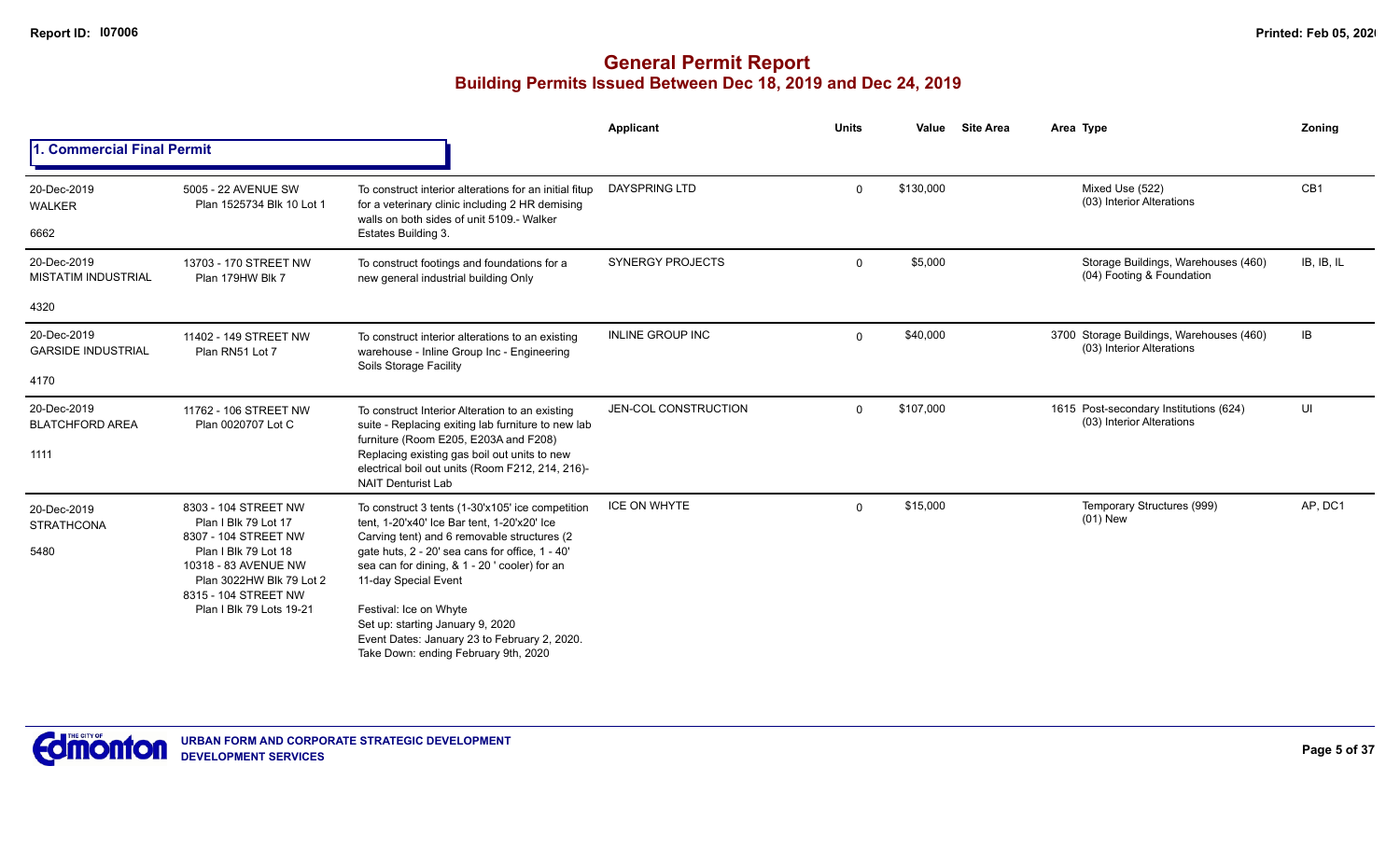# **General Permit Report Building Permits Issued Between Dec 18, 2019 and Dec 24, 2019**

|                                                                         |                                                        |                                                                                                                                                                                                                    | <b>Applicant</b>                | <b>Units</b> | Value       | <b>Site Area</b> | Area Type                                                        | Zoning                           |
|-------------------------------------------------------------------------|--------------------------------------------------------|--------------------------------------------------------------------------------------------------------------------------------------------------------------------------------------------------------------------|---------------------------------|--------------|-------------|------------------|------------------------------------------------------------------|----------------------------------|
| 1. Commercial Final Permit                                              |                                                        |                                                                                                                                                                                                                    |                                 |              |             |                  |                                                                  |                                  |
| 20-Dec-2019<br><b>WINTERBURN INDUSTRIAL</b><br><b>AREA WEST</b><br>4670 | Plan 0525860 Blk 2 Lot 2B                              | 11404 - WINTERBURN ROAD NV To construct interior alterations to a Suite in a<br>Commercial building, "Points West Mechanical".<br>New tenant fit up. Max occupant load 10<br>persons with 1 Barrier Free washroom. | AXUM VENTURES INC               | $\Omega$     | \$155,000   |                  | 6073 Mixed Use (522)<br>(03) Interior Alterations                | <b>IB</b>                        |
| 20-Dec-2019<br>YOUNGSTOWN INDUSTRIAL<br>4660                            | 10353 - 170 STREET NW<br>Plan 8221806 Blk 2 Lots 42-43 | To construct interior alterations within retail<br>building - construction of receiving office within<br>warehouse area of PARK LIGHTING                                                                           | PARK LIGHTING AND FURNITURE     | $\Omega$     | \$2,100     |                  | Storage Buildings, Warehouses (460)<br>(03) Interior Alterations | CB <sub>2</sub>                  |
| 20-Dec-2019<br><b>IMCINTYRE INDUSTRIAL</b>                              | 8615 - 51 AVENUE NW<br>Plan 0720183 Blk 5 Lot 6        | To construct interior alteration to an existing<br>building for a new tenant. - Wawanesa                                                                                                                           | STUART OLSON CONSTRUCTION LTD   | $\Omega$     | \$5,600,000 |                  | 49751 Office Buildings (520)<br>(03) Interior Alterations        | IB                               |
| 6430                                                                    |                                                        |                                                                                                                                                                                                                    |                                 |              |             |                  |                                                                  |                                  |
| 20-Dec-2019<br><b>GLASTONBURY</b>                                       | 2460 - GUARDIAN ROAD NW<br>Plan 0620602 Blk 14 Lot 12  | To construct Interior Alteration for a new<br>business - Registry West                                                                                                                                             | DELNOR CONSTRUCTION LTD         | $\Omega$     | \$80,000    |                  | 1184 Mixed Use (522)<br>(03) Interior Alterations                | CSC, CSC                         |
| 4720                                                                    |                                                        |                                                                                                                                                                                                                    |                                 |              |             |                  |                                                                  |                                  |
| 23-Dec-2019<br>BONAVENTURE INDUSTRIAL                                   | 12708 - ST ALBERT TRAIL NW<br>Plan 2259NY Blk 1 Lot 1  | To construct interior alterations within mixed<br>use commercial building - expansion of A2<br>occupancy (participant recreation "Arashi-Do                                                                        | ARASHI-DO MARTIAL ARTS          | $\Omega$     | \$20,000    |                  | 1184 Other Accommodation (534)<br>(03) Interior Alterations      | <b>IB</b>                        |
| 4050                                                                    |                                                        | Martial Arts") into adjacent suite                                                                                                                                                                                 |                                 |              |             |                  |                                                                  |                                  |
| 23-Dec-2019<br><b>SUMMERLEA</b>                                         | 8882 - 170 STREET NW<br>Plan 8421891 Blk 28 Lot 5      | To construct Interior Alteration - Demolition of<br>the lower section of the ramp and application of<br>new concrete topping and concrete slab on                                                                  | WEST EDMONTON MALL PROPERTY IN  | $\Omega$     | \$85,000    |                  | 753 Parkade (490)<br>(03) Interior Alterations                   | DC2, DC2, DC.<br>DC <sub>2</sub> |
| 4520                                                                    |                                                        | grade ramp - Phase 2 ramp modifications                                                                                                                                                                            |                                 |              |             |                  |                                                                  |                                  |
| 23-Dec-2019<br><b>BOYLE STREET</b>                                      | 10954 - 84 STREET NW<br>Plan 1723564 Blk 6 Lot 2       | To construct STRUCTURAL FRAMING ONLY<br>FOR BUILDING 1.                                                                                                                                                            | NORR ARCHITECTS - EDMONTON OFFI | $\Omega$     | \$10,000    |                  | Apartments (310)<br>(05) Structural Frame                        | DC <sub>1</sub>                  |
| 1000                                                                    |                                                        |                                                                                                                                                                                                                    |                                 |              |             |                  |                                                                  |                                  |

1020

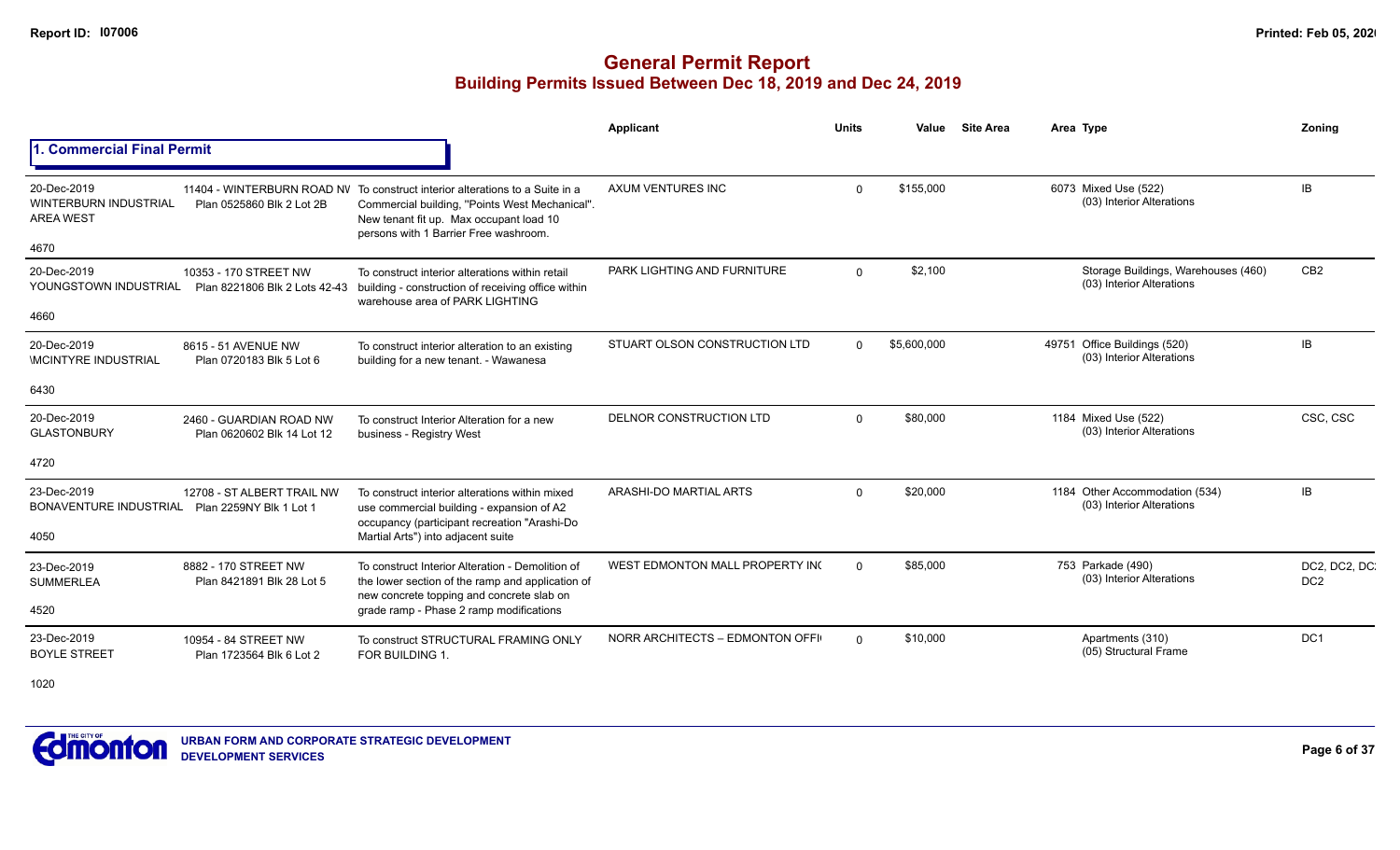|                                                    |                                                        |                                                                                                                                              | Applicant                                    | <b>Units</b> | Value        | <b>Site Area</b> | Area Type                                                            | Zoning          |
|----------------------------------------------------|--------------------------------------------------------|----------------------------------------------------------------------------------------------------------------------------------------------|----------------------------------------------|--------------|--------------|------------------|----------------------------------------------------------------------|-----------------|
| 1. Commercial Final Permit                         |                                                        |                                                                                                                                              |                                              |              |              |                  |                                                                      |                 |
| 24-Dec-2019<br><b>NORTHMOUNT</b>                   | 9304 - 137 AVENUE NW<br>Plan 7520659 Blk 15 Lot 6      | To construct Interior Alteration to an existing<br>office space on main, and classrooms in suites<br>on 2nd floor- "CDI College"             | NORBOM ARCHITECTS LTD, GARY<br><b>NORBOM</b> | $\mathbf 0$  | \$544,700    |                  | 10761 Post-secondary Institutions (624)<br>(03) Interior Alterations | DC <sub>2</sub> |
| 2580                                               |                                                        |                                                                                                                                              |                                              |              |              |                  |                                                                      |                 |
| 24-Dec-2019<br><b>CLAREVIEW TOWN CENTRE</b>        | 4950 - 137 AVENUE NW<br>Plan 9320300 Blk 26 Lot 4      | To construct interior alterations to an existing<br>Superstore (new condenser on roof and<br>reconfiguration of furniture shelving at retail | MICLEX CONSTRUCTION INC.                     | $\Omega$     | \$950,000    |                  | 54433 Retail and Shops (510)<br>(03) Interior Alterations            | <b>CSC</b>      |
| 2145                                               |                                                        | area) and exterior alteration (adding express<br>parking stalls)                                                                             |                                              |              |              |                  |                                                                      |                 |
| 24-Dec-2019<br>THE ORCHARDS AT<br><b>ELLERSLIE</b> | 2720 - ORCHARDS ROAD SW<br>Plan 1822472 Blk 33 Lot 1MR | To construct an education building - Divine<br>Mercy Catholic Elementary School K-6.                                                         | ACI ARCHITECTURE INC                         | $\Omega$     | \$14,000,000 |                  | Elementary Schools (620)<br>51021<br>$(01)$ New                      | US              |
| 6216                                               |                                                        |                                                                                                                                              |                                              |              |              |                  |                                                                      |                 |
| 6. House Building Permit                           |                                                        |                                                                                                                                              |                                              |              |              |                  |                                                                      |                 |
| 18-Dec-2019<br>CAVANAGH                            | Plan 1822233 Blk 6 Lot 37                              | 2743 - COLLINS CRESCENT SW To construct a Single Detached House with<br>front attached Garage, Unenclosed Front<br>Porch, and side door.     | <b>EXCEL HOMES</b>                           |              | \$227,700    |                  | 1980 Single Detached House (110)<br>(01) Building - New<br>2-storey  | <b>RMD</b>      |
| 5467                                               |                                                        |                                                                                                                                              |                                              |              |              |                  |                                                                      |                 |
| 18-Dec-2019<br><b>LAUREL</b>                       | 1484 - 25 STREET NW<br>Plan 1922772 Blk 12 Lot 45      | To construct a Single Detached House with<br>front attached Garage, Unenclosed Front Porch<br>and fireplace.                                 | PARKWOOD MASTER BUILDER                      |              | \$270,400    |                  | 2351 Single Detached House (110)<br>(01) Building - New<br>2-storey  | <b>RSL</b>      |
| 6444                                               |                                                        |                                                                                                                                              |                                              |              |              |                  |                                                                      |                 |
| 18-Dec-2019<br><b>LAUREL</b>                       | 2411 - 15 AVENUE NW<br>Plan 1922772 Blk 11 Lot 41      | To construct a Single Detached House with<br>front attached Garage, fireplace, Unenclosed<br>Front Porch, rear uncovered deck (3.66m x       | <b>VICTORY HOMES LTD</b>                     |              | \$253,000    |                  | 2200 Single Detached House (110)<br>(01) Building - New<br>2-storey  | <b>RSL</b>      |
| 6444                                               |                                                        | 3.05m) and Side door.                                                                                                                        |                                              |              |              |                  |                                                                      |                 |

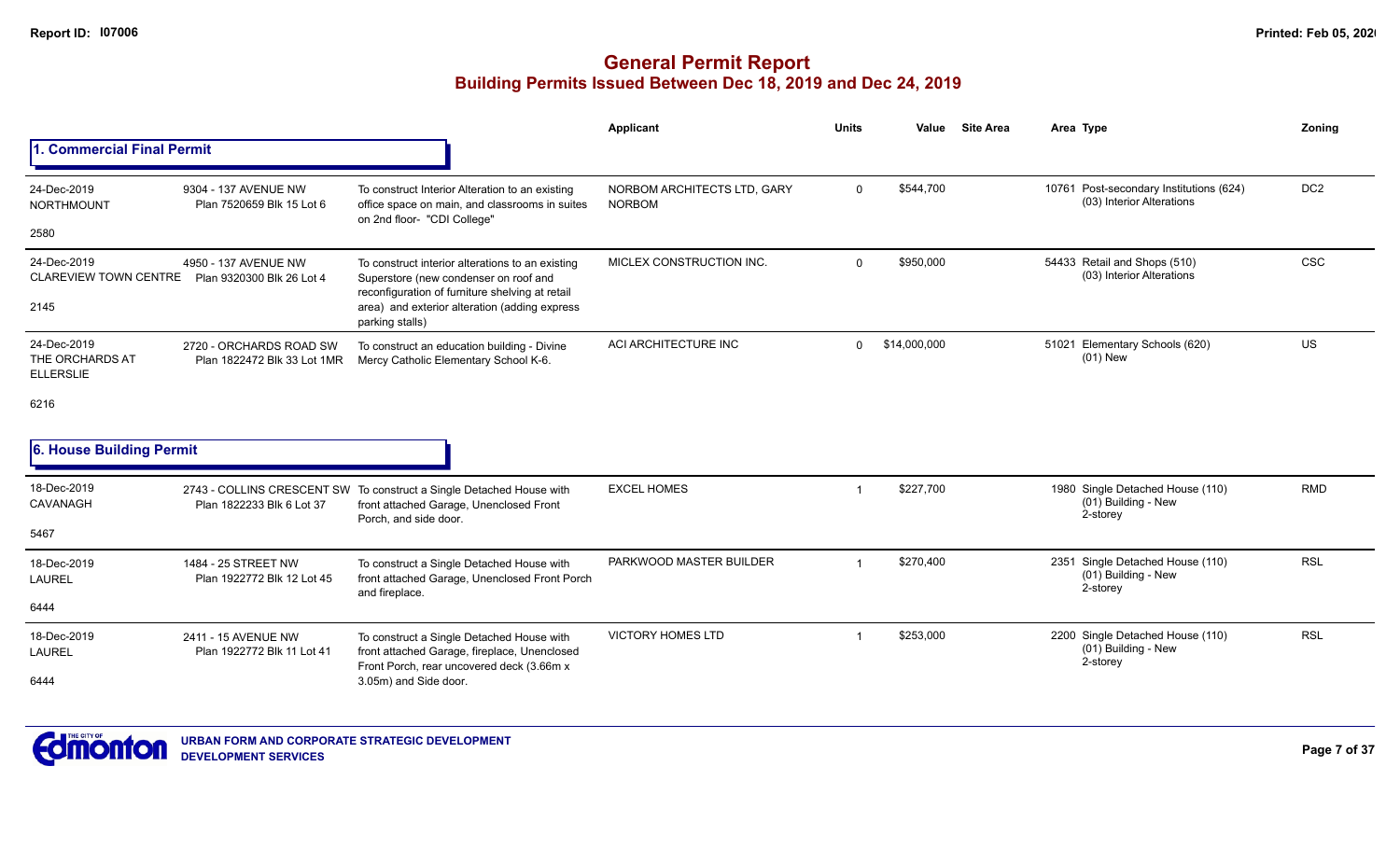|                                                    |                                                                                                                |                                                                                                                                                                                                                                                | Applicant                          | <b>Units</b> | Value     | <b>Site Area</b> | Area Type                                                           | Zoning          |
|----------------------------------------------------|----------------------------------------------------------------------------------------------------------------|------------------------------------------------------------------------------------------------------------------------------------------------------------------------------------------------------------------------------------------------|------------------------------------|--------------|-----------|------------------|---------------------------------------------------------------------|-----------------|
| 6. House Building Permit                           |                                                                                                                |                                                                                                                                                                                                                                                |                                    |              |           |                  |                                                                     |                 |
| 18-Dec-2019<br><b>WEBBER GREENS</b><br>4740        | 9417 - 206A STREET NW<br>Plan 1823471 Blk 36 Lot 111<br>9413 - 206A STREET NW<br>Plan 1823471 Blk 36 Lot 112   | To construct a Semi-detached House with front<br>attached Garages and Unenclosed Front<br>Porches.                                                                                                                                             | LINCOLNBERG HOMES LTD              | 2            | \$564,700 |                  | 2972 Semi-Detached House (210)<br>(01) Building - New<br>2-storey   | RF <sub>5</sub> |
| 18-Dec-2019<br><b>TRUMPETER AREA</b><br>4471       | 12928 - 211 STREET NW<br>Plan 1823379 Blk 17 Lot 7                                                             | To construct a Single Detached House with<br>front attached Garage, Unenclosed Front Porch<br>and to install a Renewable Energy Device (6<br>Solar-electric (PV) panels on the roof).                                                          | JAYMAN MASTERBUILT INC             |              | \$263,200 |                  | 2289 Single Detached House (110)<br>(01) Building - New<br>2-storey | DC <sub>1</sub> |
| 18-Dec-2019<br><b>BONNIE DOON</b><br>6040          | 8851 - 92 STREET NW<br>Plan 1922161 Blk 8 Lot 12B                                                              | To construct a Single Detached House with<br>Unenclosed Front Porch, rear uncovered deck<br>(5.33m x 2.44m), fireplace, and Basement<br>development (NOT to be used as an additional<br>Dwelling) (1 bedroom, 1 bathroom, mechanical<br>room). | <b>BOWEN TECH DEVELOPMENTS LTD</b> |              | \$177.600 |                  | 1544 Single Detached House (110)<br>(01) Building - New<br>2-storey | RF <sub>3</sub> |
| 18-Dec-2019<br>THE ORCHARDS AT<br><b>ELLERSLIE</b> | 3357 - ORCHARDS LINK SW<br>Plan 1521074 Blk 14 Lot 25                                                          | To construct a Single Detached House with<br>Unenclosed Front Porch and fireplace.                                                                                                                                                             | DAYTONA HOMES INC                  |              | \$193,400 |                  | 1682 Single Detached House (110)<br>(01) Building - New<br>2-storey | <b>RPL</b>      |
| 6216                                               |                                                                                                                |                                                                                                                                                                                                                                                |                                    |              |           |                  |                                                                     |                 |
| 18-Dec-2019<br><b>CHAPPELLE AREA</b><br>5462       | 7218 - CHIVERS PLACE SW<br>Plan 1823300 Blk 30 Lot 12<br>7220 - CHIVERS PLACE SW<br>Plan 1823300 Blk 30 Lot 13 | To construct a Semi-Detached House with front<br>attached Garages, Unenclosed Front Porches,<br>side doors, and to develop a Secondary Suite in<br>the Basement (Lot 13).                                                                      | KLAIR CUSTOM HOMES (EDMONTON) LT   | 3            | \$597,200 |                  | 3143 Semi-Detached House (210)<br>(01) Building - New<br>2-storey   | RF4, RF4        |
| 18-Dec-2019<br><b>KESWICK AREA</b><br>5576         | 6478 - KING WYND SW<br>Plan 1723517 Blk 5 Lot 24                                                               | To construct a Single Detached House with<br>front attached Garage, Unenclosed Front Porch<br>and fireplace.                                                                                                                                   | <b>ROHIT COMMUNITIES INC</b>       |              | \$249,900 |                  | 2173 Single Detached House (110)<br>(01) Building - New<br>2-storey | DC <sub>1</sub> |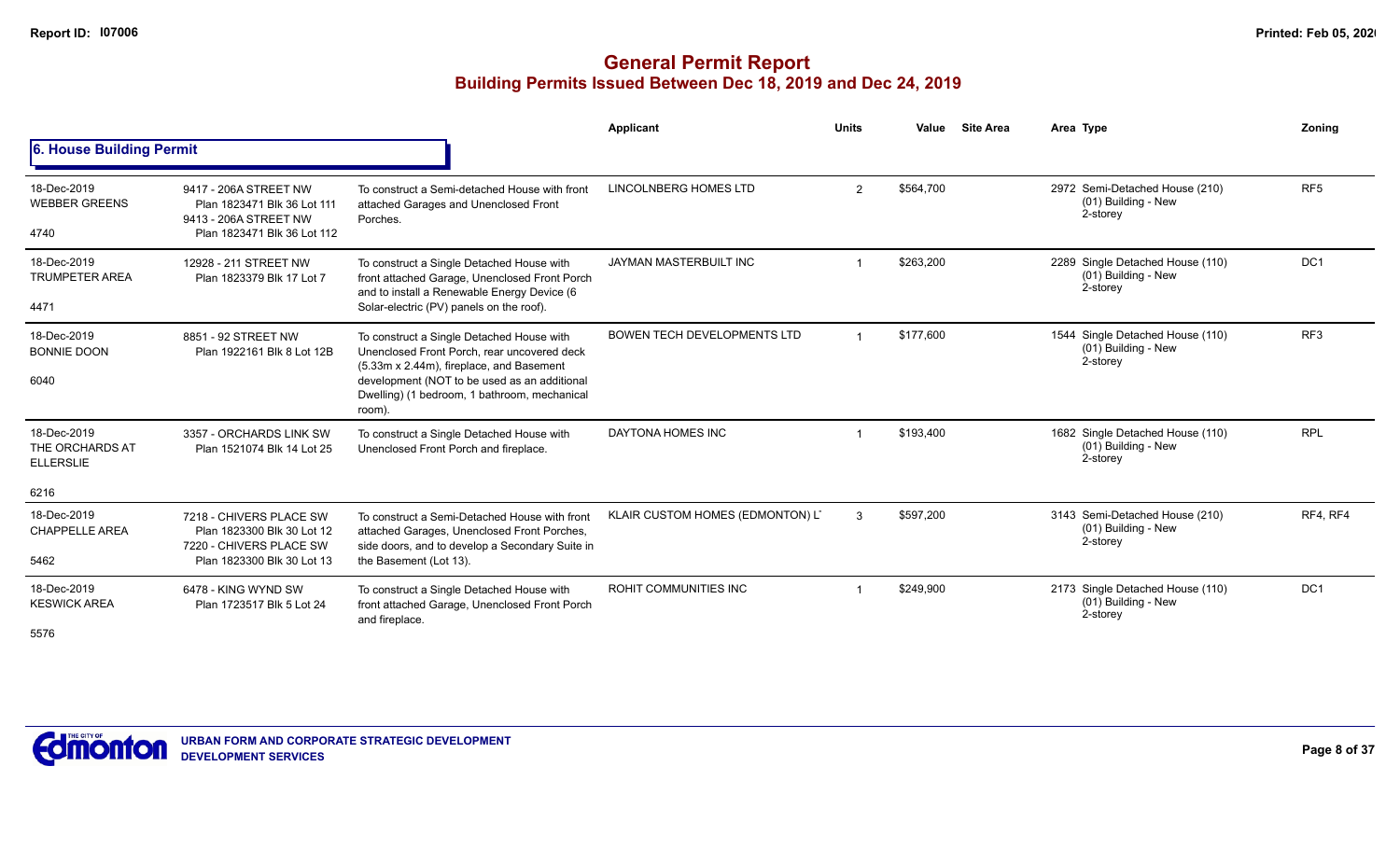|                                                    |                                                        |                                                                                                                                                                                                                                                                                               | <b>Applicant</b>              | <b>Units</b>           | Value     | <b>Site Area</b> | Area Type                                                           | Zoning          |
|----------------------------------------------------|--------------------------------------------------------|-----------------------------------------------------------------------------------------------------------------------------------------------------------------------------------------------------------------------------------------------------------------------------------------------|-------------------------------|------------------------|-----------|------------------|---------------------------------------------------------------------|-----------------|
| <b>6. House Building Permit</b>                    |                                                        |                                                                                                                                                                                                                                                                                               |                               |                        |           |                  |                                                                     |                 |
| 18-Dec-2019<br><b>WALKER</b>                       | 2254 - 57 STREET SW<br>Plan 1823392 Blk 7 Lot 45       | To construct a Single Detached House with<br>front attached Garage and Unenclosed Front<br>Porch.                                                                                                                                                                                             | <b>COVENTRY HOMES INC</b>     |                        | \$206,300 |                  | 1794 Single Detached House (110)<br>(01) Building - New<br>2-storey | <b>RSL</b>      |
| 6662                                               |                                                        |                                                                                                                                                                                                                                                                                               |                               |                        |           |                  |                                                                     |                 |
| 18-Dec-2019<br>WESTWOOD                            | 12223 - 102 STREET NW<br>Plan RN73 Blk 17 Lot 5        | To construct a Semi-Detached House with<br>Unenclosed Front Porch(s), fireplace(s), rear<br>uncovered deck (Lot 5A - 3.05m x 3.05m, Lot                                                                                                                                                       | SQUARELAND MANAGEMENT LTD     | $\boldsymbol{\Lambda}$ | \$640.300 |                  | 3370 Semi-Detached House (210)<br>(01) Building - New<br>2-storey   | RF <sub>3</sub> |
| 1250                                               |                                                        | 5B - 3.05m x 3.05m), Side Door(s) and to<br>develop Secondary Suite(s) (2 bedrooms, 1<br>bathroom, mechanical room, kitchen (both<br>suites) in the Basement(s).                                                                                                                              |                               |                        |           |                  |                                                                     |                 |
| 18-Dec-2019<br><b>WINDERMERE</b>                   | 907 - 176 STREET SW<br>Plan 1525626 Blk 19 Lot 26      | To construct a Single Detached House with<br>front attached Garage and Unenclosed Front<br>Porch.                                                                                                                                                                                             | PACESETTER HOMES LTD          |                        | \$263,500 |                  | 2291 Single Detached House (110)<br>(01) Building - New<br>2-storey | DC1             |
| 5570                                               |                                                        |                                                                                                                                                                                                                                                                                               |                               |                        |           |                  |                                                                     |                 |
| 18-Dec-2019<br><b>WEBBER GREENS</b><br>4740        | 9328 - 206 STREET NW<br>Plan 1823471 Blk 36 Lot 68     | To construct a Single Detached House with<br>front attached Garage, Unenclosed Front<br>Porch, rear covered deck (3.66 m x 4.88 m),<br>Basement development (NOT to be used as an<br>additional Dwelling, 2 Bedrooms, 1 Living Room,<br>1 Mech Room, 1 Bathroom, 1 Storage) and<br>fireplace. | <b>BEDROCK HOMES LTD.</b>     |                        | \$313,600 |                  | 2727 Single Detached House (110)<br>(01) Building - New<br>2-storey | <b>RSL</b>      |
| 18-Dec-2019<br>THE ORCHARDS AT<br><b>ELLERSLIE</b> | 8032 - ORCHARDS GREEN SW<br>Plan 1723624 Blk 23 Lot 16 | To construct a Single Detached House with an<br>Unenclosed Front Porch.                                                                                                                                                                                                                       | <b>ROHIT COMMUNITIES INC</b>  |                        | \$180,600 |                  | 1570 Single Detached House (110)<br>(01) Building - New<br>2-storey | <b>RMD</b>      |
| 6216                                               |                                                        |                                                                                                                                                                                                                                                                                               |                               |                        |           |                  |                                                                     |                 |
| 18-Dec-2019<br><b>WALKER</b><br>6662               | 2135 - 52 STREET SW<br>Plan 1723341 Blk 6 Lot 20       | To construct a Single Detached House with<br>Unenclosed Front Porch.                                                                                                                                                                                                                          | MORRISON HOMES (EDMONTON) LTD | $\overline{1}$         | \$132,500 |                  | 1152 Single Detached House (110)<br>(01) Building - New<br>2-storey | <b>RPL</b>      |
|                                                    |                                                        |                                                                                                                                                                                                                                                                                               |                               |                        |           |                  |                                                                     |                 |

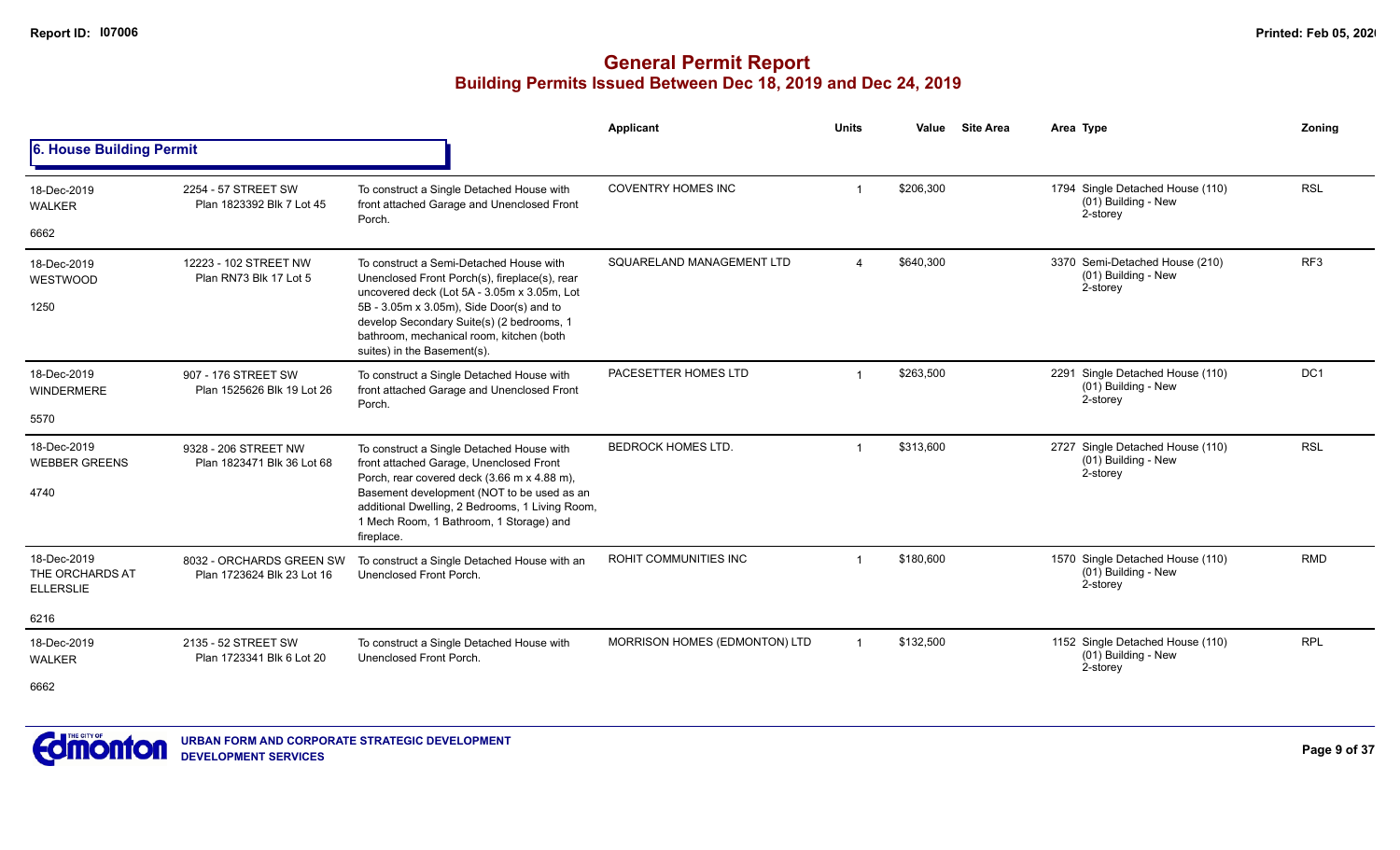|                                               |                                                                                                        |                                                                                                                                                                                                   | <b>Applicant</b>                               | <b>Units</b>            | Value     | <b>Site Area</b> | Area Type                                                           | Zonina          |
|-----------------------------------------------|--------------------------------------------------------------------------------------------------------|---------------------------------------------------------------------------------------------------------------------------------------------------------------------------------------------------|------------------------------------------------|-------------------------|-----------|------------------|---------------------------------------------------------------------|-----------------|
| 6. House Building Permit                      |                                                                                                        |                                                                                                                                                                                                   |                                                |                         |           |                  |                                                                     |                 |
| 18-Dec-2019<br><b>SCHONSEE</b><br>2700        | 7910 - 174 AVENUE NW<br>Plan 1525206 Blk 4 Lot 46<br>7908 - 174 AVENUE NW<br>Plan 1525206 Blk 4 Lot 47 | To construct a Semi-Detached House with front<br>attached Garages, Unenclosed Front Porches,<br>rear uncovered decks (4.88m x 3.05m), and to<br>develop a Secondary Suite in the Basements.       | CONNA HOMES MASTER BUILDER INC                 | $\boldsymbol{\Lambda}$  | \$583,300 |                  | 3070 Semi-Detached House (210)<br>(01) Building - New<br>2-storey   | RF4             |
| 18-Dec-2019<br><b>ROSENTHAL</b>               | 8607 - 223 STREET NW<br>Plan 1723490 Blk 13 Lot 71                                                     | To construct a Single Detached House with<br>Unenclosed Front Porch.                                                                                                                              | <b>LINCOLNBERG HOMES LTD</b>                   |                         | \$167.900 |                  | 1460 Single Detached House (110)<br>(01) Building - New<br>2-storey | <b>RPL</b>      |
| 4750                                          |                                                                                                        |                                                                                                                                                                                                   |                                                |                         |           |                  |                                                                     |                 |
| 18-Dec-2019<br><b>SCHONSEE</b><br>2700        | 7906 - 174 AVENUE NW<br>Plan 1525206 Blk 4 Lot 48<br>7904 - 174 AVENUE NW<br>Plan 1525206 Blk 4 Lot 49 | To construct a Semi-Detached House with front<br>attached Garages, Unenclosed Front Porches,<br>and rear uncovered decks (4.88m x 3.05m),<br>and to develop Secondary Suites in the<br>Basements. | CONNA HOMES MASTER BUILDER INC                 | $\boldsymbol{\Delta}$   | \$353,100 |                  | 3070 Semi-Detached House (210)<br>(01) Building - New<br>2-storey   | RF4             |
| 19-Dec-2019<br><b>BLATCHFORD AREA</b><br>1111 | 7739 - YORKE MEWS NW<br>Plan 1822441 Blk 2 Lot 8                                                       | To construct a two-Storey Garden Suite (only<br>on lot 8, 7538 Tommy Fox Lane NW) (main floor<br>Garage 6.71 m x 6.71 m, second floor Garden<br>Suite 7.31 m x 8.29 m).                           | 1322387 ALBERTA INC. O/A VIKAS<br><b>HOMES</b> | $\overline{\mathbf{1}}$ | \$124,000 |                  | 1078 Garden Suite (110)<br>(01) Building - New<br>2-storey          | <b>BRH</b>      |
| 19-Dec-2019<br><b>TRUMPETER AREA</b><br>4471  | 13008 - 211 STREET NW<br>Plan 1823379 Blk 17 Lot 11                                                    | To construct a Single Detached House with<br>front attached Garage, Unenclosed Front Porch<br>and to install a Renewable Energy Device (6<br>Solar-electric (PV) panels on the roof).             | <b>JAYMAN MASTERBUILT INC</b>                  |                         | \$260.000 |                  | 2261 Single Detached House (110)<br>(01) Building - New<br>2-storey | DC <sub>1</sub> |
| 19-Dec-2019<br><b>WINDERMERE</b><br>5570      | 17837 - 9A AVENUE SW<br>Plan 1520722 Blk 15 Lot 64                                                     | To construct a Single Detached House with<br>front attached Garage, Unenclosed Front Porch<br>and fireplace.                                                                                      | <b>MARCSON HOMES LTD</b>                       |                         | \$355,600 |                  | 3092 Single Detached House (110)<br>(01) Building - New<br>2-storey | <b>RSL</b>      |
| 19-Dec-2019<br>THE UPLANDS<br>4464            | 19740 - 26 AVENUE NW<br>Plan 1721616 Blk 9 Lot 38                                                      | To construct a Single Detached House with<br>front attached Garage and Unenclosed Front<br>Porch.                                                                                                 | <b>DAYTONA HOMES INC</b>                       |                         | \$247,800 |                  | 2155 Single Detached House (110)<br>(01) Building - New<br>2-storey | DC <sub>1</sub> |

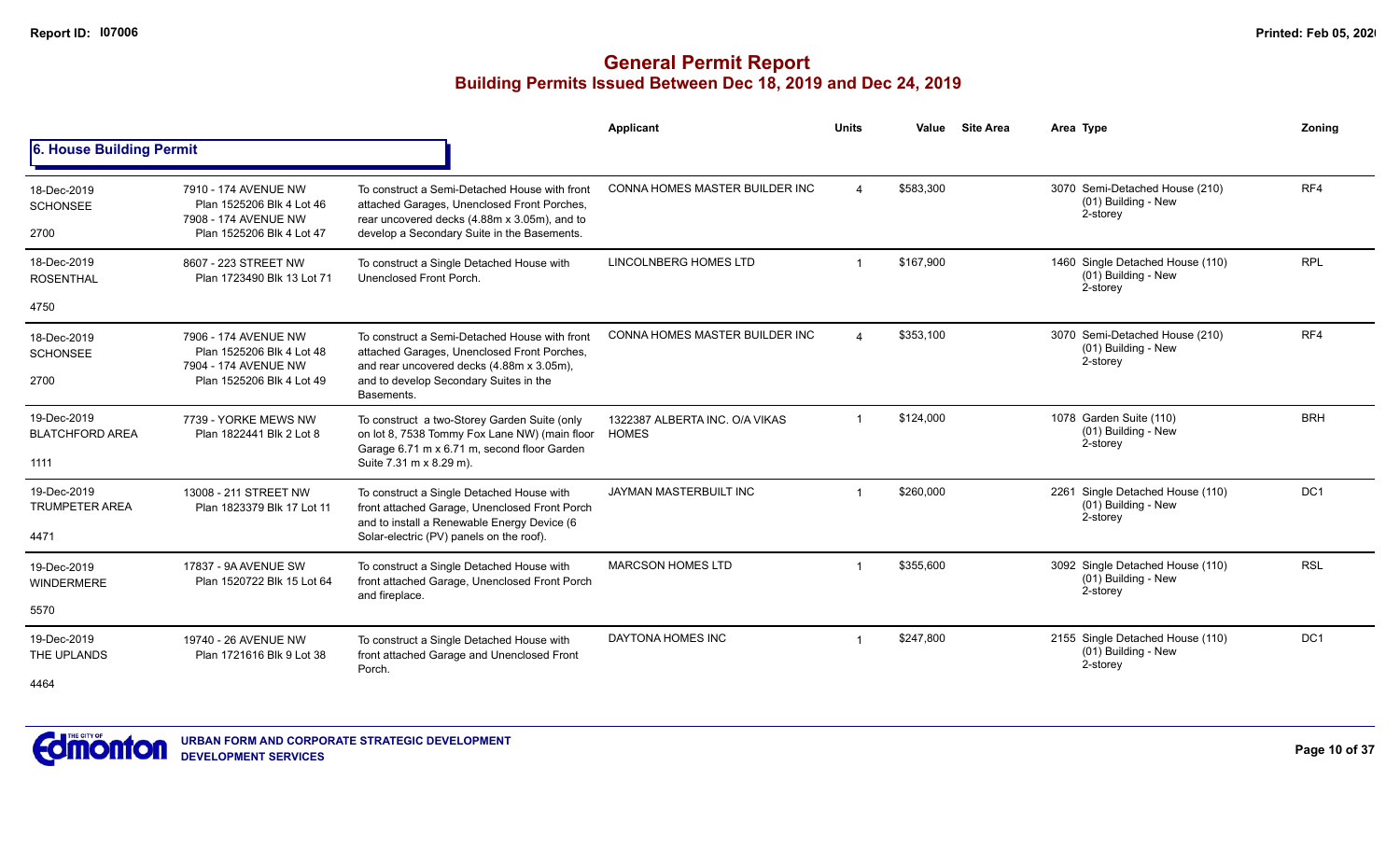|                                                            |                                                                                                                                                                         |                                                                                                                                                                                                      | <b>Applicant</b>                                | <b>Units</b> | Value     | <b>Site Area</b> | Area Type                                                           | <b>Zoning</b>   |
|------------------------------------------------------------|-------------------------------------------------------------------------------------------------------------------------------------------------------------------------|------------------------------------------------------------------------------------------------------------------------------------------------------------------------------------------------------|-------------------------------------------------|--------------|-----------|------------------|---------------------------------------------------------------------|-----------------|
| 6. House Building Permit                                   |                                                                                                                                                                         |                                                                                                                                                                                                      |                                                 |              |           |                  |                                                                     |                 |
| 19-Dec-2019<br>THE ORCHARDS AT<br><b>ELLERSLIE</b><br>6216 | 2739 - ORCHARDS ROAD SW<br>Plan 1822472 Blk 31 Lot 11<br>2737 - ORCHARDS ROAD SW<br>Plan 1822472 Blk 31 Lot 12<br>2735 - ORCHARDS ROAD SW<br>Plan 1822472 Blk 31 Lot 13 | To construct a 3 Dwelling unit Row House with<br>Unenclosed Front Porches, rear uncovered<br>decks (3.05m x 3.05m) and 2 hr non-masonry<br>firewall to develop Secondary Suites in the<br>basements. | DAYTONA HOMES INC                               | 6            | \$656,900 |                  | 5712 Row House (330)<br>(01) Building - New<br>2-storey             | RF <sub>5</sub> |
| 19-Dec-2019<br>LAUREL<br>6444                              | 2436 - 15 AVENUE NW<br>Plan 1922772 Blk 12 Lot 34                                                                                                                       | To construct a Single Detached House with<br>front attached Garage, Unenclosed Front<br>Porch, rear uncovered deck (3.05m x 4.11m)<br>over walkout basement and fireplace.                           | PARKWOOD MASTER BUILDER INC                     |              | \$270,400 |                  | 2351 Single Detached House (110)<br>(01) Building - New<br>2-storey | <b>RSL</b>      |
| 19-Dec-2019<br><b>WINDERMERE</b><br>5570                   | 17825 - 9A AVENUE SW<br>Plan 1520722 Blk 15 Lot 67                                                                                                                      | To construct a Single Detached House with<br>front attached Garage, Unenclosed Front<br>Porch, rear uncovered deck (3.66m x 5.03m),<br>fireplace(s)                                                  | ACE CUSTOM HOMES INC                            |              | \$360,400 |                  | 3134 Single Detached House (110)<br>(01) Building - New<br>2-storey | <b>RSL</b>      |
| 19-Dec-2019<br>CAVANAGH<br>5467                            | 2108 - CAVANAGH DRIVE SW<br>Plan 1820106 Blk 6 Lot 108                                                                                                                  | To construct a Single Detached House with<br>front attached Garage, Unenclosed Front Porch<br>and Basement development (NOT to be used as<br>an additional Dwelling).                                | STERLING HOMES EDMONTON LTD.                    |              | \$338,800 |                  | 2946 Single Detached House (110)<br>(01) Building - New<br>2-storey | RF4             |
| 19-Dec-2019<br><b>MCCONACHIE AREA</b><br>2521              | 17503 - 65 STREET NW<br>Plan 1922870 Blk 25 Lot 28<br>17505 - 65 STREET NW<br>Plan 1922870 Blk 25 Lot 29                                                                | To construct a Semi-Detached House with front<br>attached Garages, Unenclosed Front Porches,<br>side doors, and rear uncovered decks (Lot 28 -<br>4.42m x 2.44m, Lot 29 - 4.17m x 2.44m).            | 1110722 ALBERTA LTD O/A FINESSE<br><b>HOMES</b> | 2            | \$394,800 |                  | 3433 Semi-Detached House (210)<br>(01) Building - New<br>2-storey   | <b>RMD</b>      |
| 18-Dec-2019<br><b>ROSENTHAL</b><br>4750                    | 8604 - 221 STREET NW<br>Plan 1624116 Blk 13 Lot 54                                                                                                                      | To construct a Single Detached House with<br>Unenclosed Front Porch.                                                                                                                                 | LINCOLNBERG HOMES LTD                           |              | \$179,200 |                  | 1558 Single Detached House (110)<br>(01) Building - New             | <b>RPL</b>      |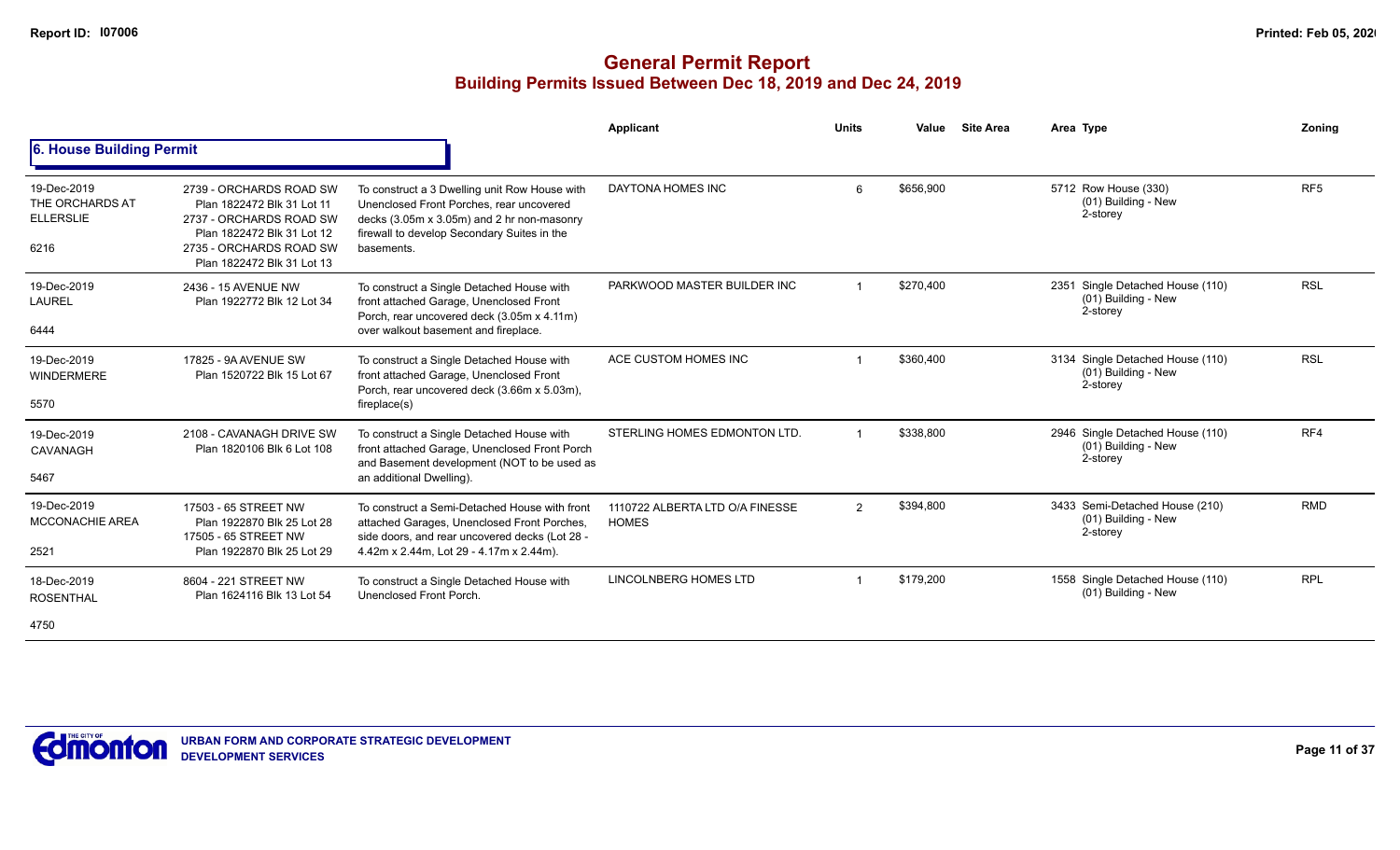|                                               |                                                                                                                                                  |                                                                                                                                                                               | Applicant                     | <b>Units</b>            | Value     | <b>Site Area</b> | Area Type                                                             | Zonina      |
|-----------------------------------------------|--------------------------------------------------------------------------------------------------------------------------------------------------|-------------------------------------------------------------------------------------------------------------------------------------------------------------------------------|-------------------------------|-------------------------|-----------|------------------|-----------------------------------------------------------------------|-------------|
| 6. House Building Permit                      |                                                                                                                                                  |                                                                                                                                                                               |                               |                         |           |                  |                                                                       |             |
| 18-Dec-2019<br><b>MCCONACHIE AREA</b><br>2521 | 1290 - MCCONACHIE<br><b>BOULEVARD NW</b><br>Plan 1823225 Blk 29 Lot 11<br>1292 - MCCONACHIE<br><b>BOULEVARD NW</b><br>Plan 1823225 Blk 29 Lot 12 | To construct a Semi-Detached House with<br>Unenclosed Front Porches and Basement<br>development (NOT to be used as an additional<br>Dwelling (Lot 12)).                       | STERLING HOMES EDMONTON LTD.  | $\mathcal{P}$           | \$555,000 |                  | 2921 Semi-Detached House (210)<br>(01) Building - New<br>2-storey     | RF4, RLD    |
| 18-Dec-2019<br>MCCONACHIE AREA<br>2521        | 6215 - 179 AVENUE NW<br>Plan 1823225 Blk 21 Lot 105                                                                                              | To construct a Single Detached House with<br>front attached Garage, Unenclosed Front Porch<br>and Basement development (NOT to be used as<br>an additional Dwelling).         | PARK ROYAL HOMES (2016) LTD   | $\overline{\mathbf{1}}$ | \$191,800 |                  | 1668 Single Detached House (110)<br>$(01)$ Building - New<br>2-storey | <b>RSL</b>  |
| 18-Dec-2019<br><b>STEWART GREENS</b><br>4486  | 20710 - 99B AVENUE NW<br>Plan 1920902 Blk 5 Lot 104<br>20708 - 99B AVENUE NW<br>Plan 1920902 Blk 5 Lot 105                                       | To construct a Semi-Detached House with<br>Unenclosed Front Porches, secondary suites in<br>the basements, and rear uncovered decks<br>(both lots - 3.35m x 3.05m).           | DAYTONA HOMES INC             |                         | \$523,300 |                  | 2754 Semi-Detached House (210)<br>(01) Building - New<br>2-storey     | <b>UCRH</b> |
| 18-Dec-2019<br><b>LAUREL</b><br>6444          | 1418 - 24A STREET NW<br>Plan 1922780 Blk 14 Lot 4                                                                                                | To construct a Single Detached House with<br>front attached Garage, Unenclosed Front Porch<br>and rear uncovered deck (3.05 m x 3.66 m).                                      | <b>VICTORY HOMES LTD</b>      |                         | \$253,000 |                  | 2200 Single Detached House (110)<br>(01) Building - New<br>2-storey   | <b>RSL</b>  |
| 18-Dec-2019<br><b>CHAPPELLE AREA</b><br>5462  | 4317 - COOKE LANE SW<br>Plan 1821165 Blk 32 Lot 41<br>4319 - COOKE LANE SW<br>Plan 1821165 Blk 32 Lot 40                                         | To construct a Semi-Detached House with rear<br>uncovered deck (both lots - 3.35m x 3.05m),<br>Unenclosed Front Porches, and to develop<br>Secondary Suites in the Basements. | DAYTONA HOMES INC             |                         | \$523,300 |                  | 2754 Semi-Detached House (210)<br>(01) Building - New<br>2-storey     | <b>RMD</b>  |
| 19-Dec-2019<br><b>MCCONACHIE AREA</b><br>2521 | 6503 - 175 AVENUE NW<br>Plan 1922870 Blk 24 Lot 76                                                                                               | To construct a Single Detached House with<br>front attached Garage, Unenclosed Front porch<br>and rear uncovered deck (3.05m x 3.05m).                                        | PACESETTER HOMES LTD          |                         | \$172,500 |                  | 1500 Single Detached House (110)<br>(01) Building - New<br>2-storey   | <b>RMD</b>  |
| 19-Dec-2019<br><b>SECORD</b><br>4487          | 22715 - 98 AVENUE NW<br>Plan 1920151 Blk 17 Lot 116                                                                                              | To construct a Single Detached House with<br>Unenclosed Front Porch.                                                                                                          | <b>CRIMSON COVE HOMES INC</b> |                         | \$143,300 |                  | 1246 Single Detached House (110)<br>$(01)$ Building - New<br>2-storey | <b>RPL</b>  |

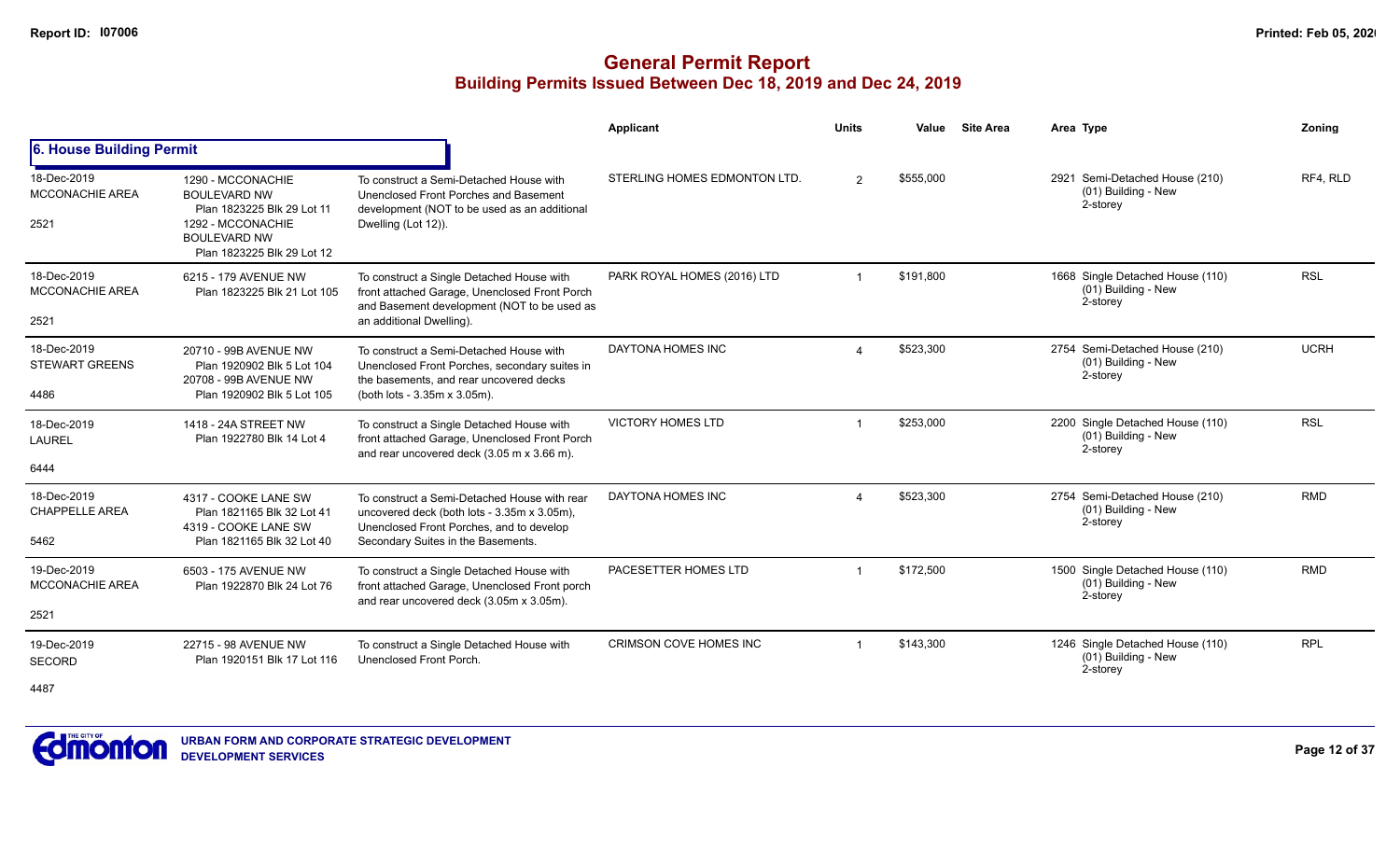|                                                            |                                                                                                                              |                                                                                                                                                                                                                                                                                                                                                | <b>Applicant</b>                               | <b>Units</b>            | Value       | <b>Site Area</b> | Area Type                                                           | Zonina          |
|------------------------------------------------------------|------------------------------------------------------------------------------------------------------------------------------|------------------------------------------------------------------------------------------------------------------------------------------------------------------------------------------------------------------------------------------------------------------------------------------------------------------------------------------------|------------------------------------------------|-------------------------|-------------|------------------|---------------------------------------------------------------------|-----------------|
| 6. House Building Permit                                   |                                                                                                                              |                                                                                                                                                                                                                                                                                                                                                |                                                |                         |             |                  |                                                                     |                 |
| 19-Dec-2019<br>THE ORCHARDS AT<br><b>ELLERSLIE</b>         | 8028 - ORCHARDS GREEN SW<br>Plan 1723624 Blk 23 Lot 14                                                                       | To construct a Single Detached House with<br>Unenclosed Front Porch.                                                                                                                                                                                                                                                                           | ROHIT COMMUNITIES INC                          | $\overline{\mathbf{1}}$ | \$181,500   |                  | 1578 Single Detached House (110)<br>(01) Building - New<br>2-storey | <b>RMD</b>      |
| 6216                                                       |                                                                                                                              |                                                                                                                                                                                                                                                                                                                                                |                                                |                         |             |                  |                                                                     |                 |
| 19-Dec-2019<br><b>WALKER</b>                               | 655C - WATT BOULEVARD SW<br>Condo Common Area (Plan<br>1124008)                                                              | To construct 12 Dwelling Row House (Bldg 9,<br>Units 64-69) with 2 hr firewall (Bldg 10, Units<br>70-75)                                                                                                                                                                                                                                       | PARK HOMES LTD. JOHN PAUL<br><b>ANTRAJENDA</b> | $12 \overline{ }$       | \$1,938,900 |                  | 16860 Row House (330)<br>(01) Building - New<br>3-storey            | RA7             |
| 6662                                                       |                                                                                                                              |                                                                                                                                                                                                                                                                                                                                                |                                                |                         |             |                  |                                                                     |                 |
| 19-Dec-2019<br><b>LAUREL</b><br>6444                       | 1911 - 19 AVENUE NW<br>Plan 1920713 Blk 13 Lot 46                                                                            | To construct a Single Detached House with<br>front attached Garage, balcony, rear covered<br>deck (5.23 m x 3.05 m), Unenclosed Front<br>Porch, rear uncovered deck (1.93 m x 1.83 m)<br>and Basement development (NOT to be used as<br>an additional Dwelling, 2 Bedrooms, 2<br>Bathrooms, 1 Rec Area, 1 Kitchen, 1 Theatre, 1<br>Mech Room). | PUNIA CUSTOM HOMES LTD                         | -1                      | \$403,100   |                  | 3505 Single Detached House (110)<br>(01) Building - New<br>2-storey | <b>RSL</b>      |
| 19-Dec-2019<br><b>WEBBER GREENS</b><br>4740                | 20676 - 94 AVENUE NW<br>Plan 1823471 Blk 37 Lot 3<br>20672 - 94 AVENUE NW<br>Plan 1823471 Blk 37 Lot 4                       | To construct a Semi-detached House with front<br>attached Garages and Unenclosed Front<br>Porches.                                                                                                                                                                                                                                             | <b>SAN RUFO HOMES LTD</b>                      | $\overline{2}$          | \$165,700   |                  | 1441 Semi-Detached House (210)<br>(01) Building - New<br>2-storey   | RF <sub>5</sub> |
| 19-Dec-2019<br>THE ORCHARDS AT<br><b>ELLERSLIE</b><br>6216 | 283 - ORCHARDS BOULEVARD<br>SW<br>Plan 1822472 Blk 22 Lot 23<br>281 - ORCHARDS BOULEVARD<br>SW<br>Plan 1822472 Blk 22 Lot 24 | To construct a Semi-detached House with<br>Unenclosed Front Porches, rear uncovered<br>decks (both Lots - 2.44m x 2.44m), side doors,<br>and to develop Secondary Suites in the<br>Basements.                                                                                                                                                  | FIVE STAR HOMES INC                            | $\boldsymbol{\Delta}$   | \$326,600   |                  | 2840 Semi-Detached House (210)<br>(01) Building - New<br>2-storey   | RF4             |
| 20-Dec-2019<br><b>GLENRIDDING RAVINE</b><br>5579           | 576 - GLENRIDDING RAVINE<br><b>DRIVE SW</b><br>Plan 1923394 Blk 6 Lot 12                                                     | To construct a Single Detached House with<br>Unenclosed Front Porch.                                                                                                                                                                                                                                                                           | <b>STUDIO HOMES LTD</b>                        | $\overline{\mathbf{1}}$ | \$162,600   |                  | 1414 Single Detached House (110)<br>(01) Building - New<br>2-storey | <b>RPL</b>      |

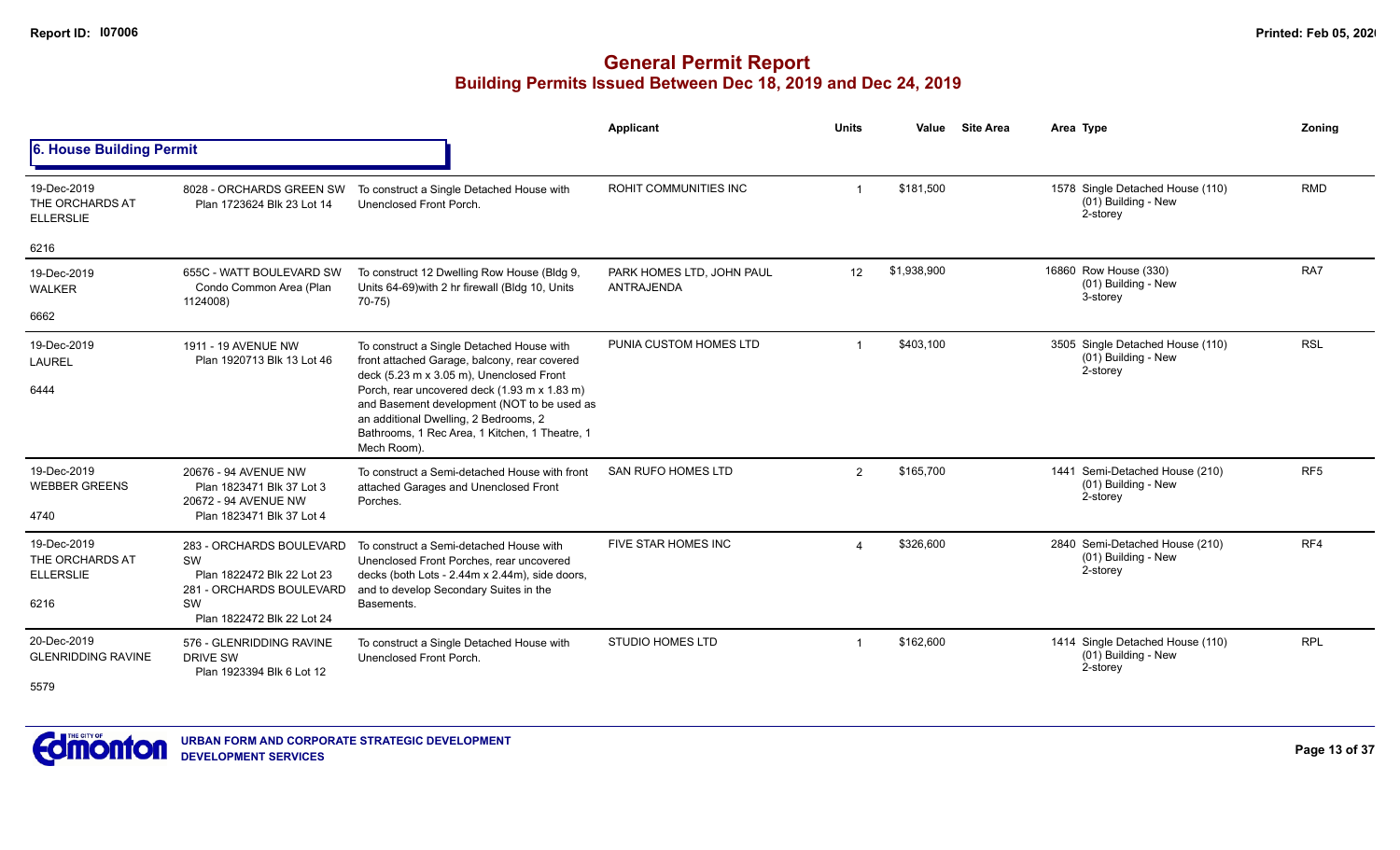|                                               |                                                                                                          |                                                                                                                                                                                                                                                                                                                                       | Applicant                             | <b>Units</b> | Value     | <b>Site Area</b> | Area Type                                                           | Zoning     |
|-----------------------------------------------|----------------------------------------------------------------------------------------------------------|---------------------------------------------------------------------------------------------------------------------------------------------------------------------------------------------------------------------------------------------------------------------------------------------------------------------------------------|---------------------------------------|--------------|-----------|------------------|---------------------------------------------------------------------|------------|
| 6. House Building Permit                      |                                                                                                          |                                                                                                                                                                                                                                                                                                                                       |                                       |              |           |                  |                                                                     |            |
| 20-Dec-2019<br><b>MCCONACHIE AREA</b><br>2521 | 6536 - 174 AVENUE NW<br>Plan 1520589 Blk 13 Lot 32                                                       | To construct a Single Detached House with<br>front attached Garage, Unenclosed Front<br>Porch, rear uncovered deck (4.11m x 3.66m),<br>Basement development (NOT to be used as an<br>additional Dwelling) (1 bedroom, 1 bathroom,<br>mechanical room), fireplace and walkout<br>Basement.                                             | WHITE EAGLE HOMES LTD.                |              | \$282,700 |                  | 2458 Single Detached House (110)<br>(01) Building - New<br>2-storey | <b>RSL</b> |
| 20-Dec-2019<br><b>LAUREL</b><br>6444          | 1916 - 19 AVENUE NW<br>Plan 1920713 Blk 12 Lot 19                                                        | To construct a Single Detached House with<br>front attached Garage, Unenclosed Front<br>Porch, front balcony, rear uncovered deck<br>(1.45m x 5.18m), fireplace and to develop a<br>Secondary Suite in the Basement.                                                                                                                  | N/A                                   | 2            | \$368,000 |                  | 3200 Single Detached House (110)<br>(01) Building - New<br>2-storey | <b>RSL</b> |
| 20-Dec-2019<br><b>MCCONACHIE AREA</b><br>2521 | 17511 - 65 STREET NW<br>Plan 1922870 Blk 25 Lot 32<br>17513 - 65 STREET NW<br>Plan 1922870 Blk 25 Lot 33 | To construct a Semi-Detached House with front<br>attached Garages, Unenclosed Front Porches,<br>rear uncovered decks (both Lots - 4.14m x<br>3.05m), and side doors.                                                                                                                                                                  | <b>CONNA HOMES MASTER BUILDER INC</b> | 2            | \$169,600 |                  | 1475 Semi-Detached House (210)<br>(01) Building - New<br>2-storey   | <b>RMD</b> |
| 20-Dec-2019<br><b>KESWICK AREA</b><br>5576    | Plan 1723403 Blk 5 Lot 43                                                                                | 5741 - KEEPING CRESCENT SW To construct a Single Detached House with<br>front attached Garage, Unenclosed Front<br>Porch, rear uncovered deck (irregular shaped,<br>7.01m x 4.27m), fireplace, walkout Basement,<br>and Basement development (NOT to be used as<br>an additional Dwelling)(1 office, 1 bathroom,<br>mechanical room). | <b>LANDMARK CLASSIC INC</b>           |              | \$299,300 |                  | 2603 Single Detached House (110)<br>(01) Building - New             | RSL, RSL   |
| 20-Dec-2019<br><b>KESWICK AREA</b><br>5576    | 4432 - KINSELLA GREEN SW<br>Plan 1920220 Blk 1 Lot 15                                                    | To construct a Single Detached House with<br>front attached Garage, Basement development<br>(NOT to be used as an additional Dwelling),<br>fireplace, Unenclosed Front Porch and rear<br>uncovered deck (3.35m x 2.74m).                                                                                                              | <b>COVENTRY HOMES INC</b>             |              | \$268,100 |                  | 2331 Single Detached House (110)<br>(01) Building - New<br>2-storey | <b>RMD</b> |
| 20-Dec-2019<br><b>SECORD</b><br>4487          | 9651 - 223 STREET NW<br>Plan 1425542 Blk 15 Lot 28                                                       | To construct a Single Detached House with<br>front attached Garage, Unenclosed Front<br>Porch, fireplace and side entrance.                                                                                                                                                                                                           | PACESETTER HOMES LTD                  |              | \$211.400 |                  | 1838 Single Detached House (110)<br>(01) Building - New<br>2-storey | <b>RSL</b> |

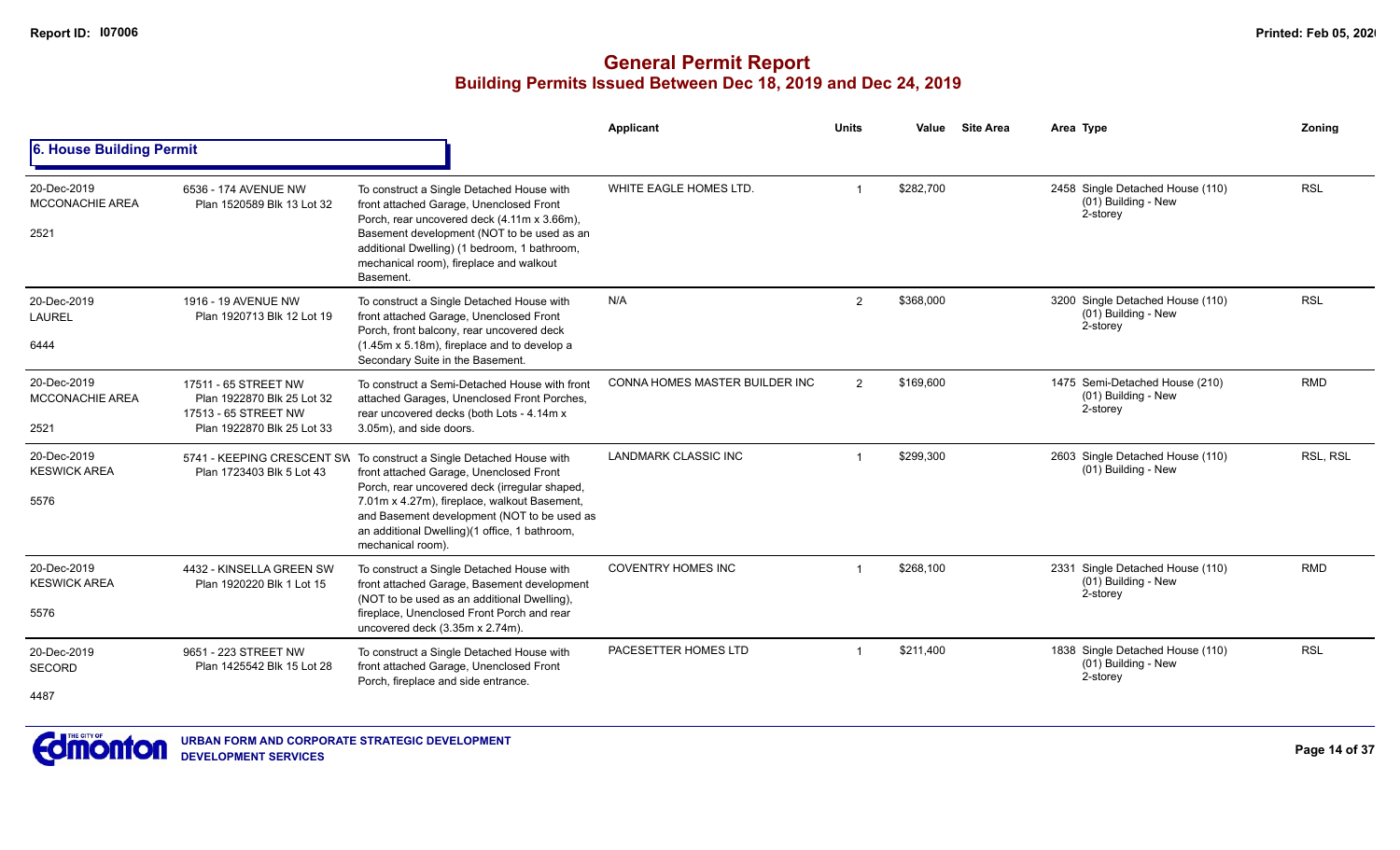|                                                  |                                                                                                        |                                                                                                                                                                            | <b>Applicant</b>               | <b>Units</b>           | Value       | <b>Site Area</b> | Area Type                                                           | Zoning                                                                                          |
|--------------------------------------------------|--------------------------------------------------------------------------------------------------------|----------------------------------------------------------------------------------------------------------------------------------------------------------------------------|--------------------------------|------------------------|-------------|------------------|---------------------------------------------------------------------|-------------------------------------------------------------------------------------------------|
| 6. House Building Permit                         |                                                                                                        |                                                                                                                                                                            |                                |                        |             |                  |                                                                     | RF <sub>6</sub><br><b>RSL</b><br>DC1<br>RF4<br><b>RSL</b><br>DC <sub>1</sub><br>DC <sub>1</sub> |
| 20-Dec-2019<br><b>PEMBINA</b><br>3340            | 12815C - CUMBERLAND ROAD<br><b>NW</b><br>Condo Common Area (Plan<br>1621637)                           | To Construct a 4 Dwelling of Row house a with<br>attached garages and balconies. (Building 13;<br>Units 13-16)                                                             | <b>Streetside Developments</b> |                        | \$563,400   |                  | 4899 Row House Condo (335)<br>(01) Building - New<br>3-storey       |                                                                                                 |
| 23-Dec-2019<br><b>EDGEMONT</b><br>4462           | 6509 - ELSTON LOOP NW<br>Plan 1621123 Blk 6 Lot 11                                                     | To construct a Single Detached House with<br>front attached Garage, fireplace, Unenclosed<br>Front Porch.                                                                  | <b>DOLCE VITA HOMES</b>        | $\overline{1}$         | \$222,200   |                  | 1932 Single Detached House (110)<br>(01) Building - New<br>2-storey |                                                                                                 |
| 23-Dec-2019<br><b>GLENRIDDING RAVINE</b><br>5579 | 2213 - 158A STREET SW<br>Plan 1823043 Blk 15 Lot 23                                                    | To construct a Single Detached House with<br>front attached Garage, rear uncovered deck<br>(3.05m x 3.05m) and Unenclosed Front Porch.                                     | MORRISON HOMES (EDMONTON) LTD  | $\blacktriangleleft$   | \$215,200   |                  | 1871 Single Detached House (110)<br>(01) Building - New<br>2-storey |                                                                                                 |
| 19-Dec-2019<br><b>SCHONSEE</b><br>2700           | 7914 - 174 AVENUE NW<br>Plan 1525206 Blk 4 Lot 44<br>7912 - 174 AVENUE NW<br>Plan 1525206 Blk 4 Lot 45 | To construct a Semi-Detached House with front<br>attached Garages, Unenclosed Front Porches,<br>rear uncovered decks (both Lots - 4.88m x<br>3.05m), and Secondary Suites. | CONNA HOMES MASTER BUILDER INC | $\boldsymbol{\Lambda}$ | \$353,100   |                  | 3070 Semi-Detached House (210)<br>(01) Building - New<br>2-storey   |                                                                                                 |
| 19-Dec-2019<br><b>WALKER</b><br>6662             | 1220 - WATT DRIVE SW<br>Plan 1624323 Blk 8 Lot 87                                                      | To construct a Single Detached House with<br>front attached Garage, Unenclosed Front Porch<br>and fireplace.                                                               | MORRISON HOMES (EDMONTON) LTD  | $\overline{1}$         | \$286,200   |                  | 2489 Single Detached House (110)<br>(01) Building - New<br>2-storey |                                                                                                 |
| 19-Dec-2019<br><b>CHAPPELLE AREA</b><br>5462     | SW<br>Plan 1821525 Blk 13 Lot 49                                                                       | 1234 - CHAPPELLE BOULEVARI To construct an 8 unit Row House. (Units<br>1250-1264)                                                                                          | <b>EFG ARCHITECTS</b>          | 8                      | \$1,456,400 |                  | 12664 Row House (330)<br>(01) Building - New                        |                                                                                                 |
| 19-Dec-2019<br><b>CHAPPELLE AREA</b><br>5462     | SW<br>Plan 1821525 Blk 13 Lot 49                                                                       | 1234 - CHAPPELLE BOULEVARI To construct a 7 unit Row House (Units 1-7).                                                                                                    | <b>EFG ARCHITECTS</b>          | 7                      | \$1,275,000 |                  | 11087 Row House (330)<br>(01) Building - New                        |                                                                                                 |

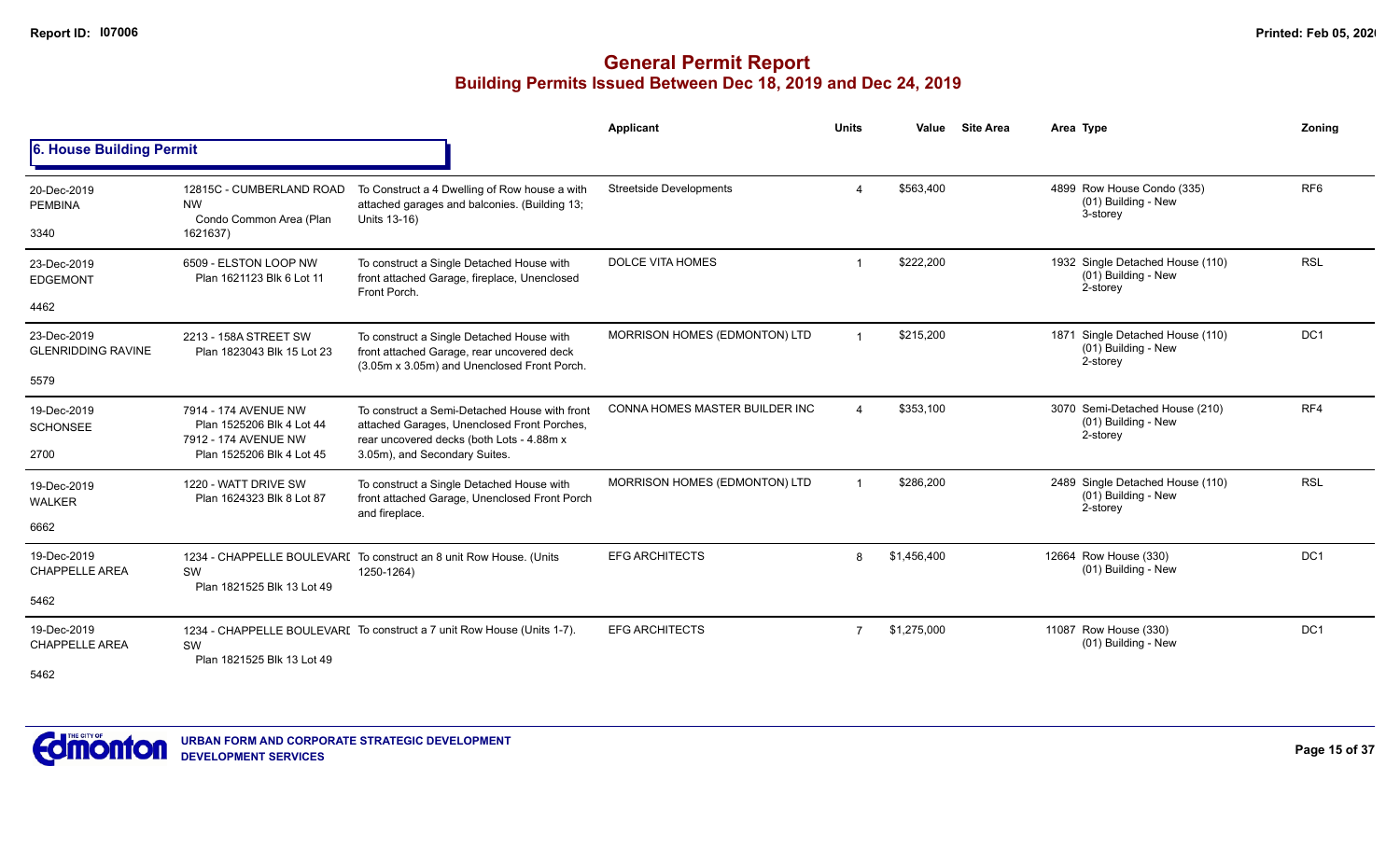|                                                    |                                                    |                                                                                                                                       | Applicant                     | <b>Units</b>   | Value       | <b>Site Area</b> | Area Type                                                           | Zoning          |
|----------------------------------------------------|----------------------------------------------------|---------------------------------------------------------------------------------------------------------------------------------------|-------------------------------|----------------|-------------|------------------|---------------------------------------------------------------------|-----------------|
| 6. House Building Permit                           |                                                    |                                                                                                                                       |                               |                |             |                  |                                                                     |                 |
| 19-Dec-2019<br><b>CHAPPELLE AREA</b>               | SW<br>Plan 1821525 Blk 13 Lot 49                   | 1234 - CHAPPELLE BOULEVARI To construct an 8 unit Row House (Units 16-23)                                                             | <b>EFG ARCHITECTS</b>         | 8              | \$1,456,400 |                  | 12664 Row House (330)<br>(01) Building - New                        | DC <sub>1</sub> |
| 5462                                               |                                                    |                                                                                                                                       |                               |                |             |                  |                                                                     |                 |
| 19-Dec-2019<br><b>CHAPPELLE AREA</b>               | SW                                                 | 1234 - CHAPPELLE BOULEVARI To construct an 8 unit Row House (Units 24-31)                                                             | <b>EFG ARCHITECTS</b>         | 8              | \$1,456,400 |                  | 12664 Row House (330)<br>(01) Building - New                        | DC1             |
| 5462                                               | Plan 1821525 Blk 13 Lot 49                         |                                                                                                                                       |                               |                |             |                  |                                                                     |                 |
| 19-Dec-2019<br>CHAPPELLE AREA                      | SW<br>Plan 1821525 Blk 13 Lot 49                   | 1234 - CHAPPELLE BOULEVARI To construct an 7 unit Row House (Units<br>1236-1248).                                                     | <b>EFG ARCHITECTS</b>         | $\overline{7}$ | \$1,275,000 |                  | 11087 Row House (330)<br>(01) Building - New<br>3-storey            | DC <sub>1</sub> |
| 5462                                               |                                                    |                                                                                                                                       |                               |                |             |                  |                                                                     |                 |
| 19-Dec-2019<br><b>CHAPPELLE AREA</b>               | SW<br>Plan 1821525 Blk 13 Lot 49                   | 1234 - CHAPPELLE BOULEVARI To construct a 8 unit Row House (Units 8-15)                                                               | <b>EFG ARCHITECTS</b>         | 8              | \$1,456,400 |                  | 12664 Row House (330)<br>(01) Building - New                        | DC1             |
| 5462                                               |                                                    |                                                                                                                                       |                               |                |             |                  |                                                                     |                 |
| 19-Dec-2019<br>THE ORCHARDS AT<br><b>ELLERSLIE</b> | SW<br>Plan 1822463 Blk 16 Lot 95                   | 2969 - CHOKECHERRY COMMO To construct a Single Detached House with<br>front attached Garage, Unenclosed Front Porch<br>and fireplace. | <b>BROOKFIELD RESIDENTIAL</b> |                | \$245,000   |                  | 2130 Single Detached House (110)<br>(01) Building - New<br>2-storey | <b>RMD</b>      |
| 6216                                               |                                                    |                                                                                                                                       |                               |                |             |                  |                                                                     |                 |
| 19-Dec-2019<br><b>CRYSTALLINA NERA WEST</b>        | 7412 - 178 AVENUE NW<br>Plan 1920842 Blk 9 Lot 30  | To construct a Single Detached House with<br>Unenclosed Front Porch and fireplace.                                                    | <b>IMPACT HOMES LTD</b>       | $\overline{1}$ | \$189,900   |                  | 1651 Single Detached House (110)<br>(01) Building - New<br>2-storey | RPL, RPL        |
| 2463                                               |                                                    |                                                                                                                                       |                               |                |             |                  |                                                                     |                 |
| 19-Dec-2019<br><b>ROSENTHAL</b><br>4750            | 8017 - 222A STREET NW<br>Plan 1723550 Blk 21 Lot 2 | To construct a Single Detached House with<br>front attached Garage, Unenclosed Front<br>Porch, fireplace and side door.               | PARKWOOD MASTER BUILDER INC   |                | \$270,400   |                  | 2351 Single Detached House (110)<br>(01) Building - New<br>2-storey | <b>RSL</b>      |

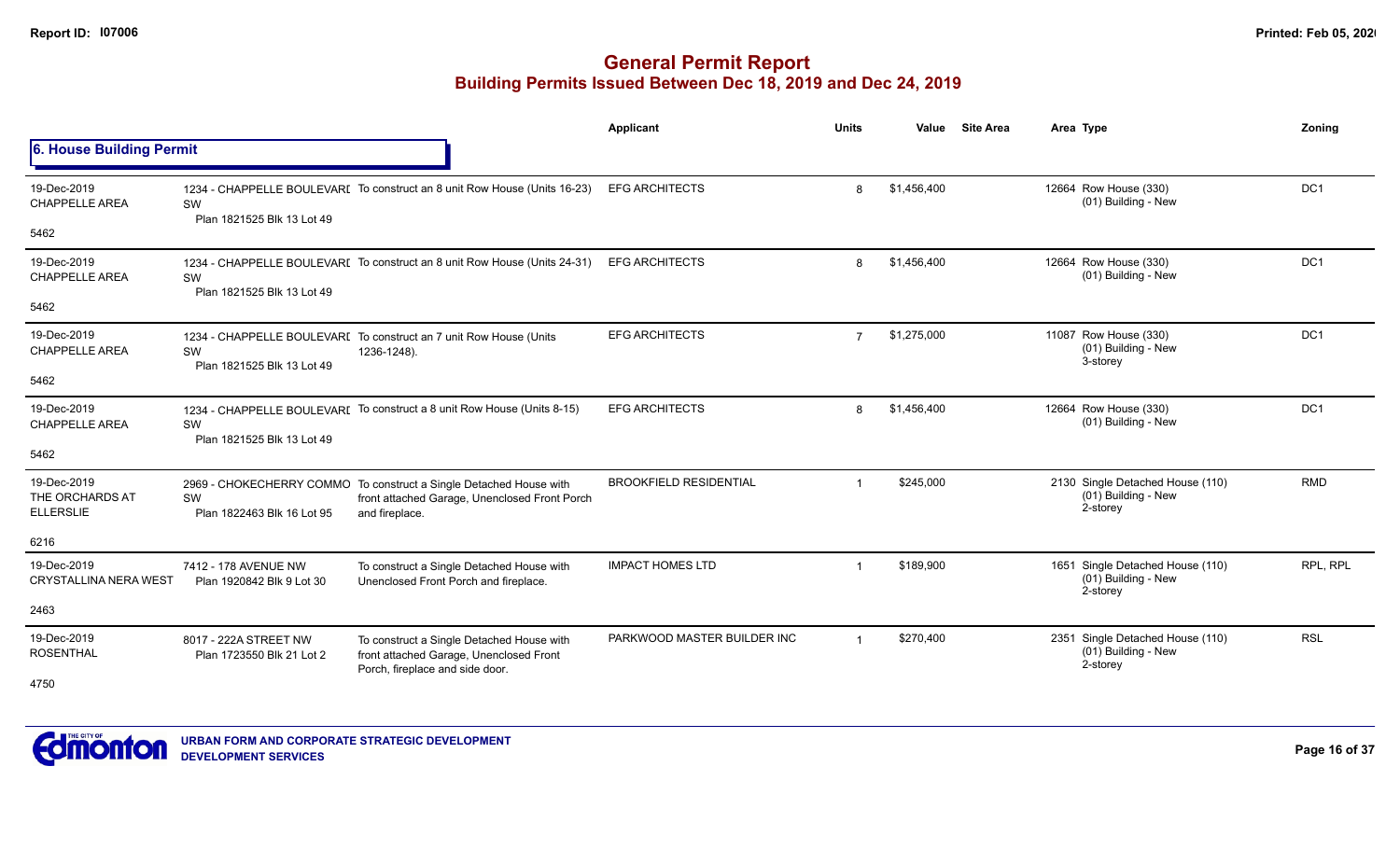|                                                  |                                                                         |                                                                                                                                                                                                                                                                                                                                                                         | <b>Applicant</b>               | <b>Units</b>   | Value     | <b>Site Area</b> | Area Type                                                           | Zoning     |
|--------------------------------------------------|-------------------------------------------------------------------------|-------------------------------------------------------------------------------------------------------------------------------------------------------------------------------------------------------------------------------------------------------------------------------------------------------------------------------------------------------------------------|--------------------------------|----------------|-----------|------------------|---------------------------------------------------------------------|------------|
| 6. House Building Permit                         |                                                                         |                                                                                                                                                                                                                                                                                                                                                                         |                                |                |           |                  |                                                                     |            |
| 19-Dec-2019<br><b>CY BECKER</b><br>2611          | <b>NW</b><br>Condo Common Area (Plan<br>1621271)                        | 165C - CY BECKER BOULEVARI To construct new 3 story townhouse - 2 units                                                                                                                                                                                                                                                                                                 | STREETSIDE DEVELOPMENTS        | $\overline{2}$ | \$430,600 |                  | 3744 Semi-Detached House (210)<br>(01) Building - New<br>3-storey   | RA7        |
| 19-Dec-2019<br><b>GLENRIDDING RAVINE</b><br>5579 | 821 - GLENRIDDING RAVINE<br><b>WYND SW</b><br>Plan 1921203 Blk 4 Lot 10 | To construct a Single Detached House with<br>front attached Garage, Unenclosed Front<br>Porch, rear uncovered deck (4.88m x 3.66m),<br>balcony and fireplace.                                                                                                                                                                                                           | SATCHA INVESTMENTS LTD         |                | \$286,600 |                  | 2492 Single Detached House (110)<br>(01) Building - New<br>2-storey | <b>RSL</b> |
| 19-Dec-2019<br><b>CY BECKER</b><br>2611          | <b>NW</b><br>Condo Common Area (Plan<br>1621271)                        | 165C - CY BECKER BOULEVARI Construction of new 3 storey, 3 unit<br>townhouse                                                                                                                                                                                                                                                                                            | <b>STREETSIDE DEVELOPMENTS</b> | 3              | \$584,900 |                  | 5086 Row House Condo (335)<br>(01) Building - New                   | RA7        |
| 19-Dec-2019<br><b>STARLING</b><br>4474           | 1823 - TANAGER CLOSE NW<br>Plan 1820197 Blk 8 Lot 21                    | To construct a Single Detached House with<br>front attached Garage, Unenclosed Front<br>Porch, rear uncovered deck (3.05m x 4.11m),<br>fireplace and walkout Basement.                                                                                                                                                                                                  | <b>BLACKSTONE HOMES LTD</b>    |                | \$246,800 |                  | 2146 Single Detached House (110)<br>(01) Building - New<br>2-storey | <b>RSL</b> |
| 19-Dec-2019<br><b>CAMERON HEIGHTS</b><br>4466    | <b>NW</b><br>Plan 1424124 Blk 14 Lot 119                                | 3189 - CAMERON HEIGHTS WAY To construct a Single Detached House with<br>front attached Garage, Basement development<br>(NOT to be used as an additional Dwelling) - 1<br>bedroom, bathroom, storage room,<br>sitting/playroom, play house & utility/storage<br>room, rear covered deck (5.18m x 5.18m) with<br>balcony above, fireplace, and Unenclosed Front<br>Porch. | NEWGROUND DEVELOPMENTS         | $\overline{1}$ | \$521,800 |                  | 4537 Single Detached House (110)<br>(01) Building - New<br>2-storey | <b>RSL</b> |
| 20-Dec-2019<br>WINDERMERE<br>5570                | 4510 - WESTCLIFF TERRACE S\<br>Plan 1324375 Blk 11 Lot 43               | To construct a Single Detached House with<br>front attached Garage, Unenclosed Front<br>Porch, rear uncovered deck (3.96m x 4.57m),<br>fireplaces, and Basement development (NOT to<br>be used as an additional Dwelling). 1 bedroom,<br>bathroom. Furnace room & Studio                                                                                                | TAPESTRY DEVELOPMENTS INC      |                | \$182,000 |                  | 1583 Single Detached House (110)<br>(01) Building - New<br>2-storey | RF4        |

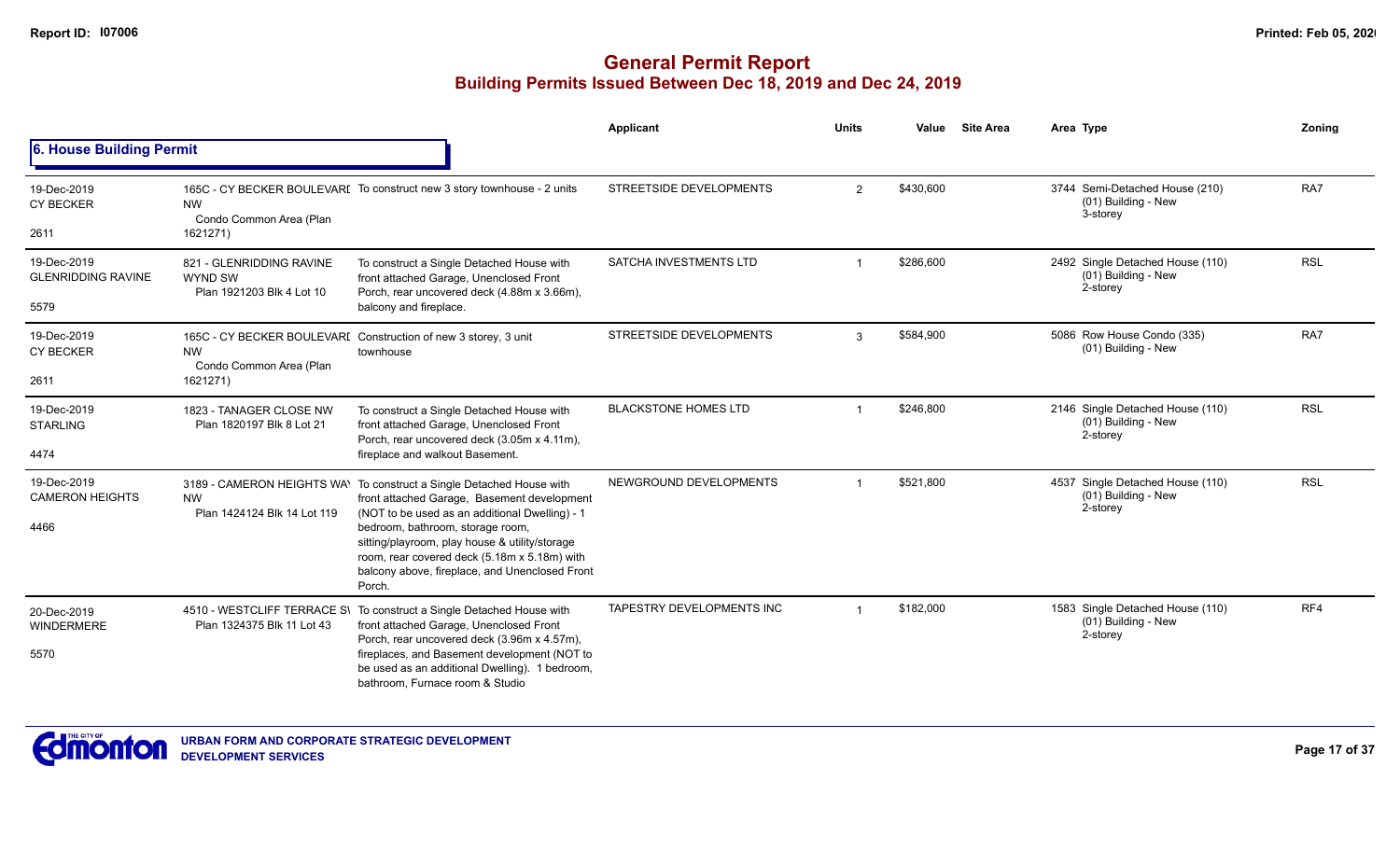|                                  |                                                                    |                                                                                                                                     | Applicant                    | <b>Units</b>   | Value     | <b>Site Area</b> | Area Type                                                           | Zonina                                                                         |
|----------------------------------|--------------------------------------------------------------------|-------------------------------------------------------------------------------------------------------------------------------------|------------------------------|----------------|-----------|------------------|---------------------------------------------------------------------|--------------------------------------------------------------------------------|
| 6. House Building Permit         |                                                                    |                                                                                                                                     |                              |                |           |                  |                                                                     | <b>RSL</b><br>RA7<br>RF <sub>1</sub><br><b>RSL</b><br><b>RMD</b><br><b>SLD</b> |
| 20-Dec-2019<br><b>LAUREL</b>     | 1908 - 19 AVENUE NW<br>Plan 1920713 Blk 12 Lot 17                  | To construct a Single Detached House with<br>front attached Garage, Unenclosed Front<br>Porch, rear uncovered deck (3.05m x 4.42m), | N/A                          | $\overline{2}$ | \$365,500 |                  | 3178 Single Detached House (110)<br>(01) Building - New<br>2-storey |                                                                                |
| 6444                             |                                                                    | fireplace, side door and to develop a<br>Secondary Suite in the Basement (3 bedrooms,<br>2 bathrooms, kitchen, mechanical room).    |                              |                |           |                  |                                                                     |                                                                                |
| 20-Dec-2019<br><b>TAMARACK</b>   | 1530C - TAMARACK<br><b>BOULEVARD NW</b><br>Condo Common Area (Plan | To Construct a 4 dwellings stacked row house.<br>(Dwellings 19-22 Unit 21 and 22 are stacked)<br><b>BLK 17</b>                      | STREETSIDE DEVELOPMENTS      | Δ              | \$448,700 |                  | 3902 Row House Condo (335)<br>(01) Building - New<br>3-storey       |                                                                                |
| 6443                             | 1624071)                                                           |                                                                                                                                     |                              |                |           |                  |                                                                     |                                                                                |
| 20-Dec-2019<br><b>PARKALLEN</b>  | 6262 - 112A STREET NW<br>Plan 2609HW Blk 24 Lot 16                 | To construct a Garden Suite (1 bedroom, 1<br>bathroom, kitchen, 3 car garage below).                                                | <b>STRAIGHT LINE HOMES</b>   |                | \$61,800  |                  | 537 Garden Suite (110)<br>(01) Building - New<br>2-storey           |                                                                                |
| 5310                             |                                                                    |                                                                                                                                     |                              |                |           |                  |                                                                     |                                                                                |
| 20-Dec-2019<br><b>SUMMERSIDE</b> | 2038 - 89B STREET SW<br>Plan 1720993 Blk 46 Lot 20                 | To construct a Single Detached House with<br>front attached Garage, Unenclosed Front<br>Porch, rear uncovered deck (4.72m x 4.88m), | <b>FIVE STAR HOMES INC</b>   | $\overline{2}$ | \$289,100 |                  | 2514 Single Detached House (110)<br>(01) Building - New<br>2-storey |                                                                                |
| 6213                             |                                                                    | fireplace(s), side door and to develop a<br>Secondary Suite in the Basement.                                                        |                              |                |           |                  |                                                                     |                                                                                |
| 20-Dec-2019<br><b>SECORD</b>     | 9936 - 222 STREET NW<br>Plan 1820330 Blk 21 Lot 96                 | To construct a Single Detached House with<br>front attached Garage and Unenclosed Front<br>Porch.                                   | STERLING HOMES EDMONTON LTD. |                | \$230,500 |                  | 2004 Single Detached House (110)<br>(01) Building - New<br>2-storey |                                                                                |
| 4487                             |                                                                    |                                                                                                                                     |                              |                |           |                  |                                                                     |                                                                                |
| 20-Dec-2019<br><b>STILLWATER</b> | 1607 - 202 STREET NW<br>Plan 1923073 Blk 11 Lot 10                 | To construct a Single Detached House with<br>front attached Garage and Unenclosed Front<br>Porch.                                   | <b>MATTAMY CORP</b>          |                | \$208,000 |                  | 1809 Single Detached House (110)<br>(01) Building - New<br>2-storey |                                                                                |
| 4468                             |                                                                    |                                                                                                                                     |                              |                |           |                  |                                                                     |                                                                                |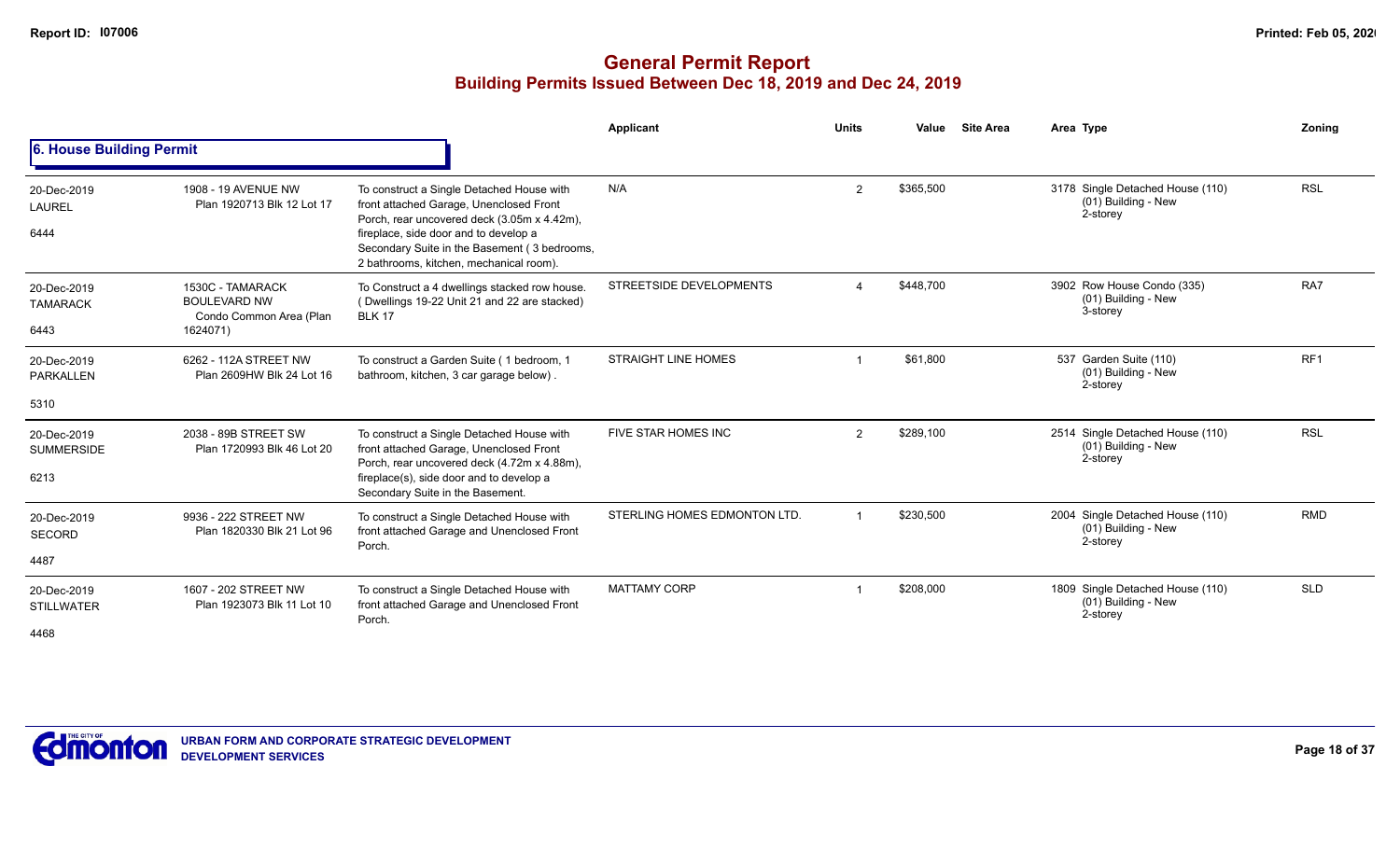|                                                    |                                                        |                                                                                                                                     | Applicant                  | <b>Units</b> | Value     | <b>Site Area</b> | Area Type                                                           | Zonina          |
|----------------------------------------------------|--------------------------------------------------------|-------------------------------------------------------------------------------------------------------------------------------------|----------------------------|--------------|-----------|------------------|---------------------------------------------------------------------|-----------------|
| 6. House Building Permit                           |                                                        |                                                                                                                                     |                            |              |           |                  |                                                                     |                 |
| 20-Dec-2019<br>THE ORCHARDS AT<br><b>ELLERSLIE</b> | 9509 - PEAR CLOSE SW<br>Plan 1822610 Blk 4 Lot 30      | To construct a Single Detached House with<br>front attached Garage and Unenclosed Front<br>Porch.                                   | DOLCE VITA HOMES           |              | \$248,400 |                  | 2160 Single Detached House (110)<br>(01) Building - New<br>2-storey | RSL, RSL        |
| 6216                                               |                                                        |                                                                                                                                     |                            |              |           |                  |                                                                     |                 |
| 20-Dec-2019<br><b>BRITANNIA YOUNGSTOWN</b>         | 10451 - 157 STREET NW<br>Plan 548KS Blk 6 Lot 13       | To construct a Garden Suite.                                                                                                        | N/A                        |              | \$160,800 |                  | 1398 Garden Suite (110)<br>(01) Building - New<br>2-storey          | RF <sub>1</sub> |
| 4060                                               |                                                        |                                                                                                                                     |                            |              |           |                  |                                                                     |                 |
| 23-Dec-2019<br><b>CY BECKER</b>                    | 1032 - CY BECKER ROAD NW<br>Plan 1823038 Blk 19 Lot 64 | To construct a Single Detached House with<br>front attached Garage, Unenclosed Front<br>Porch, and rear uncovered deck (2.44m x)    | PACESETTER HOMES LTD       |              | \$171,100 |                  | 1488 Single Detached House (110)<br>(01) Building - New<br>2-storey | DC1             |
| 2611                                               |                                                        | $3.66m$ ).                                                                                                                          |                            |              |           |                  |                                                                     |                 |
| 23-Dec-2019<br>WINDERMERE                          | 17849 - 9A AVENUE SW<br>Plan 1520722 Blk 15 Lot 61     | To construct a Single Detached House with<br>front attached Garage, Unenclosed Front<br>Porch, rear uncovered deck (4.72m x 3.05m)  | Ace Custom Homes Inc.      |              | \$293,300 |                  | 2550 Single Detached House (110)<br>(01) Building - New<br>2-storey | <b>RSL</b>      |
| 5570                                               |                                                        | and fireplace.                                                                                                                      |                            |              |           |                  |                                                                     |                 |
| 23-Dc-2019<br><b>MAPLE</b>                         | 244 - 41 AVENUE NW<br>Plan 1623032 Blk 12 Lot 48       | To construct a Single Detached House with<br>Unenclosed Front Porch.                                                                | <b>CRYSTAL CREEK HOMES</b> |              | \$200,600 |                  | 1744 Single Detached House (110)<br>(01) Building - New<br>2-storey | <b>RMD</b>      |
| 6441                                               |                                                        |                                                                                                                                     |                            |              |           |                  |                                                                     |                 |
| 23-Dec-2019<br>PLEASANTVIEW                        | 10904 - 54 AVENUE NW<br>Plan 1920336 Blk 4 Lot B       | To construct a Single Detached House with<br>front attached Garage, Unenclosed Front<br>Porch, fireplace, Basement development (NOT | N/A                        |              | \$240.400 |                  | 2090 Single Detached House (110)<br>(01) Building - New<br>2-storey | RF <sub>1</sub> |
| 5320                                               |                                                        | to be used as an additional Dwelling) (1<br>bedroom, 1 bathroom, mechanical room) and<br>side door.                                 |                            |              |           |                  |                                                                     |                 |

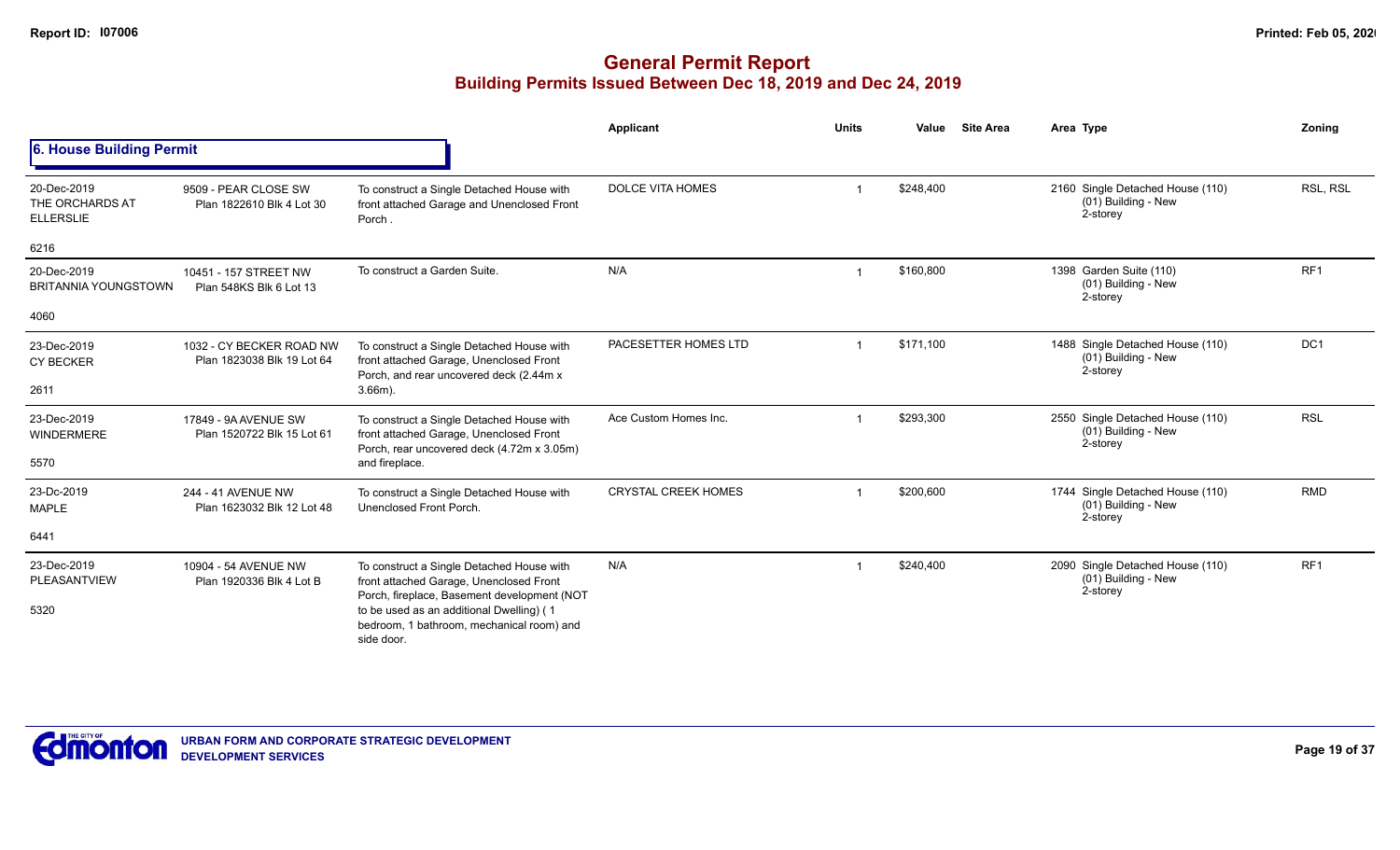|                                                    |                                                                                                                      |                                                                                                                                                                 | <b>Applicant</b>                                          | <b>Units</b> | Value     | <b>Site Area</b> | Area Type                                                           | Zoning          |
|----------------------------------------------------|----------------------------------------------------------------------------------------------------------------------|-----------------------------------------------------------------------------------------------------------------------------------------------------------------|-----------------------------------------------------------|--------------|-----------|------------------|---------------------------------------------------------------------|-----------------|
| 6. House Building Permit                           |                                                                                                                      |                                                                                                                                                                 |                                                           |              |           |                  |                                                                     |                 |
| 23-Dec-2019<br><b>DELTON</b>                       | 12326 - 91 STREET NW<br>Plan 8168ET Blk 20 Lot 7                                                                     | To construct a Single Detached House with<br>fireplace and veranda.                                                                                             | <b>TRANSFORMED RENOVATION &amp; PAINTIN</b><br><b>LTD</b> |              | \$272,200 |                  | 2367 Single Detached House (110)<br>(01) Building - New<br>2-storey | RF <sub>3</sub> |
| 1080                                               |                                                                                                                      |                                                                                                                                                                 |                                                           |              |           |                  |                                                                     |                 |
| 24-Dec-2019<br>CAVANAGH                            | 3080 - CHECKNITA WAY SW<br>Plan 1820144 Blk 4 Lot 24                                                                 | To construct a Single Detached House with<br>Unenclosed Front Porch and side door.                                                                              | <b>EXCEL HOMES</b>                                        |              | \$168,800 |                  | 1468 Single Detached House (110)<br>(01) Building - New<br>2-storey | <b>RMD</b>      |
| 5467                                               |                                                                                                                      |                                                                                                                                                                 |                                                           |              |           |                  |                                                                     |                 |
| 24-Dec-2019<br><b>CY BECKER</b>                    | 1028 - CY BECKER ROAD NW<br>Plan 1823038 Blk 19 Lot 62                                                               | To construct a Single Detached House with<br>front attached Garage, Unenclosed Front                                                                            | PACESETTER HOMES LTD                                      |              | \$169,700 |                  | 1476 Single Detached House (110)<br>(01) Building - New<br>2-storey | DC <sub>1</sub> |
| 2611                                               |                                                                                                                      | Porch, and rear uncovered deck (2.44m x<br>$3.07m$ ).                                                                                                           |                                                           |              |           |                  |                                                                     |                 |
| 24-Dec-2019<br><b>CY BECKER</b>                    | 1026 - CY BECKER ROAD NW<br>Plan 1823038 Blk 19 Lot 61                                                               | To construct a Single Detached House with<br>front attached Garage, Unenclosed Front<br>Porch, and rear uncovered deck (2.44m x)                                | PACESETTER HOMES LTD                                      |              | \$188.900 |                  | 1643 Single Detached House (110)<br>(01) Building - New<br>2-storey | DC <sub>1</sub> |
| 2611                                               |                                                                                                                      | $2.90m$ ).                                                                                                                                                      |                                                           |              |           |                  |                                                                     |                 |
| 24-Dec-2019<br>THE ORCHARDS AT<br><b>ELLERSLIE</b> | 8623 - MAYDAY WYND SW<br>Plan 1820076 Blk 2 Lot 37                                                                   | To construct a Single Detached House with<br>front attached Garage, fireplace, Unenclosed<br>Front Porch, rear uncovered deck (6.71m x<br>1.98m) and side door. | SATCHA INVESTMENTS LTD                                    |              | \$250,500 |                  | 2178 Single Detached House (110)<br>(01) Building - New<br>2-storey | DC1             |
| 6216                                               |                                                                                                                      |                                                                                                                                                                 |                                                           |              |           |                  |                                                                     |                 |
| 24-Dec-2019<br><b>ROSENTHAL</b>                    | 22103 - 85 AVENUE NW<br>Plan 1723490 Blk 20 Lot 9                                                                    | To construct a Single Detached House with<br>front attached Garage, Unenclosed Front<br>Porch, Basement development (NOT to be used                             | <b>LANDMARK CLASSIC INC</b>                               |              | \$195,700 |                  | 1702 Single Detached House (110)<br>(01) Building - New<br>2-storey | <b>RMD</b>      |
| 4750                                               | as an additional Dwelling) (1 bedroom, 1<br>bathroom, mechanical room) and rear<br>uncovered deck (3.66 m x 3.05 m). |                                                                                                                                                                 |                                                           |              |           |                  |                                                                     |                 |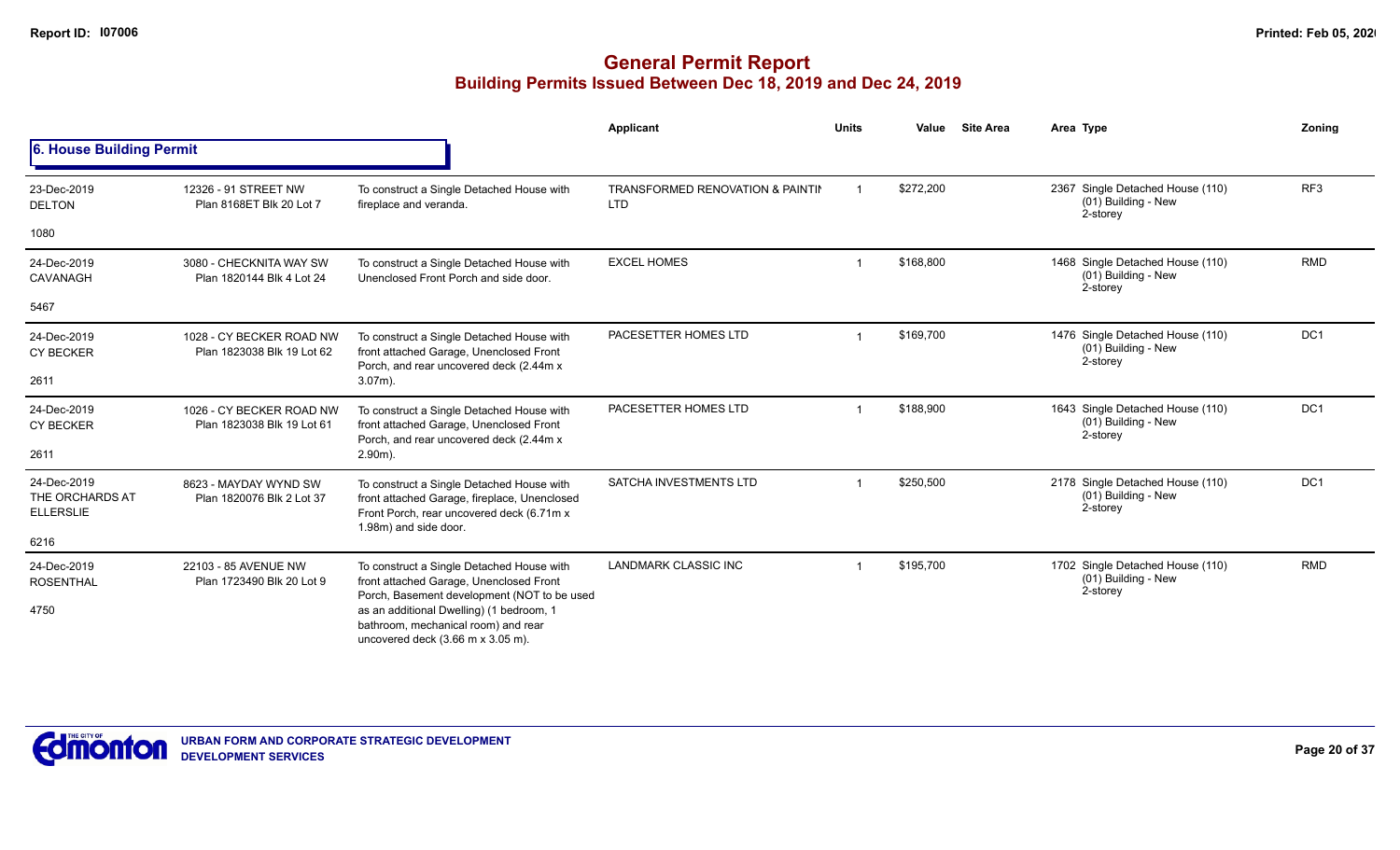|                                       |                                                      |                                                                                                                                      | Applicant                    | <b>Units</b>   | Value     | <b>Site Area</b> | Area Type                                                           | Zonina          |
|---------------------------------------|------------------------------------------------------|--------------------------------------------------------------------------------------------------------------------------------------|------------------------------|----------------|-----------|------------------|---------------------------------------------------------------------|-----------------|
| 6. House Building Permit              |                                                      |                                                                                                                                      |                              |                |           |                  |                                                                     |                 |
| 24-Dec-2019<br><b>LAUREL</b>          | 1120 - 28 STREET NW<br>Plan 1722070 Blk 25 Lot 11    | To construct a Single Detached House with<br>front attached Garage, fireplace, Unenclosed<br>Front Porch, side door and to develop a | <b>ACTIVE HOMES LTD</b>      | $\overline{2}$ | \$317,200 |                  | 2758 Single Detached House (110)<br>(01) Building - New<br>2-storey | <b>RMD</b>      |
| 6444                                  |                                                      | Secondary Suite in the Basement (2 Bedrooms,<br>1 bathroom, kitchen, mechanical room).                                               |                              |                |           |                  |                                                                     |                 |
| 24-Dec-2019<br><b>SECORD</b>          | 9944 - 222 STREET NW<br>Plan 1820330 Blk 21 Lot 94   | To construct a Single Detached House with<br>front attached Garage and Unenclosed Front<br>Porch.                                    | STERLING HOMES EDMONTON LTD. |                | \$177.200 |                  | 1541 Single Detached House (110)<br>(01) Building - New<br>2-storey | <b>RMD</b>      |
| 4487                                  |                                                      |                                                                                                                                      |                              |                |           |                  |                                                                     |                 |
| 23-Dec-2019<br><b>SECORD</b>          | 22347 - 94 AVENUE NW<br>Plan 1723442 Blk 14 Lot 49   | To construct a Single Detached House with<br>front attached Garage and Unenclosed Front<br>Porch.                                    | <b>COVENTRY HOMES</b>        |                | \$269,700 |                  | 2345 Single Detached House (110)<br>(01) Building - New<br>2-storey | <b>RMD</b>      |
| 4487                                  |                                                      |                                                                                                                                      |                              |                |           |                  |                                                                     |                 |
| 23-Dec-2019<br><b>MCCONACHIE AREA</b> | 17861 - 62A STREET NW<br>Plan 1823225 Blk 21 Lot 102 | To construct a Single Detached House with<br>front attached Garage and Unenclosed Front<br>Porch.                                    | PARK ROYAL HOMES (2016) LTD  |                | \$207,000 |                  | 1800 Single Detached House (110)<br>(01) Building - New<br>2-storey | <b>RSL</b>      |
| 2521                                  |                                                      |                                                                                                                                      |                              |                |           |                  |                                                                     |                 |
| 23-Dec-2019<br><b>KESWICK AREA</b>    | 6523 - KING WYND SW<br>Plan 1723517 Blk 6 Lot 4      | To construct a Single Detached House with<br>front attached Garage, Unenclosed Front<br>Porch, fireplace and side door.              | <b>EXCEL HOMES</b>           |                | \$207,300 |                  | 1803 Single Detached House (110)<br>(01) Building - New<br>2-storey | <b>RSL</b>      |
| 5576                                  |                                                      |                                                                                                                                      |                              |                |           |                  |                                                                     |                 |
| 23-Dec-2019<br><b>KESWICK AREA</b>    | 2328 - KELLY CIRCLE SW<br>Plan 1920465 Blk 12 Lot 72 | To construct a Single Detached House with<br>front attached Garage, fireplace and<br>Unenclosed Front Porch.                         | <b>DOLCE VITA HOMES</b>      |                | \$248,400 |                  | 2160 Single Detached House (110)<br>(01) Building - New<br>2-storey | RF <sub>1</sub> |
| 5576                                  |                                                      |                                                                                                                                      |                              |                |           |                  |                                                                     |                 |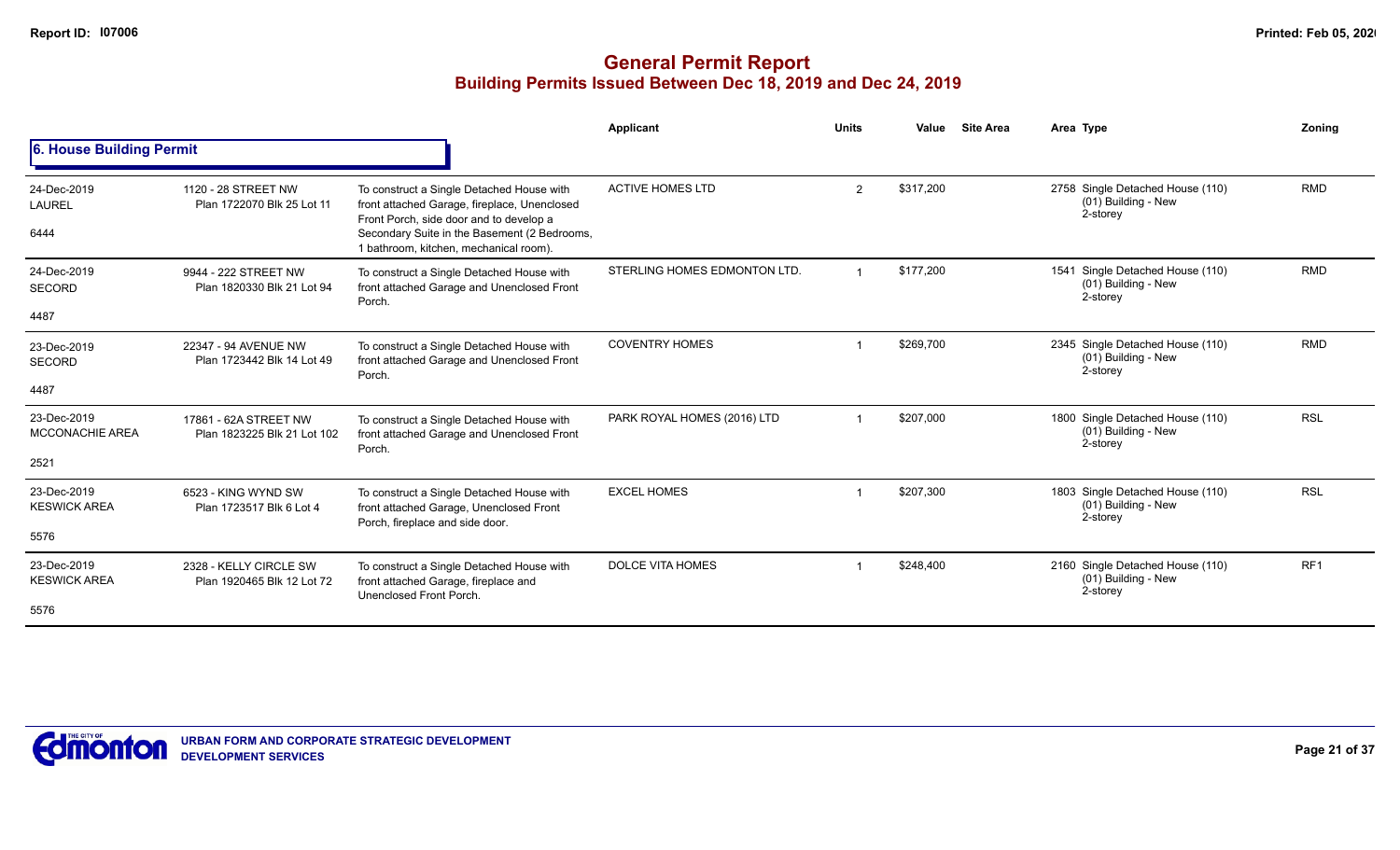|                                  |                                                        |                                                                                                                                                                                      | <b>Applicant</b>                                         | <b>Units</b> | Value     | <b>Site Area</b> | Area Type                                                           | Zoning          |
|----------------------------------|--------------------------------------------------------|--------------------------------------------------------------------------------------------------------------------------------------------------------------------------------------|----------------------------------------------------------|--------------|-----------|------------------|---------------------------------------------------------------------|-----------------|
| 6. House Building Permit         |                                                        |                                                                                                                                                                                      |                                                          |              |           |                  |                                                                     |                 |
| 23-Dec-2019<br><b>WINDERMERE</b> | 82 - WINDERMERE DRIVE SW<br>Plan 0227756 Blk 2 Lot 3   | To construct a Single Detached House with<br>front attached Garage, Unenclosed Front<br>Porch, balconies, rooftop terrace, rear covered<br>deck (6.35m x 3.66m), rear uncovered deck | SPAN ARCHITECTURE INC                                    |              | \$873,000 |                  | 7591 Single Detached House (110)<br>(01) Building - New             | DC <sub>2</sub> |
| 5570                             |                                                        | (12.09m x 3.66m), fireplace) and Basement<br>development (NOT to be used as an additional<br>Dwelling) (2 bedrooms, 1 bathroom, mechanical<br>room, theatre room, gym).              |                                                          |              |           |                  |                                                                     |                 |
| 23-Dec-2019<br>SECORD            | 9712 - 224 STREET NW<br>Plan 1922462 Blk 25 Lot 86     | To construct a Single Detached House with<br>front attached Garage, Unenclosed Front<br>Porch, rear uncovered deck (3.05m x 3.66m)                                                   | STERLING HOMES EDMONTON LTD.                             | 2            | \$268,800 |                  | 2337 Single Detached House (110)<br>(01) Building - New<br>2-storey | <b>RMD</b>      |
| 4487                             |                                                        | and to develop a Secondary Suite in the<br>Basement.                                                                                                                                 |                                                          |              |           |                  |                                                                     |                 |
| 24-Dec-2019<br><b>CY BECKER</b>  | 1030 - CY BECKER ROAD NW<br>Plan 1823038 Blk 19 Lot 63 | To construct a Single Detached House with<br>front attached Garage, Unenclosed Front<br>Porch, and rear uncovered deck (3.18m x                                                      | PACESETTER HOMES LTD                                     |              | \$175,800 |                  | 1529 Single Detached House (110)<br>(01) Building - New<br>2-storey | DC1             |
| 2611                             |                                                        | $2.44m$ ).                                                                                                                                                                           |                                                          |              |           |                  |                                                                     |                 |
| 24-Dec-2019<br><b>ROSENTHAL</b>  | 8716 - 223 STREET NW<br>Plan 1723490 Blk 20 Lot 41     | To construct a Single Detached House with<br>front attached Garage and Unenclosed Front<br>Porch.                                                                                    | <b>ENCORE MASTER BUILDER INC</b>                         |              | \$189,200 |                  | 1645 Single Detached House (110)<br>(01) Building - New<br>2-storey | <b>RMD</b>      |
| 4750                             |                                                        |                                                                                                                                                                                      |                                                          |              |           |                  |                                                                     |                 |
| <b>Home Improvement Permit</b>   |                                                        |                                                                                                                                                                                      |                                                          |              |           |                  |                                                                     |                 |
| 20-Dec-2019<br><b>BELGRAVIA</b>  | 7222 - 119 STREET NW<br>Plan 2938HW Blk 16 Lot 6       | To demolish a Single Detached House.                                                                                                                                                 | STONERIDGE DEVELOPMENTS LTD -<br><b>STONERIDGE HOMES</b> | $-1$         | \$6,400   |                  | Single Detached House (110)<br>(99) Demolition                      | RF <sub>1</sub> |
| 5040                             |                                                        |                                                                                                                                                                                      |                                                          |              |           |                  |                                                                     |                 |

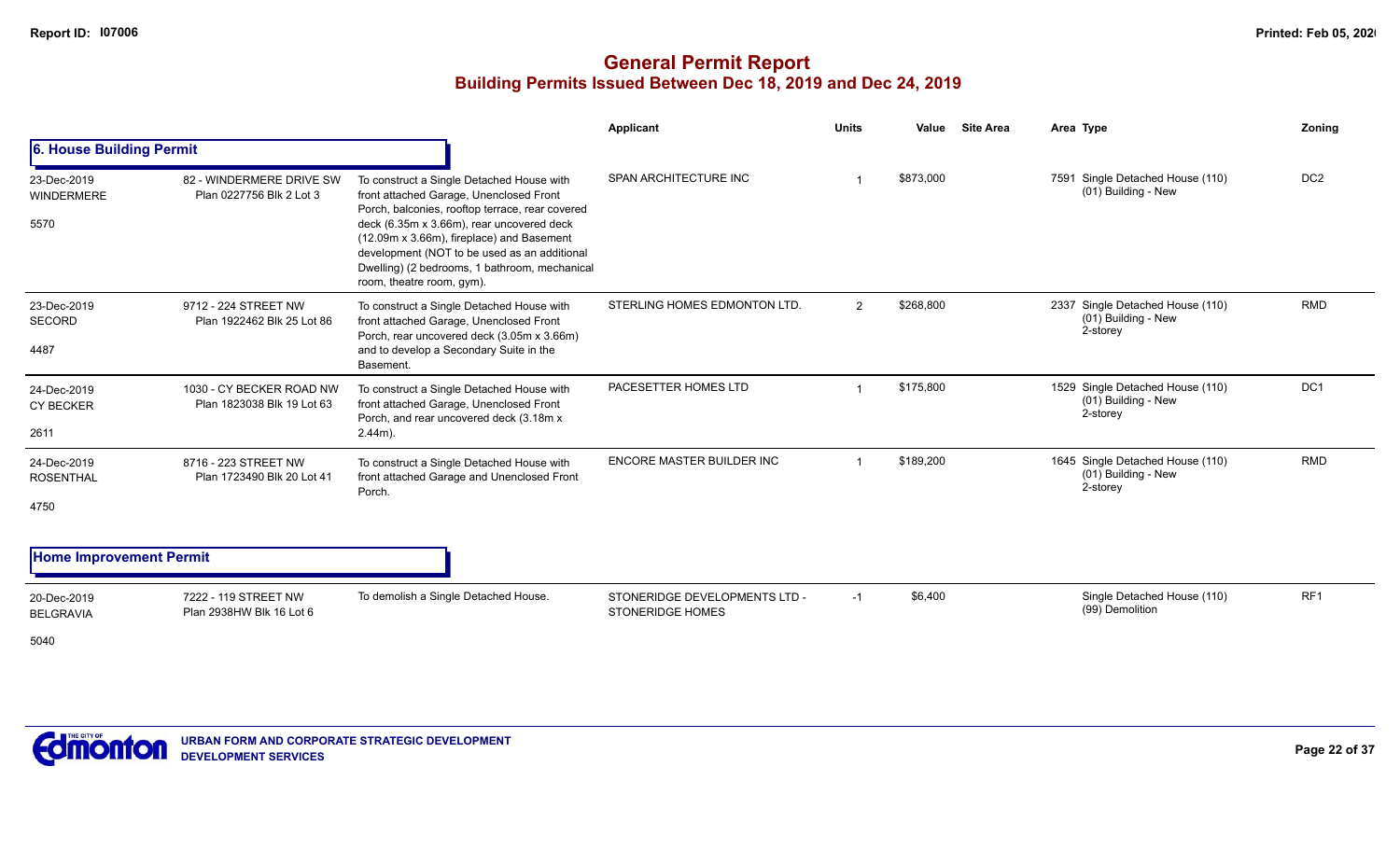|                                 |                                                    |                                                                                                                                               | <b>Applicant</b>           | <b>Units</b> | Value    | <b>Site Area</b> | Area Type                                                         | Zonina     |
|---------------------------------|----------------------------------------------------|-----------------------------------------------------------------------------------------------------------------------------------------------|----------------------------|--------------|----------|------------------|-------------------------------------------------------------------|------------|
| <b>Home Improvement Permit</b>  |                                                    |                                                                                                                                               |                            |              |          |                  |                                                                   |            |
| 19-Dec-2019<br><b>AVONMORE</b>  | 7513 - 89 STREET NW<br>Plan 4629HW Blk 3 Lot 1     | To construct an Accessory building (mutual<br>detached Garage, (10.06m x 6.25m)).                                                             | 1662437 ALBERTA LTD        | $\mathbf 0$  | \$10,100 |                  | 63 Detached Garage (010)<br>(01) Building - New                   | RF3        |
| 6020                            |                                                    |                                                                                                                                               |                            |              |          |                  |                                                                   |            |
| 23-Dec-2019<br><b>TAMARACK</b>  | 1591 - 37C AVENUE NW<br>Plan 0625347 Blk 1 Lot 52  | To construct an exterior alteration, rear low<br>deck and uncovered balcony to a Single<br>Detached House (balcony 4.27m x 9.14m @            | N/A                        | 0            |          |                  | Single Detached House (110)<br>(03) Exterior Alterations          | <b>RSL</b> |
| 6443                            |                                                    | 3.20m in Height; low deck 4.25m x 9.14m @<br>0.46m in Height; and to enlarge a second floor<br>rear window to a door 0.91m x 2.03m).          |                            |              |          |                  |                                                                   |            |
| 23-Dec-2019<br><b>TAMARACK</b>  | 1591 - 37C AVENUE NW<br>Plan 0625347 Blk 1 Lot 52  | To construct an exterior alteration, rear low<br>deck and uncovered balcony to a Single<br>Detached House (balcony 4.27m x 9.14m @            | N/A                        | 0            | \$0      |                  | Single Detached House (110)<br>(03) Deck Attached                 | <b>RSL</b> |
| 6443                            |                                                    | 3.20m in Height; low deck 4.25m x 9.14m @<br>0.46m in Height; and to enlarge a second floor<br>rear window to a door 0.91m x 2.03m).          |                            |              |          |                  |                                                                   |            |
| 23-Dec-2019<br><b>TAMARACK</b>  | 1591 - 37C AVENUE NW<br>Plan 0625347 Blk 1 Lot 52  | To construct an exterior alteration, rear low<br>deck and uncovered balcony to a Single<br>Detached House (balcony 4.27m x 9.14m @            | N/A                        | 0            | \$0      |                  | Single Detached House (110)<br>(03) Deck Attached                 | <b>RSL</b> |
| 6443                            |                                                    | 3.20m in Height; low deck 4.25m x 9.14m @<br>0.46m in Height; and to enlarge a second floor<br>rear window to a door 0.91m x 2.03m).          |                            |              |          |                  |                                                                   |            |
| 18-Dec-2019<br>ALLARD           | 2936 - ANTON LINK SW<br>Plan 1723500 Blk 24 Lot 75 | To develop a Secondary Suite in the Basement<br>of a Single Detached House.                                                                   | <b>PEGASUS GROUP</b>       | -1           | \$22,000 |                  | Single Detached House (110)<br>(07) Add Suites to Single Dwelling | <b>RMD</b> |
| 5458                            |                                                    |                                                                                                                                               |                            |              |          |                  |                                                                   |            |
| 18-Dec-2019<br><b>WINDRMERE</b> | 936 - WOOD PLACE NW<br>Plan 1522420 Blk 17 Lot 27  | To construct exterior alterations to an existing<br>rear uncovered deck (landings with stairs;<br>upper landing, 1.07m x 1.07m @ 2.74m; lower | ACE LANGE CONSTRUCTION LTD | $\mathbf 0$  | \$300    |                  | 1 Semi-Detached House (210)<br>(03) Deck Attached                 | RF4        |
| 5570                            |                                                    | landing, 1.07m x 1.07m @ 0.91m in Height).                                                                                                    |                            |              |          |                  |                                                                   |            |

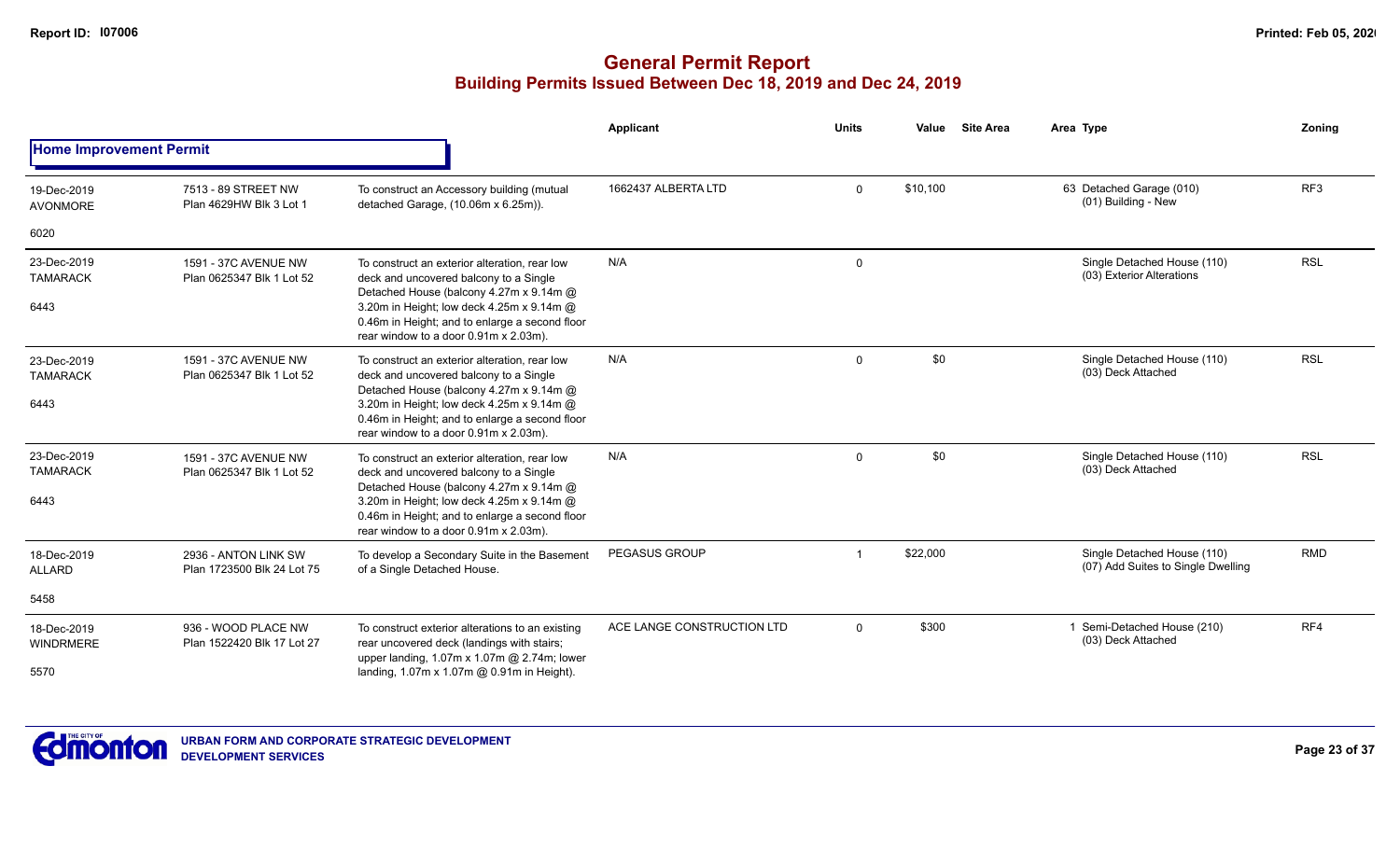# **General Permit Report Building Permits Issued Between Dec 18, 2019 and Dec 24, 2019**

|                                      |                                                        |                                                                                                                                              | Applicant                       | <b>Units</b> | Value    | <b>Site Area</b> | Area Type                                                | Zoning          |
|--------------------------------------|--------------------------------------------------------|----------------------------------------------------------------------------------------------------------------------------------------------|---------------------------------|--------------|----------|------------------|----------------------------------------------------------|-----------------|
| <b>Home Improvement Permit</b>       |                                                        |                                                                                                                                              |                                 |              |          |                  |                                                          |                 |
| 20-Dec-2019<br><b>BOYLE STREET</b>   | 9322 - 105 AVENUE NW<br>Plan RN23 Blk 10 Lot 38        | To demolish a Single Detached House and<br>Accessory building (detached Garage).                                                             | N/A                             | $\mathbf{0}$ | \$3,400  |                  | Detached Garage(010)<br>(99) Demolition                  | RA7             |
| 1020                                 |                                                        |                                                                                                                                              |                                 |              |          |                  |                                                          |                 |
| 20-Dec-2019<br><b>BOYLE STREET</b>   | 9322 - 105 AVENUE NW<br>Plan RN23 Blk 10 Lot 38        | To demolish a Single Detached House and<br>Accessory building (detached Garage).                                                             | N/A                             | $-1$         | \$6,500  |                  | Single Detached House (110)<br>(99) Demolition           | RA7             |
| 1020                                 |                                                        |                                                                                                                                              |                                 |              |          |                  |                                                          |                 |
| 18-Dec-2019<br><b>WALKER</b>         | 5260 - 17 AVENUE SW<br>Plan 1420321 Blk 26 Lot 60      | To construct interior alterations to a Single<br>Detached House (Basement development w/<br>wetbar. NOT to be used as an additional          | N/A                             | $\Omega$     | \$10,000 |                  | Single Detached House (110)<br>(03) Interior Alterations | <b>RSL</b>      |
| 6662                                 |                                                        | Dwelling).                                                                                                                                   |                                 |              |          |                  |                                                          |                 |
| 18-Dec-2019<br><b>CHAPPELLE AREA</b> | 6516 - CRAWFORD PLACE SW<br>Plan 1722558 Blk 29 Lot 24 | To construct a rear uncovered deck to a Single<br>Detached House (4.57 m x 3.05 m @ 1.2 m in<br>Height).                                     | <b>KIRKLAND HOMES LTD</b>       | $\Omega$     | \$3,500  |                  | 14 Single Detached House (110)<br>(03) Deck Attached     | <b>RSL</b>      |
| 5462                                 |                                                        |                                                                                                                                              |                                 |              |          |                  |                                                          |                 |
| 19-Dec-2019<br><b>WINDSOR PARK</b>   | <b>NW</b><br>Plan 1252AH Blk 36 Lot 5                  | 11603 - SASKATCHEWAN DRIVE To construct exterior alterations to a Single<br>Detached House (replacing 2 patio doors (one                     | N/A                             | $\mathbf{0}$ |          |                  | Single Detached House (110)<br>(03) Exterior Alterations | RF <sub>1</sub> |
| 5580                                 |                                                        | each on main and second floor) and a window<br>on main floor).                                                                               |                                 |              |          |                  |                                                          |                 |
| 18-Dec-2019<br><b>NORTHMOUNT</b>     | 14211 - 83 STREET NW<br>Plan 6689NY Blk 5 Lot 58       | To construct exterior alterations to a Single<br>Detached House (parking pad in the front yard<br>with front access from 83rd Street, 3.1m x | N/A                             | $\mathbf 0$  |          |                  | Single Detached House (110)<br>(03) Exterior Alterations | RF <sub>1</sub> |
| 2580                                 |                                                        | $7.3m$ ).                                                                                                                                    |                                 |              |          |                  |                                                          |                 |
| 24-Dec-2019<br><b>INGLEWOOD</b>      | 11624 - 125 STREET NW<br>Plan RN46 Blk 32 Lot 6        | To construct an Accessory Building (mutual<br>detached Garage, 7.32m x 11.28m).                                                              | ALYNE DESIGN & CONSTRUCTION INC | $\Omega$     | \$25,200 |                  | 156 Detached Garage (010)<br>(01) Building - New         | RF <sub>3</sub> |
|                                      |                                                        |                                                                                                                                              |                                 |              |          |                  |                                                          |                 |

3240

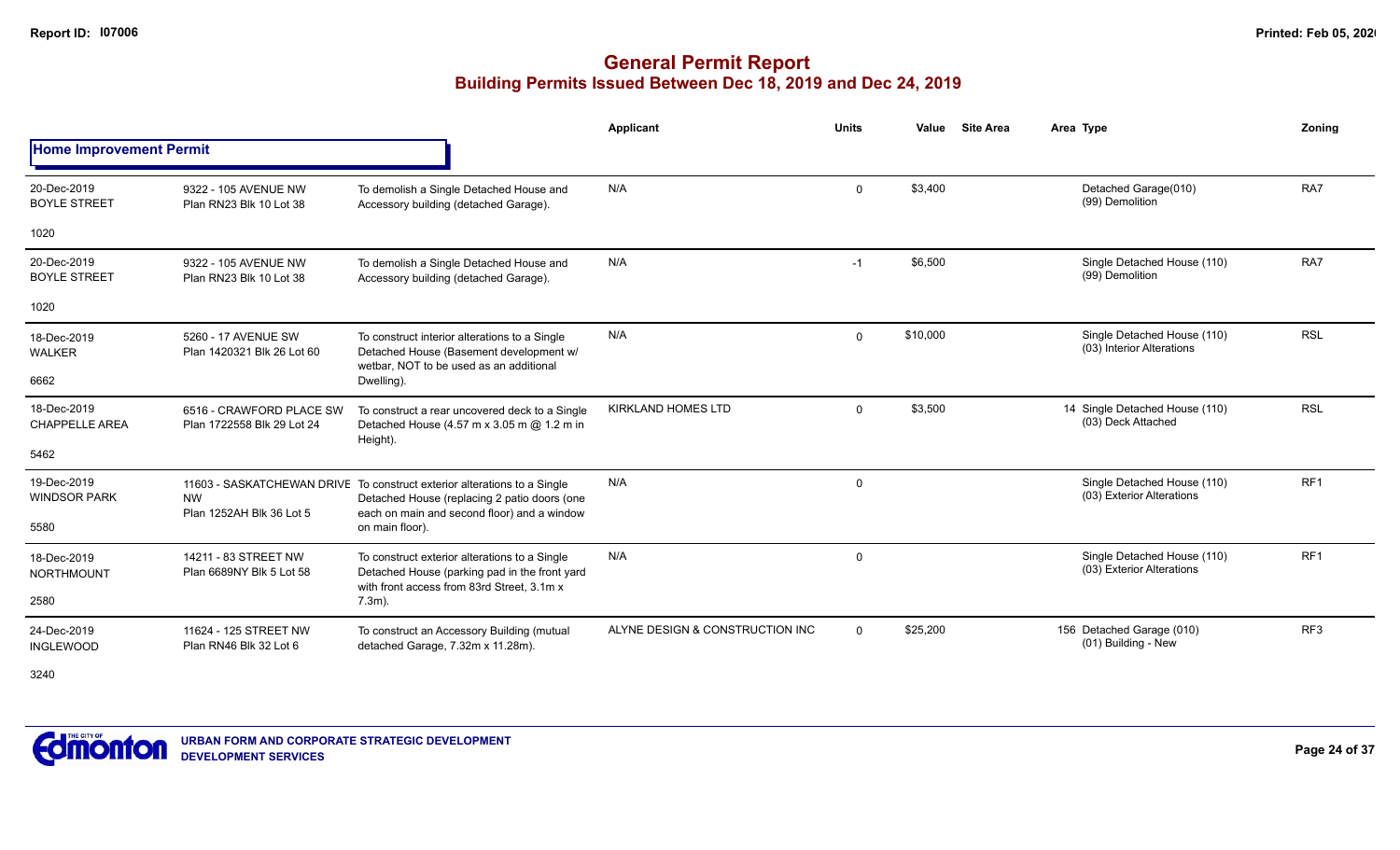|                                                                |                                                      |                                                                                                                                         | Applicant                             | <b>Units</b> | Value    | <b>Site Area</b> | Area Type                                                         | Zoning          |
|----------------------------------------------------------------|------------------------------------------------------|-----------------------------------------------------------------------------------------------------------------------------------------|---------------------------------------|--------------|----------|------------------|-------------------------------------------------------------------|-----------------|
| <b>Home Improvement Permit</b>                                 |                                                      |                                                                                                                                         |                                       |              |          |                  |                                                                   |                 |
| 20-Dec-2019<br><b>INGLEWOOD</b>                                | 11623 - 126 STREET NW<br>Plan 1920365 Blk 32 Lot 15B | To develop a Secondary Suite in the Basement<br>of a Single Detached House.                                                             | N/A                                   |              | \$20,000 |                  | Single Detached House (110)<br>(07) Add Suites to Single Dwelling | RF3             |
| 3240                                                           |                                                      |                                                                                                                                         |                                       |              |          |                  |                                                                   |                 |
| 19-Dec-2019<br><b>STRATHCONA</b>                               | 9810 - 91 AVENUE NW<br>Plan I21 Blk 128 Lot 26       | To construct an Accessory Building (rear<br>detached Garage (6.40m x 7.32m) with interior<br>storage area, NOT to be used as additional | SMYTH STOLARZ CONSTRUCTION LTD        | $\Omega$     | \$7,600  |                  | 47 Detached Garage (010)<br>(01) Building - New                   | RF <sub>2</sub> |
| 5480                                                           |                                                      | Dwelling) and to demolish a rear detached<br>Garage (demolished without permits).                                                       |                                       |              |          |                  |                                                                   |                 |
| 19-Dec-2019<br><b>STRATHCONA</b>                               | 9810 - 91 AVENUE NW<br>Plan I21 Blk 128 Lot 26       | To construct an Accessory Building (rear<br>detached Garage (6.40m x 7.32m) with interior<br>storage area, NOT to be used as additional | SMYTH STOLARZ CONSTRUCTION LTD        | $\Omega$     | \$3,400  |                  | Detached Garage(010)<br>(99) Demolition                           | RF <sub>2</sub> |
| 5480                                                           |                                                      | Dwelling) and to demolish a rear detached<br>Garage (demolished without permits).                                                       |                                       |              |          |                  |                                                                   |                 |
| 19-Dec-2019<br><b>YORK</b>                                     | 5624 - 138 AVENUE NW<br>Plan 5631MC Blk 1 Lot 30     | To construct a front uncovered deck to a Single<br>Detached House (4.79m x 8.32m @ 0.77m in<br>Height).                                 | FRESH CARPENTRY & CONTRACTING<br>INC. | $\mathbf 0$  | \$7,700  |                  | 31 Single Detached House (110)<br>(03) Deck Attached              | RF <sub>1</sub> |
| 2720                                                           |                                                      |                                                                                                                                         |                                       |              |          |                  |                                                                   |                 |
| 18-Dec-2019<br>CRYSTALLINA NERA WEST Plan 1920842 Blk 9 Lot 33 | 7424 - 178 AVENUE NW                                 | To construct an Accessory Building (detached<br>Garage (6.10m x 6.10m)).                                                                | <b>IMPACT HOMES LTD</b>               | $\mathbf 0$  | \$6,000  |                  | 37 Detached Garage (010)<br>(01) Building - New                   | RPL, RPL, RPI   |
| 2463                                                           |                                                      |                                                                                                                                         |                                       |              |          |                  |                                                                   |                 |
| 23-Dec-2019<br><b>KING EDWARD PARK</b>                         | 8754 - 79 AVENUE NW<br>Plan 1389HW Blk 15 Lot 1      | To demolish a Single Detached House and<br>detached Garage.                                                                             | <b>ACCENT INFILLS LTD</b>             | $\Omega$     | \$3,400  |                  | Detached Garage(010)<br>(99) Demolition                           | RF3             |
| 6360                                                           |                                                      |                                                                                                                                         |                                       |              |          |                  |                                                                   |                 |
| 23-Dec-2019<br><b>KING EDWARD PARK</b>                         | 8754 - 79 AVENUE NW<br>Plan 1389HW Blk 15 Lot 1      | To demolish a Single Detached House and<br>detached Garage.                                                                             | <b>ACCENT INFILLS LTD</b>             | $-1$         | \$6,500  |                  | Single Detached House (110)<br>(99) Demolition                    | RF <sub>3</sub> |
| 6360                                                           |                                                      |                                                                                                                                         |                                       |              |          |                  |                                                                   |                 |

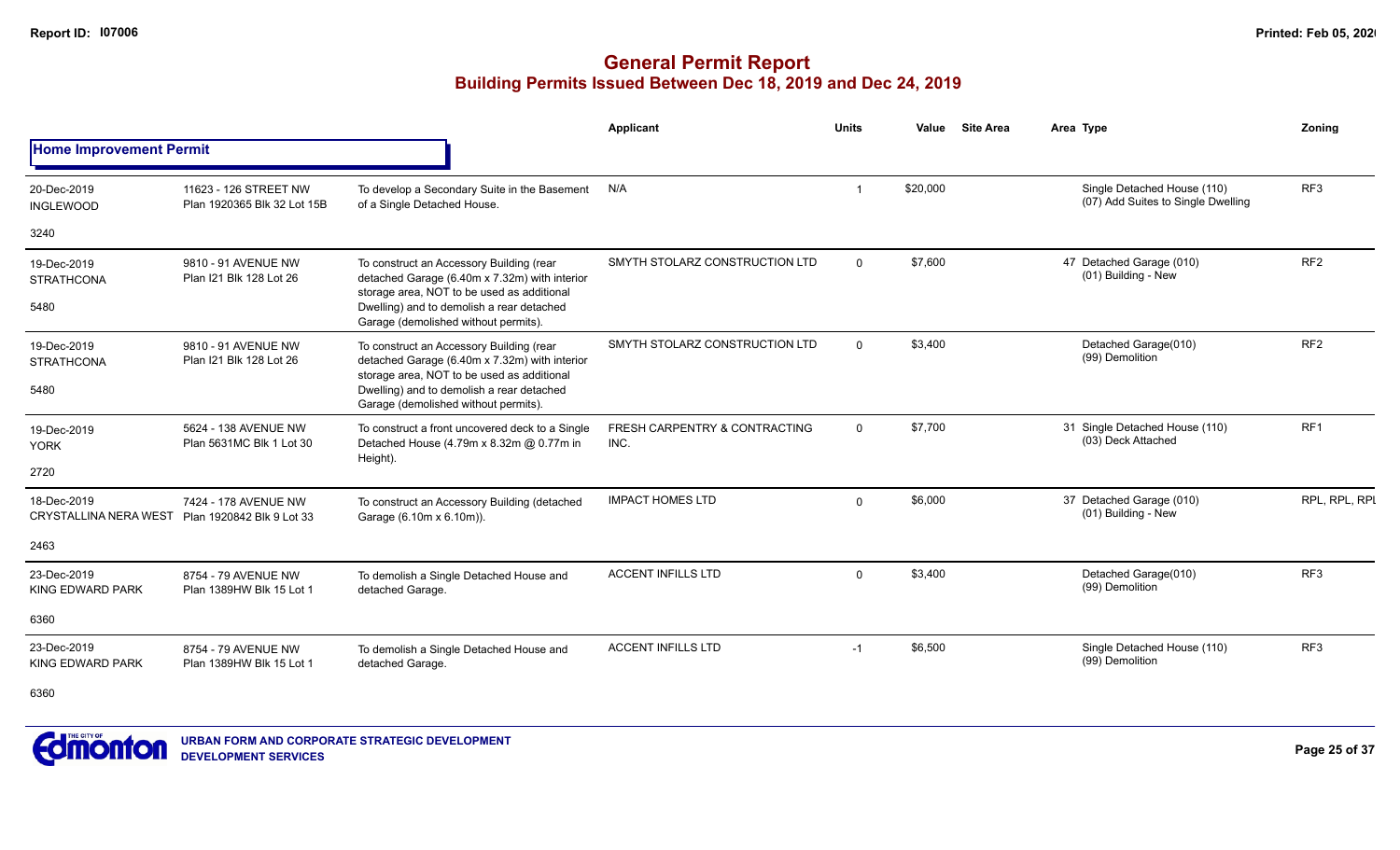|                                      |                                                        |                                                                                                                                                                                                         | Applicant                                                 | <b>Units</b>   | Value    | <b>Site Area</b> | Area Type                                            | Zonina          |
|--------------------------------------|--------------------------------------------------------|---------------------------------------------------------------------------------------------------------------------------------------------------------------------------------------------------------|-----------------------------------------------------------|----------------|----------|------------------|------------------------------------------------------|-----------------|
| <b>Home Improvement Permit</b>       |                                                        |                                                                                                                                                                                                         |                                                           |                |          |                  |                                                      |                 |
| 19-Dec-2019<br><b>HAZELDEAN</b>      | 9523 - 71 AVENUE NW<br>Plan 2655HW Blk 22 Lot 7        | To demolish a Single Detached House.                                                                                                                                                                    | <b>ACCENT INFILLS LTD</b>                                 | $-1$           | \$6,500  |                  | Single Detached House (110)<br>(99) Demolition       | RF3             |
| 6290                                 |                                                        |                                                                                                                                                                                                         |                                                           |                |          |                  |                                                      |                 |
| 18-Dec-2019<br><b>RHATIGAN RIDGE</b> | 454 - ROONEY CRESCENT NW<br>Plan 8023001 Blk 59 Lot 15 | To construct a rear and side additions (side<br>addition, 2.45m x 2.50m; rear addition<br>(sunroom), 6.14m x 3.84m), and a rear balcony                                                                 | <b>XATA VENTURES INC</b>                                  | $\mathbf 0$    | \$70,000 |                  | Single Detached House (110)<br>(02) Addition         | RF <sub>1</sub> |
| 5350                                 |                                                        | with steps (1.8m x 1.2m @ 2.30m in Height),<br>existing without permits.                                                                                                                                |                                                           |                |          |                  |                                                      |                 |
| 20-Dec-2019<br><b>LAUREL</b>         | 1803 - 24 STREET NW<br>Plan 1920713 Blk 14 Lot 8       | To construct an Accessory Building (detached<br>Garage (6.1m x 6.1m)).                                                                                                                                  | <b>CRANSTON CRAFSTMAN LTD.</b>                            | $\mathbf{0}$   | \$6,000  |                  | 37 Detached Garage (010)<br>(01) Building - New      | <b>RPL</b>      |
| 6444                                 |                                                        |                                                                                                                                                                                                         |                                                           |                |          |                  |                                                      |                 |
| 23-Dec-2019<br><b>GLENWOOD</b>       | 9912 - 163 STREET NW<br>Plan 5874HW Blk 8 Lot 17       | To demolish a detached Garage.                                                                                                                                                                          | FIRST ON SITE RESTORATION                                 | $\mathbf 0$    | \$3,400  |                  | Detached Garage(010)<br>(99) Demolition              | RF <sub>1</sub> |
| 4180                                 |                                                        |                                                                                                                                                                                                         |                                                           |                |          |                  |                                                      |                 |
| 19-Dec-2019<br>THE HAMPTONS          | 4615 - 201 STREET NW<br>Plan 0623976 Blk 2 Lot 52      | To construct an extension to the existing rear<br>uncovered deck (2.60m x 4.23m @ 2.95m in                                                                                                              | N/A                                                       | $\mathbf 0$    | \$4,700  |                  | 19 Single Detached House (110)<br>(03) Deck Attached | <b>RSL</b>      |
| 4461                                 |                                                        | Height (total deck 5.47m x 5.71m @ 2.95m in<br>Height, irregular shaped)) with a landing in the<br>stairs (1.17m x 1.17m @ 0.79m in Height) to a<br>Single Detached House, existing without<br>permits. |                                                           |                |          |                  |                                                      |                 |
| 23-Dec-2019<br><b>DELTON</b>         | 12326 - 91 STREET NW<br>Plan 8168ET Blk 20 Lot 7       | To construct an Accessory Building (detached<br>Garage (7.32m x 7.32m).                                                                                                                                 | <b>TRANSFORMED RENOVATION &amp; PAINTIN</b><br><b>LTD</b> | $\overline{0}$ | \$8,600  |                  | 54 Detached Garage (010)<br>(01) Building - New      | RF <sub>3</sub> |
| 1080                                 |                                                        |                                                                                                                                                                                                         |                                                           |                |          |                  |                                                      |                 |

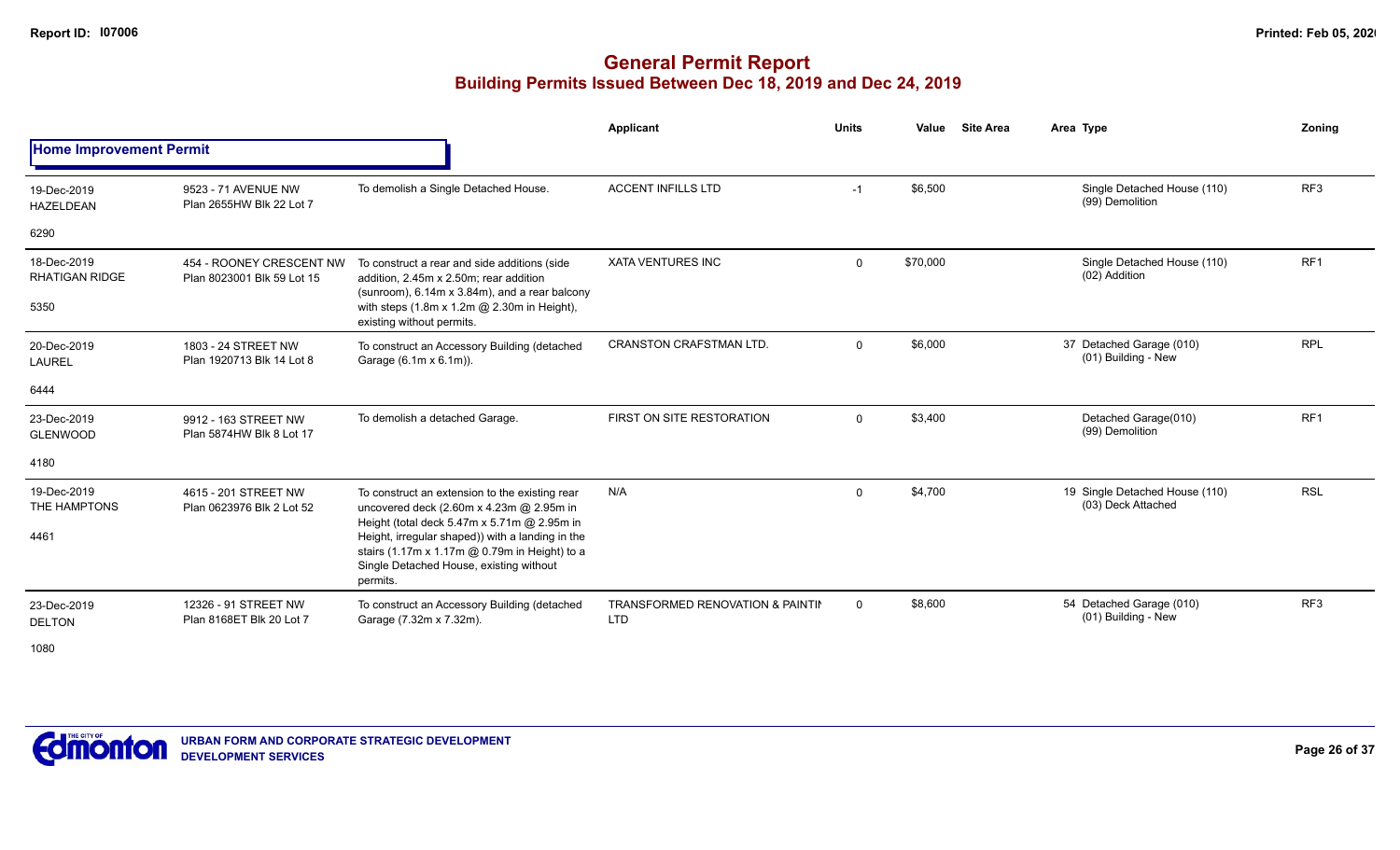### **General Permit Report Building Permits Issued Between Dec 18, 2019 and Dec 24, 2019**

|                                    |                                                     |                                                                                     | Applicant                       | <b>Units</b> | Value   | <b>Site Area</b> | Area Type                                            | Zonina          |
|------------------------------------|-----------------------------------------------------|-------------------------------------------------------------------------------------|---------------------------------|--------------|---------|------------------|------------------------------------------------------|-----------------|
| <b>Home Improvement Permit</b>     |                                                     |                                                                                     |                                 |              |         |                  |                                                      |                 |
| 19-Dec-2019<br><b>GLENWOOD</b>     | 9711 - 159 STREET NW<br>Plan 1921062 Blk 13 Lot 3B  | To construct an Accessory Building (detached<br>Garage, 6.55m x 6.71m).             | <b>HANDOUS HOMES LTD</b>        | $\mathbf{0}$ | \$7,100 |                  | 44 Detached Garage (010)<br>(01) Building - New      | RF <sub>1</sub> |
| 4180                               |                                                     |                                                                                     |                                 |              |         |                  |                                                      |                 |
| 18-Dec-2019<br><b>INGLEWOOD</b>    | 11602 - 127 STREET NW<br>Plan 1823075 Blk 2A Lot 23 | To construct an Accessory Building (detached<br>Garage (6.35m x 7.16m)).            | <b>DIAMOND CREST HOMES INC</b>  | $\mathbf{0}$ | \$7,300 |                  | 46 Detached Garage (010)<br>(01) Building - New      | RF <sub>3</sub> |
| 3240                               |                                                     |                                                                                     |                                 |              |         |                  |                                                      |                 |
| 20-Dec-2019<br><b>KESWICK AREA</b> | 2710 - KIRKLAND WAY SW<br>Plan 1321153 Blk 4 Lot 31 | To construct a rear uncovered deck (3.81m x)<br>3.66m @ 1.52m in Height).           | N/A                             | $\mathbf 0$  | \$3,500 |                  | 14 Single Detached House (110)<br>(03) Deck Attached | <b>RSL</b>      |
| 5576                               |                                                     |                                                                                     |                                 |              |         |                  |                                                      |                 |
| 19-Dec-2019<br><b>PARKDALE</b>     | 11238 - 86 STREET NW<br>Plan 512V Blk 84 Lot 19     | To demolish a Single Detached House and an<br>Accessory building (detached Garage). | <b>INVISTEC CONSULTING LTD.</b> | $\mathbf{0}$ | \$3,400 |                  | Detached Garage(010)<br>(99) Demolition              | RA <sub>8</sub> |
| 1160                               |                                                     |                                                                                     |                                 |              |         |                  |                                                      |                 |
| 19-Dec-2019<br>PARKDALE            | 11238 - 86 STREET NW<br>Plan 512V Blk 84 Lot 19     | To demolish a Single Detached House and an<br>Accessory building (detached Garage). | <b>INVISTEC CONSULTING LTD.</b> | $-1$         | \$6,500 |                  | Single Detached House (110)<br>(99) Demolition       | RA <sub>8</sub> |
| 1160                               |                                                     |                                                                                     |                                 |              |         |                  |                                                      |                 |
| 19-Dec-2019<br>PARKDALE            | 11240 - 86 STREET NW<br>Plan 512V Blk 84 Lot 18     | To demolish a Single Detached House and an<br>Accessory building (detached Garage). | <b>INVISTEC CONSULTING LTD.</b> | $\mathbf 0$  | \$3,400 |                  | Detached Garage(010)<br>(99) Demolition              | RA7             |
| 1160                               |                                                     |                                                                                     |                                 |              |         |                  |                                                      |                 |
| 19-Dec-2019<br><b>PARKDALE</b>     | 11240 - 86 STREET NW<br>Plan 512V Blk 84 Lot 18     | To demolish a Single Detached House and an<br>Accessory building (detached Garage). | <b>INVISTEC CONSULTING LTD.</b> | $-1$         | \$6,500 |                  | Single Detached House (110)<br>(99) Demolition       | RA7             |

1160

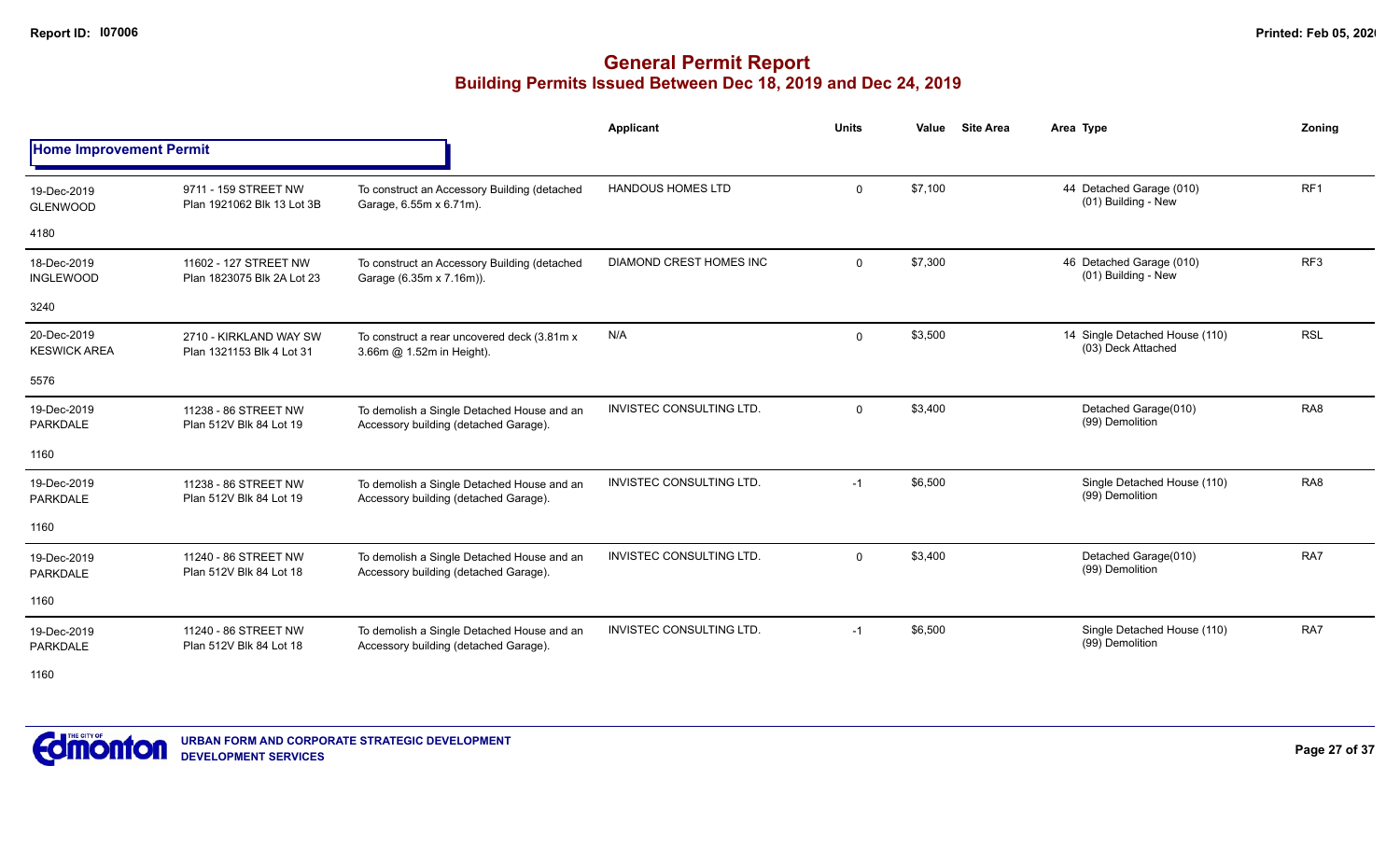|                                    |                                                                       |                                                                                                                                                               | Applicant                     | Units       | Value    | <b>Site Area</b> | Area Type                                                | Zoning          |
|------------------------------------|-----------------------------------------------------------------------|---------------------------------------------------------------------------------------------------------------------------------------------------------------|-------------------------------|-------------|----------|------------------|----------------------------------------------------------|-----------------|
| <b>Home Improvement Permit</b>     |                                                                       |                                                                                                                                                               |                               |             |          |                  |                                                          |                 |
| 20-Dec-2019<br><b>HIGHLANDS</b>    | 11404 - 64 STREET NW<br>Plan 1922181 Blk 26 Lot 23A                   | To construct an Accessory Building (detached<br>Garage, 6.55m x 5.79m).                                                                                       | <b>VIDA NOVA HOMES LTD</b>    | $\Omega$    | \$6,300  |                  | 39 Detached Garage (010)<br>(01) Building - New          | RF <sub>1</sub> |
| 2330                               |                                                                       |                                                                                                                                                               |                               |             |          |                  |                                                          |                 |
| 18-Dec-2019<br><b>CARTER CREST</b> | 1117 - CARTER CREST ROAD<br><b>NW</b><br>Plan 9423434 Blk 140 Lot 146 | To construct a 2-tier rear uncovered deck to a<br>Single Detached House, (upper deck, 4.11m x<br>1.63m @ 1.13m in Height, lower deck, 8.59m x                 | N/A                           | $\Omega$    | \$10,800 |                  | 43 Single Detached House (110)<br>(03) Deck Attached     | RF <sub>1</sub> |
| 5130                               |                                                                       | 5.00m @ 0.72m in Height), existing without<br>permits.                                                                                                        |                               |             |          |                  |                                                          |                 |
| 24-Dec-2019<br><b>PAISLEY</b>      | 543 - PATERSON WAY SW<br>Plan 1821022 Blk 14 Lot 32                   | To construct an Accessory Building (mutual<br>detached Garage (10.98m x 6.72m)).                                                                              | <b>BROOKFIELD RESIDENTIAL</b> | $\Omega$    | \$11,900 |                  | 74 Detached Garage (010)<br>(01) Building - New          | <b>HVLD</b>     |
| 5469                               |                                                                       |                                                                                                                                                               |                               |             |          |                  |                                                          |                 |
| 19-Dec-2019<br><b>ALBANY</b>       | 583 - ALBANY WAY NW<br>Plan 1223003 Blk 1 Lot 45                      | To construct interior alterations (Basement<br>development, NOT to be used as an additional<br>Dwelling).                                                     | N/A                           | $\mathbf 0$ | \$23,000 |                  | Single Detached House (110)<br>(03) Interior Alterations | <b>RSL</b>      |
| 3460                               |                                                                       |                                                                                                                                                               |                               |             |          |                  |                                                          |                 |
| 19-Dec-2019<br><b>RITCHIE</b>      | 9631 - 75 AVENUE NW<br>Plan 8370ET Blk 31 Lot D                       | To construct an addition and exterior alterations<br>to a Single Detached House (Main Floor rear<br>addition (3.05 m x 5.16 m), covered pergola               | N/A                           | $\Omega$    | \$4,500  |                  | Single Detached House (110)<br>(02) Addition             | RF <sub>3</sub> |
| 6610                               |                                                                       | (5.16 m x 2.02 m)), existing without permits.                                                                                                                 |                               |             |          |                  |                                                          |                 |
| 19-Dec-2019<br><b>RITCHIE</b>      | 9631 - 75 AVENUE NW<br>Plan 8370ET Blk 31 Lot D                       | To construct an addition and exterior alterations<br>to a Single Detached House (Main Floor rear<br>addition (3.05 m x 5.16 m), covered pergola               | N/A                           | $\mathbf 0$ |          |                  | Single Detached House (110)<br>(03) Exterior Alterations | RF3             |
| 6610                               |                                                                       | (5.16 m x 2.02 m)), existing without permits.                                                                                                                 |                               |             |          |                  |                                                          |                 |
| 18-Dec-2019<br><b>CANON RIDGE</b>  | Plan 0323756 Blk 46 Lot 40                                            | 224 - HYNDMAN CRESCENT NW To construct interior alterations to a Single<br>Detached House (Basement development w/<br>wetbar. NOT to be used as an additional | N/A                           | $\Omega$    | \$25,000 |                  | Single Detached House (110)<br>(03) Interior Alterations | <b>RSL</b>      |
| 2120                               |                                                                       | Dwelling).                                                                                                                                                    |                               |             |          |                  |                                                          |                 |

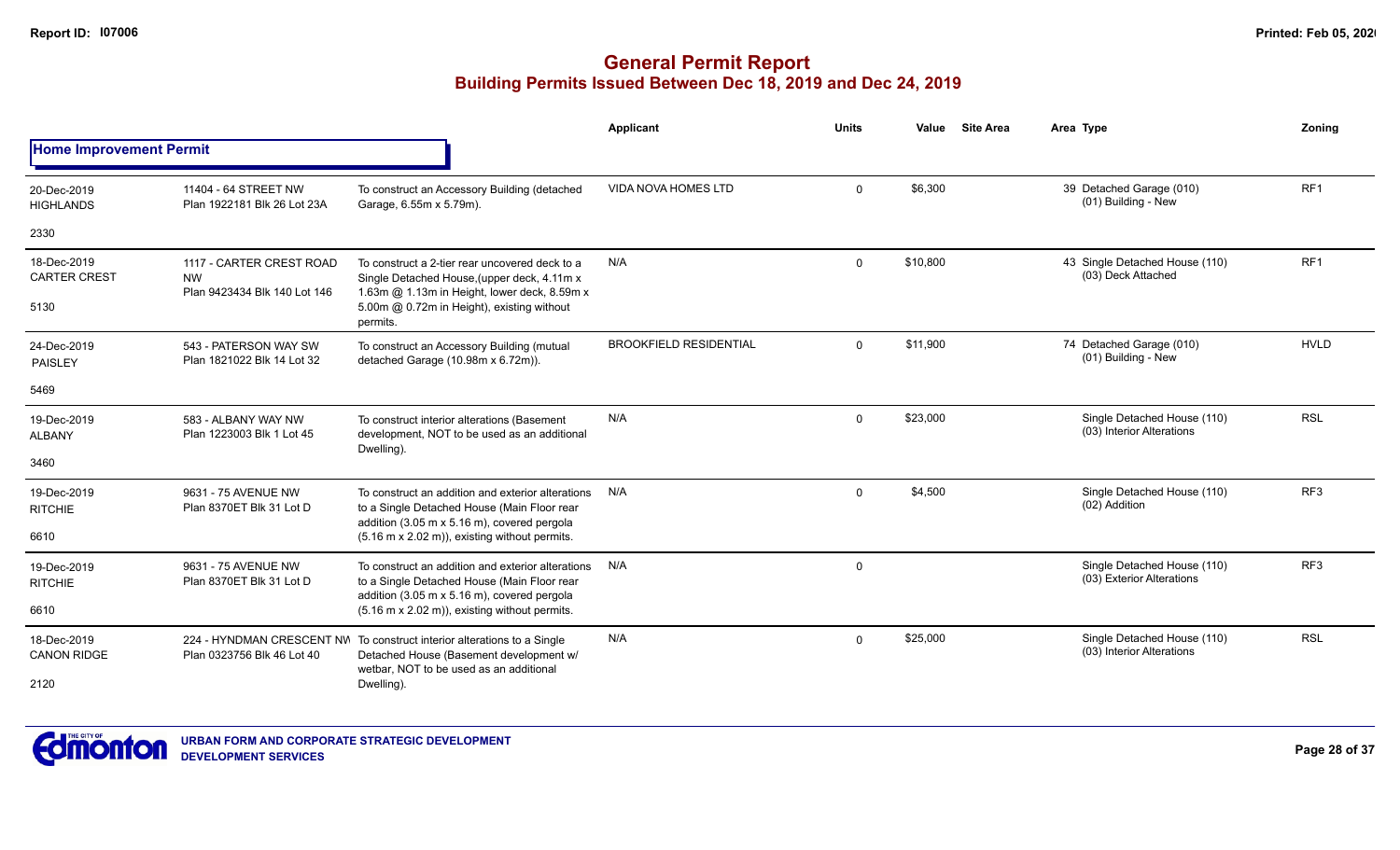#### **General Permit Report Building Permits Issued Between Dec 18, 2019 and Dec 24, 2019**

|                                        |                                                      |                                                                                                                                         | Applicant                                              | <b>Units</b> | Value    | <b>Site Area</b> | Area Type                                                                                                            | Zoning          |
|----------------------------------------|------------------------------------------------------|-----------------------------------------------------------------------------------------------------------------------------------------|--------------------------------------------------------|--------------|----------|------------------|----------------------------------------------------------------------------------------------------------------------|-----------------|
| <b>Home Improvement Permit</b>         |                                                      |                                                                                                                                         |                                                        |              |          |                  | Single Detached House (110)<br>(03) Interior Alterations<br>Single Detached House (110)<br>(03) Interior Alterations |                 |
| 19-Dec-2019<br><b>MCCAULEY</b>         | 9357 - 107 AVENUE NW<br>Plan RN23 Blk 15 Lots 21-22  | To construct interior alterations to a Single<br>Detached House (Basement development, NOT<br>to be used as an additional Dwelling), (1 | N/A                                                    | $\Omega$     | \$3.000  |                  |                                                                                                                      | RA7             |
| 1140                                   |                                                      | bedroom, 1 bathroom, open area, mechanical<br>room, NO wet bar or kitchen).                                                             |                                                        |              |          |                  |                                                                                                                      |                 |
| 23-Dec-2019<br><b>FRASER</b>           | 15035 - 15 STREET NW<br>Plan 1523406 Blk 115 Lot 37  | To construct interior alterations to a Single<br>Detached House (Basement development, NOT<br>to be used as an additional Dwelling).    | KINO. HANDYMAN AND CONSTRUCTION<br><b>SERVICES LTD</b> | $\Omega$     | \$12,000 |                  |                                                                                                                      | <b>RSL</b>      |
| 2280                                   |                                                      |                                                                                                                                         |                                                        |              |          |                  |                                                                                                                      |                 |
| 19-Dec-2019<br><b>KING EDWARD PARK</b> | 7528 - 78 AVENUE NW<br>Plan 1962MC Blk 59 Lot 9      | To construct interior alterations to a Single<br>Detached House (Basement development, NOT                                              | N/A                                                    | $\Omega$     |          |                  | Single Detached House (110)<br>(03) Exterior Alterations                                                             | RF <sub>3</sub> |
| 6360                                   |                                                      | to be used as an additional Dwelling). 1<br>BEDROOM. 1 BATHROOM                                                                         |                                                        |              |          |                  |                                                                                                                      |                 |
| 19-Dec-2019<br><b>KING EDWARD PARK</b> | 7528 - 78 AVENUE NW<br>Plan 1962MC Blk 59 Lot 9      | To construct interior alterations to a Single<br>Detached House (Basement development, NOT<br>to be used as an additional Dwelling). 1  | N/A                                                    | $\Omega$     |          |                  | Single Detached House (110)<br>(03) Interior Alterations                                                             | RF <sub>3</sub> |
| 6360                                   |                                                      | BEDROOM, 1 BATHROOM                                                                                                                     |                                                        |              |          |                  |                                                                                                                      |                 |
| 19-Dec-2019<br><b>BELGRAVIA</b>        | 7219 - 114A STREET NW<br>Plan 1922011 Blk 13 Lot 24A | To develop a Secondary Suite in the basement<br>of a Single Detached House. 2 Bedrooms, 1<br>Bathroom, 1 Mech Room, 1 living area, 1    | <b>GREENTOWN HOMES LTD</b>                             |              | \$25,000 |                  | 93 Single Detached House (110)<br>(07) Add Suites to Single Dwelling                                                 | RF <sub>1</sub> |
| 5040                                   |                                                      | Kitchen.                                                                                                                                |                                                        |              |          |                  |                                                                                                                      |                 |
| 19-Dec-2019<br><b>BELGRAVIA</b>        | 7423 - 119 STREET NW<br>Plan 2831HW Blk 7 Lot 20     | To demolish a Single Detached House and<br>Attached single garage.                                                                      | <b>GREEN HILLS INVESTMENT LTD</b>                      | $-1$         | \$3,400  |                  | <b>Other Accessory Building</b><br>(99) Demolition                                                                   | RF <sub>1</sub> |
| 5040                                   |                                                      |                                                                                                                                         |                                                        |              |          |                  |                                                                                                                      |                 |
| 19-Dec-2019<br><b>BELGRAVIA</b>        | 7423 - 119 STREET NW<br>Plan 2831HW Blk 7 Lot 20     | To demolish a Single Detached House and<br>Attached single garage.                                                                      | <b>GREEN HILLS INVESTMENT LTD</b>                      | $-1$         | \$6,500  |                  | Single Detached House (110)<br>(99) Demolition                                                                       | RF <sub>1</sub> |

5040

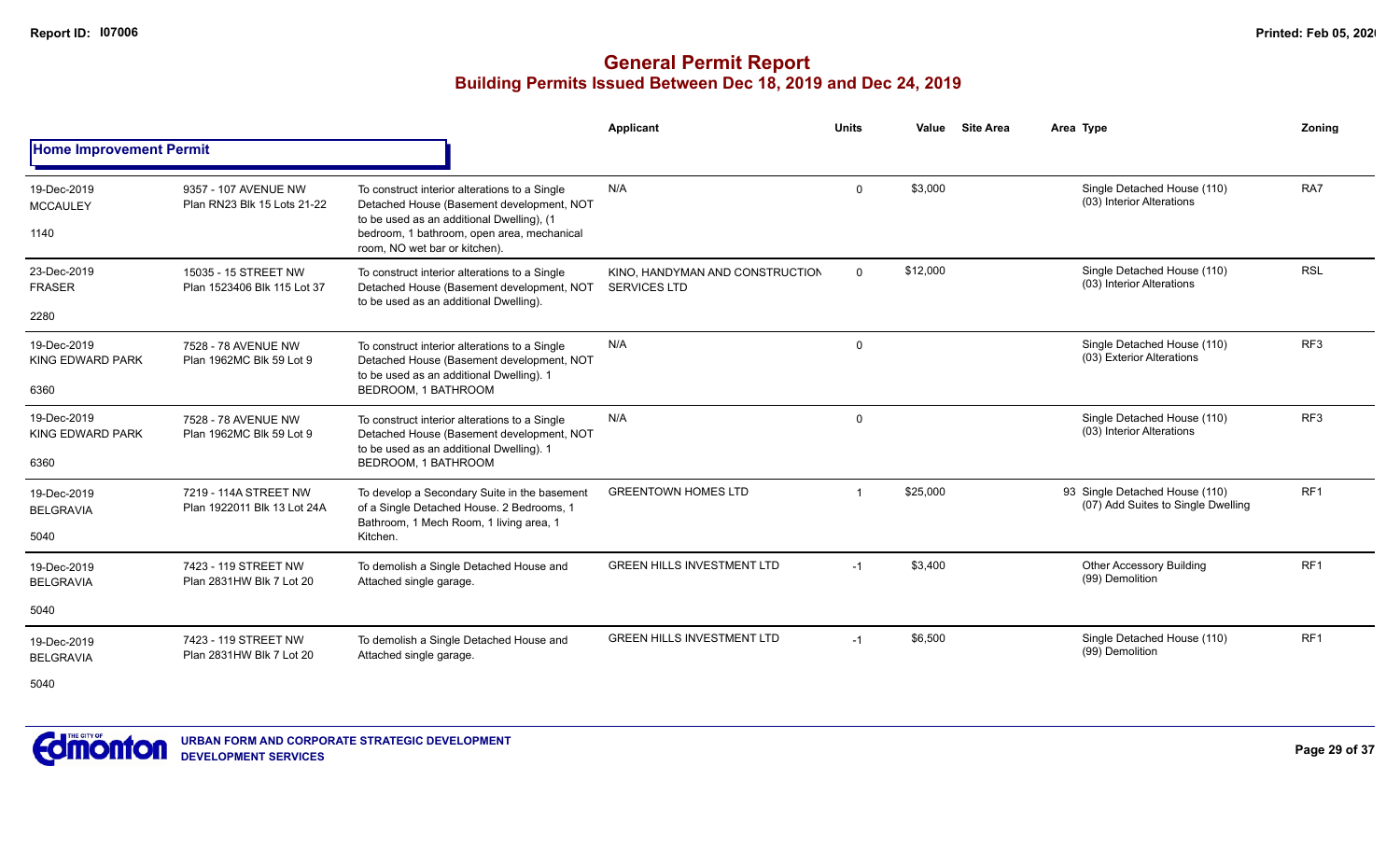### **General Permit Report Building Permits Issued Between Dec 18, 2019 and Dec 24, 2019**

|                                                  |                                                        |                                                                                                                                  | Applicant                   | <b>Units</b>   | Value    | <b>Site Area</b> | Area Type                                                            | Zoning          |
|--------------------------------------------------|--------------------------------------------------------|----------------------------------------------------------------------------------------------------------------------------------|-----------------------------|----------------|----------|------------------|----------------------------------------------------------------------|-----------------|
| <b>Home Improvement Permit</b>                   |                                                        |                                                                                                                                  |                             |                |          |                  |                                                                      |                 |
| 23-Dec-2019<br>THE HAMPTONS<br>4461              | 1443 - HAYS WAY NW<br>Plan 1026931 Blk 10 Lot 22       | To construct a rear uncovered deck to a Single<br>Detached House (L-shaped, 7.93m x 4.95m &<br>2.13m x 3.66m @ 1.96m in Height). | N/A                         | $\mathbf 0$    | \$11.800 |                  | 47 Single Detached House (110)<br>(03) Deck Attached                 | <b>RSL</b>      |
| 23-Dec-2019<br><b>GLENRIDDING RAVINE</b><br>5579 | 2024 - 160 STREET SW<br>Plan 1723622 Blk 18 Lot 12     | To construct a rear uncovered deck (3.35m x<br>3.05m @ 1.10m in Height) to a Single Detached<br>House.                           | <b>KIRKLAND HOMES LTD</b>   | $\Omega$       | \$2,600  |                  | 10 Single Detached House (110)<br>(03) Deck Attached                 | DC1             |
| 24-Dec-2019<br><b>PARKALLEN</b><br>5310          | 6402 - 111A STREET NW<br>Plan 2428HW Blk 8 Lot 10      | To construct exterior alterations to a Single<br>Detached House (adding two main floor<br>windows on the south elevation).       | <b>AQUARIAN RENOVATIONS</b> | $\mathbf 0$    |          |                  | Single Detached House (110)<br>(03) Exterior Alterations             | RF <sub>1</sub> |
| 23-Dec-2019<br><b>SECORD</b><br>4487             | 9859 - 222 STREET NW<br>Plan 1425542 Blk 23 Lot 6      | To develop a Secondary Suite in the Basement<br>of a Single Detached House.                                                      | N/A                         | $\overline{1}$ | \$42,000 |                  | 69 Single Detached House (110)<br>(07) Add Suites to Single Dwelling | <b>RSL</b>      |
| 23-Dec-2019<br><b>CALDER</b><br>3070             | 12828 - 120 STREET NW<br>Plan 7821976 Blk 2 Lots 7A.7B | To develop a Secondary Suite in the Basement<br>of a Semi-Detached House.                                                        | N/A                         | $\overline{1}$ | \$0      |                  | Semi-Detached House (210)<br>(07) Add Suites to Single Dwelling      | RF <sub>2</sub> |
| 23-Dec-2019<br>CALDER<br>3070                    | 12830 - 120 STREET NW<br>Plan 7821976 Blk 2 Lots 7A.7B | To develop a Secondary Suite in the Basement<br>of a Semi-Detached House.                                                        | N/A                         | $\overline{1}$ | \$0      |                  | Semi-Detached House (210)<br>(07) Add Suites to Single Dwelling      | RF <sub>2</sub> |
| 19-Dec-2019<br><b>CRYSTALLINA NERA WEST</b>      | 18143 - 75 STREET NW<br>Plan 1323419 Blk 8 Lot 5       | To construct an Accessory Building (detached<br>Garage 6.10m x 7.10m).                                                           | <b>VALENCIA HOMES LTD</b>   | $\Omega$       | \$6,900  |                  | 43 Detached Garage (010)<br>(01) Building - New                      | <b>RPL</b>      |

2463

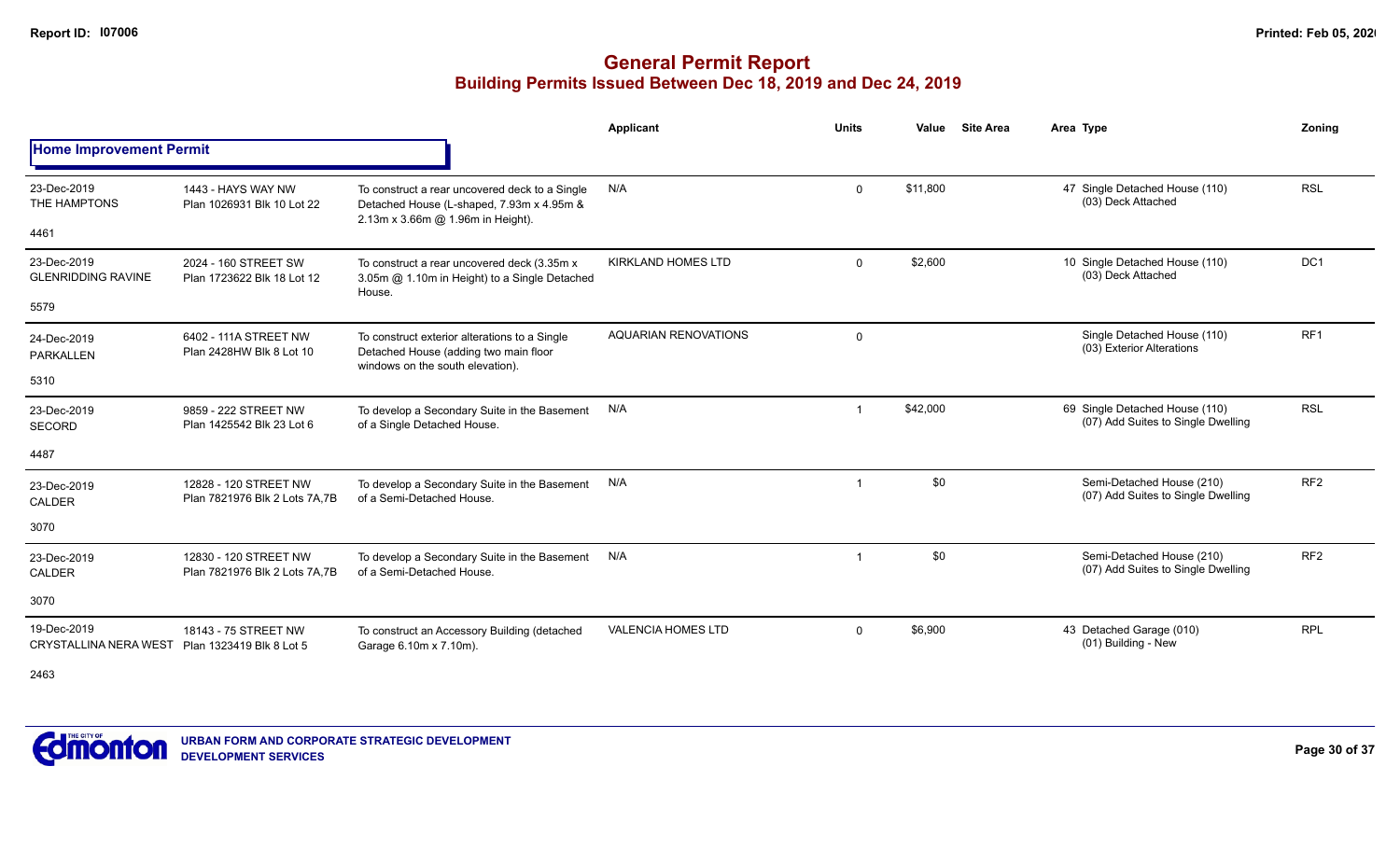|                                             |                                                      |                                                                                                                                                                                                                                                     | Applicant                                              | <b>Units</b>   | Value    | <b>Site Area</b> | Area Type                                                         | <b>Zoning</b>   |
|---------------------------------------------|------------------------------------------------------|-----------------------------------------------------------------------------------------------------------------------------------------------------------------------------------------------------------------------------------------------------|--------------------------------------------------------|----------------|----------|------------------|-------------------------------------------------------------------|-----------------|
| <b>Home Improvement Permit</b>              |                                                      |                                                                                                                                                                                                                                                     |                                                        |                |          |                  |                                                                   |                 |
| 19-Dec-2019<br><b>GRIESBACH</b>             | <b>NW</b><br>Plan 1822264 Blk 27 Lot 7               | 6222 - HAMPTON GRAY AVENUI To construct an Accessory Building (detached<br>Garage (6.71m x 6.71m)).                                                                                                                                                 | <b>HOMES BY AVI</b>                                    | $\mathbf 0$    | \$7,300  |                  | 45 Detached Garage (010)<br>(01) Building - New                   | <b>GLG</b>      |
| 3111                                        |                                                      |                                                                                                                                                                                                                                                     |                                                        |                |          |                  |                                                                   |                 |
| 24-Dec-2019<br><b>LENDRUM PLACE</b><br>5270 | 5911 - 115 STREET NW<br>Plan 2955MC Blk 13 Lot 2     | To construct a front and rear uncovered deck<br>to a Single Detached House (front deck,<br>irregular shape $2.70m \times 1.55m$ @ 0.60m in<br>Height; rear deck, irregular shape, 2.00m x<br>2.00m @ 0.82m in Height), existing without<br>permits. | N/A                                                    | $\Omega$       | \$1,100  |                  | 4 Single Detached House (110)<br>(03) Deck Attached               | RF <sub>1</sub> |
| 24-Dec-2019<br><b>LENDRUM PLACE</b><br>5270 | 5911 - 115 STREET NW<br>Plan 2955MC Blk 13 Lot 2     | To construct a front and rear uncovered deck<br>to a Single Detached House (front deck,<br>irregular shape 2.70m x 1.55m @ 0.60m in<br>Height; rear deck, irregular shape, 2.00m x<br>2.00m @ 0.82m in Height), existing without<br>permits.        | N/A                                                    | $\mathbf 0$    | \$1,100  |                  | 4 Single Detached House (110)<br>(03) Deck Attached               | RF <sub>1</sub> |
| 18-Dec-2019<br><b>JASPER PARK</b>           | 8901 - 155 STREET NW<br>Plan 5191HW Blk 7 Lot 1      | To develop a Secondary Suite in the basement<br>of a Single Detached House (New Suite).                                                                                                                                                             | DAVERY HOMES OF DISTINCTION LTD                        | $\overline{1}$ | \$60,000 |                  | Single Detached House (110)<br>(07) Add Suites to Single Dwelling | RF <sub>1</sub> |
| 4230                                        |                                                      |                                                                                                                                                                                                                                                     |                                                        |                |          |                  |                                                                   |                 |
| 18-Dec-2019<br><b>BATURYN</b>               | 9944 - 173 AVENUE NW<br>Plan 7722048 Blk 1 Lot 163   | To construct a rear uncovered deck to a Single<br>Detached House (3.22m x 2.59m @ .7m in<br>Height).                                                                                                                                                | <b>WEARY LAW BARRISTERS &amp;</b><br><b>SOLICITORS</b> | $\Omega$       | \$2,100  |                  | 8 Single Detached House (110)<br>(03) Deck Attached               | RF <sub>1</sub> |
| 3030                                        |                                                      |                                                                                                                                                                                                                                                     |                                                        |                |          |                  |                                                                   |                 |
| 20-Dec-2019<br><b>RUTHERFORD</b><br>5454    | 1505 - ROBERTSON WAY SW<br>Plan 0124148 Blk 2 Lot 13 | To construct interior alterations to a Single<br>Detached House (Basement development, NOT<br>to be used as an additional Dwelling).                                                                                                                | N/A                                                    | $\mathbf 0$    | \$6,000  |                  | Single Detached House (110)<br>(03) Interior Alterations          | <b>RSL</b>      |

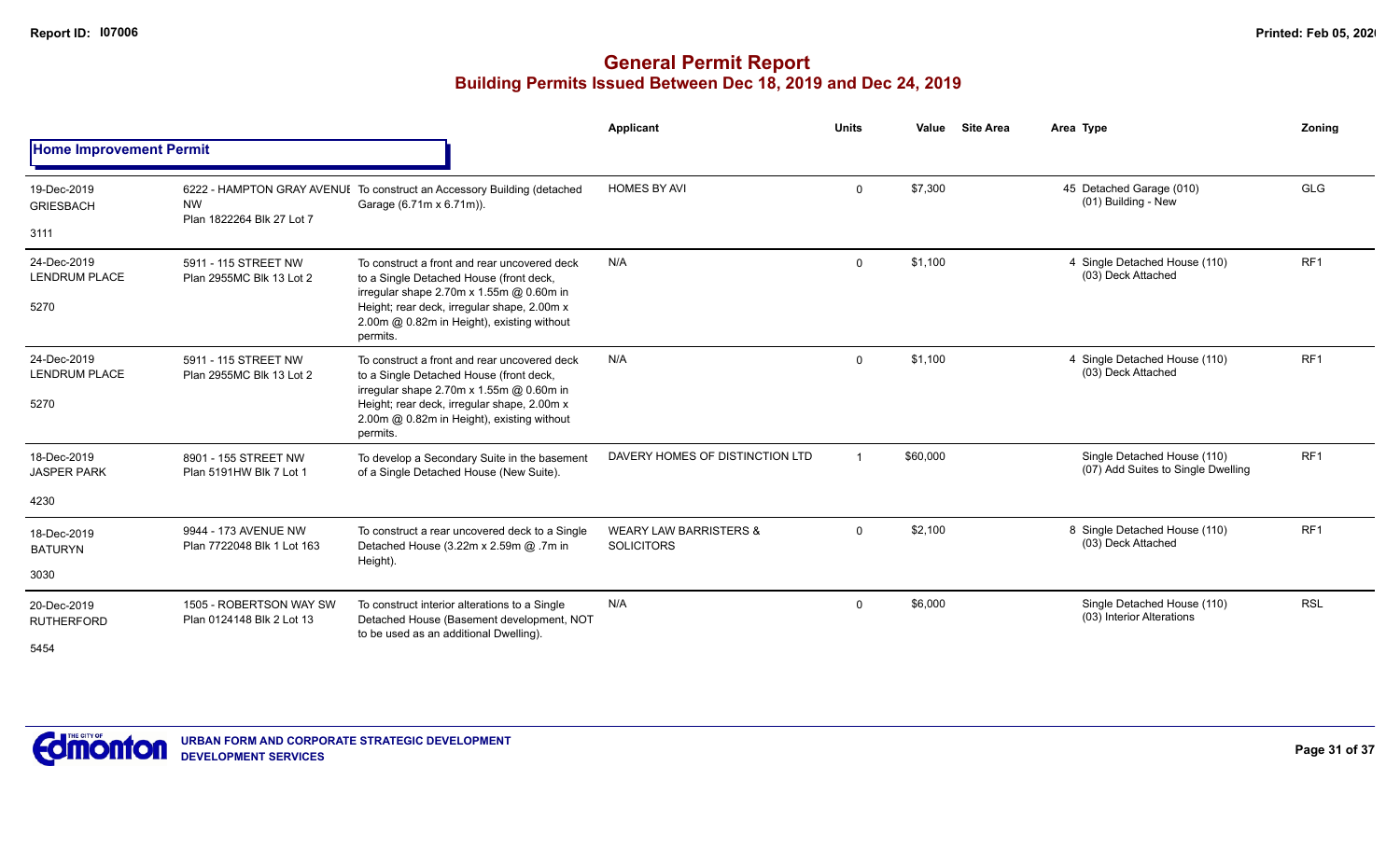|                                                    |                                                             |                                                                                                                                                                                         | <b>Applicant</b>              | <b>Units</b>            | Value    | <b>Site Area</b> | Area Type                                                         | Zoning          |
|----------------------------------------------------|-------------------------------------------------------------|-----------------------------------------------------------------------------------------------------------------------------------------------------------------------------------------|-------------------------------|-------------------------|----------|------------------|-------------------------------------------------------------------|-----------------|
| <b>Home Improvement Permit</b>                     |                                                             |                                                                                                                                                                                         |                               |                         |          |                  |                                                                   |                 |
| 23-Dec-2019<br><b>RITCHIE</b>                      | 9765 - 79 AVENUE NW<br>Plan 3150Q Blk 37 Lot 2              | To construct interior alterations to a Single<br>Detached House (adding 3 beam on main floor).                                                                                          | TWO GIRLS AND A HAMMER INC    | $\Omega$                | \$20,000 |                  | Single Detached House (110)<br>(03) Interior Alterations          | RF <sub>3</sub> |
| 6610                                               |                                                             |                                                                                                                                                                                         |                               |                         |          |                  |                                                                   |                 |
| 23-Dec-2019<br><b>DESROCHERS AREA</b>              | 1311 - DARBY WAY SW<br>Plan 1823252 Blk 8 Lot 17            | To construct an Accessory Building (detached<br>Garage (6.71m x 6.1m)).                                                                                                                 | <b>JAYMAN MASTERBUILT INC</b> | $\mathbf 0$             | \$6,600  |                  | 41 Detached Garage (010)<br>(01) Building - New                   | <b>RMD</b>      |
| 5463                                               |                                                             |                                                                                                                                                                                         |                               |                         |          |                  |                                                                   |                 |
| 18-Dec-2019<br>THE ORCHARDS AT<br><b>ELLERSLIE</b> | 630 - ORCHARDS BOULEVARD<br>SW<br>Plan 1723624 Blk 25 Lot 1 | To develop a Secondary Suite in the Basement<br>of a Single Detached House.                                                                                                             | N/A                           | $\overline{\mathbf{1}}$ | \$15,000 |                  | Single Detached House (110)<br>(07) Add Suites to Single Dwelling | <b>RMD</b>      |
| 6216                                               |                                                             |                                                                                                                                                                                         |                               |                         |          |                  |                                                                   |                 |
| 20-Dec-2019<br><b>WINDERMERE</b><br>5570           | 17711 - 9A AVENUE SW<br>Plan 1525626 Blk 18 Lot 5           | To construct interior alterations in the Basement N/A<br>of a Single Detached House (Basement<br>development w/ wetbar, NOT to be used as an<br>additional Dwelling).                   |                               | $\mathbf{0}$            | \$28,000 |                  | Single Detached House (110)<br>(03) Interior Alterations          | DC <sub>1</sub> |
| 23-Dec-2019<br><b>BRINTNELL</b><br>2110            | 15412 - 49 STREET NW<br>Plan 0523043 Blk 8 Lot 88           | To construct interior alterations to a Single<br>Detached House (Basement development w/<br>kitchen. NOT to be used as an additional<br>Dwelling) (2 Bed, 1 Bath, Living Room, Kitchen, | N/A                           | $\Omega$                | \$20,000 |                  | Single Detached House (110)<br>(03) Interior Alterations          | <b>RSL</b>      |
|                                                    | 1429 - WATT DRIVE SW                                        | Utility).<br>To develop a Secondary Suite in the Basement                                                                                                                               | N/A                           | $\overline{\mathbf{1}}$ | \$28,500 |                  | Single Detached House (110)                                       | <b>RSL</b>      |
| 18-Dec-2019<br><b>WALKER</b>                       | Plan 1325195 Blk 11 Lot 71                                  | of a Single Detached House.                                                                                                                                                             |                               |                         |          |                  | (07) Add Suites to Single Dwelling                                |                 |
| 6662                                               |                                                             |                                                                                                                                                                                         |                               |                         |          |                  |                                                                   |                 |
| 20-Dec-2019<br><b>KENSINGTON</b>                   | 13336 - 118 STREET NW<br>Plan 4423MC Blk 19 Lot 4           | To construct exterior alterations to a Single<br>Detached House (remove rear addition - hot tub                                                                                         | PEAK IMPROVEMENTS LTD         | $\mathbf 0$             |          |                  | Single Detached House (110)<br>(03) Exterior Alterations          | RF <sub>1</sub> |
| 3250                                               |                                                             | enclosure and replace siding on rear elevation<br>of the house).                                                                                                                        |                               |                         |          |                  |                                                                   |                 |

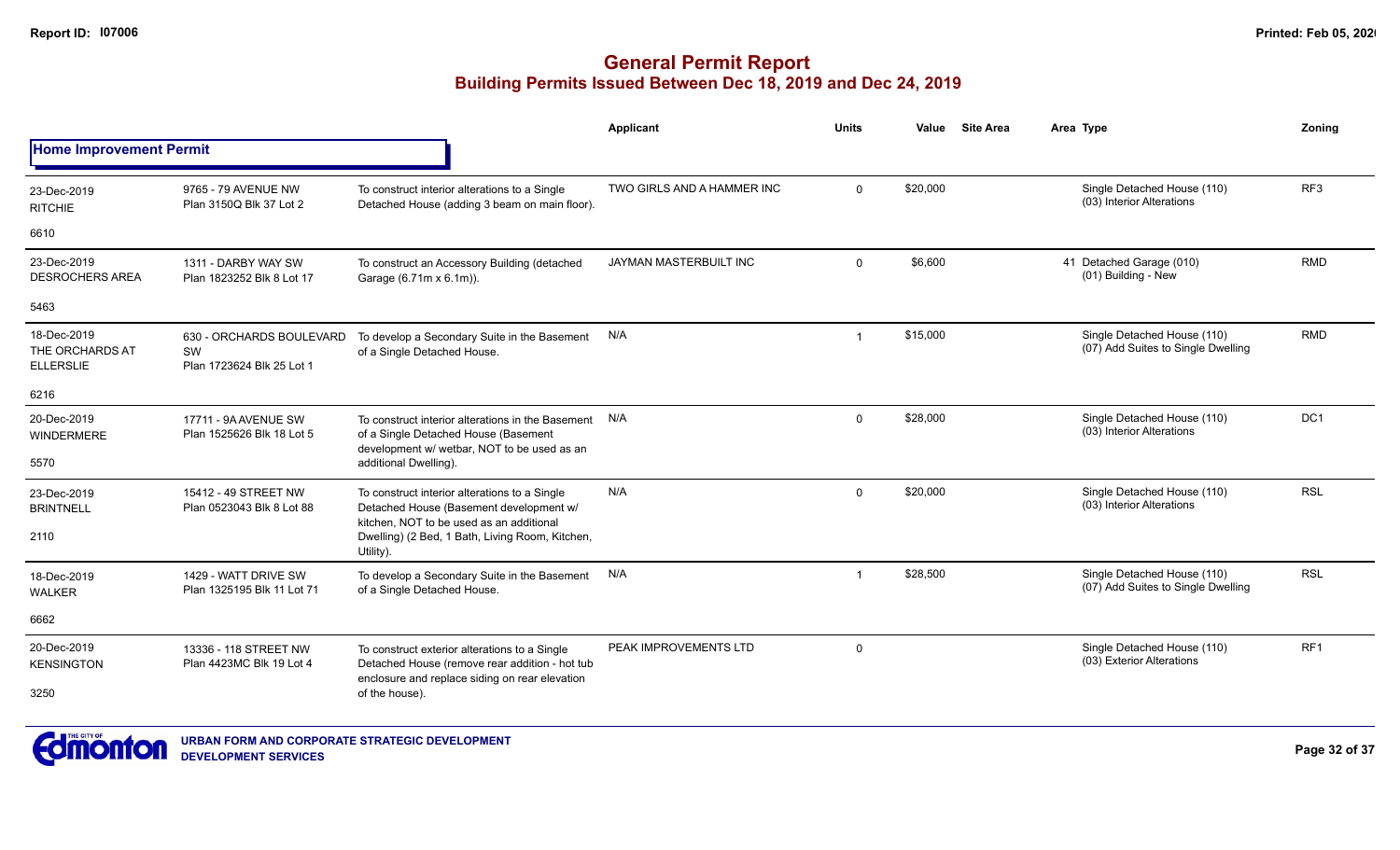|                                           |                                                    |                                                                                                                                                                                                                                 | <b>Applicant</b>          | <b>Units</b>   | Value    | <b>Site Area</b> | Area Type                                                            | Zoning          |
|-------------------------------------------|----------------------------------------------------|---------------------------------------------------------------------------------------------------------------------------------------------------------------------------------------------------------------------------------|---------------------------|----------------|----------|------------------|----------------------------------------------------------------------|-----------------|
| <b>Home Improvement Permit</b>            |                                                    |                                                                                                                                                                                                                                 |                           |                |          |                  |                                                                      |                 |
| 20-Dec-2019<br><b>RAPPERSWILL</b><br>3370 | Plan 1324798 Blk 102 Lot 18                        | 191 - RAPPERSWILL DRIVE NW To construct interior alterations to a Single<br>Detached House (Basement development w/<br>wetbar, NOT to be used as an additional<br>Dwelling) (1 Bed, 1 Bath, Storage, Rec Area<br>with Wet bar). | <b>BERRY HOMES LTD</b>    | 0              | \$30,000 |                  | Single Detached House (110)<br>(03) Interior Alterations             | <b>RSL</b>      |
| 19-Dec-2019<br><b>LAUREL</b>              | 1824 - 16B AVENUE NW<br>Plan 1620504 Blk 1 Lot 19  | To develop a Secondary Suite in the Basement<br>of a Single Detached House.                                                                                                                                                     | N/A                       | $\overline{1}$ | \$42,000 |                  | 76 Single Detached House (110)<br>(07) Add Suites to Single Dwelling | <b>RSL</b>      |
| 6444                                      |                                                    |                                                                                                                                                                                                                                 |                           |                |          |                  |                                                                      |                 |
| 20-Dec-2019<br><b>BROOKSIDE</b>           | 14331 - 47 AVENUE NW<br>Plan 4011RS Blk 22 Lot 19  | To demolish a Single Detached House and<br>Accessory building (detached Garage).                                                                                                                                                | N/A                       | 0              | \$3,400  |                  | Detached Garage(010)<br>(99) Demolition                              | RF <sub>1</sub> |
| 5090                                      |                                                    |                                                                                                                                                                                                                                 |                           |                |          |                  |                                                                      |                 |
| 20-Dec-2019<br><b>BROOKSIDE</b>           | 14331 - 47 AVENUE NW<br>Plan 4011RS Blk 22 Lot 19  | To demolish a Single Detached House and<br>Accessory building (detached Garage).                                                                                                                                                | N/A                       | $-1$           | \$6,500  |                  | Single Detached House (110)<br>(99) Demolition                       | RF <sub>1</sub> |
| 5090                                      |                                                    |                                                                                                                                                                                                                                 |                           |                |          |                  |                                                                      |                 |
| 23-Dec-2019<br><b>SECORD</b>              | 22515 - 96 AVENUE NW<br>Plan 1723645 Blk 6 Lot 142 | To construct interior alterations to a Single<br>Detached House (Basement development, NOT<br>to be used as an additional Dwelling).                                                                                            | N/A                       | $\mathbf 0$    | \$5,000  |                  | Single Detached House (110)<br>(03) Interior Alterations             | <b>RMD</b>      |
| 4487                                      |                                                    |                                                                                                                                                                                                                                 |                           |                |          |                  |                                                                      |                 |
| 23-Dec-2019<br><b>WALKER</b>              | 1623 - 64 STREET SW<br>Plan 0729907 Blk 11 Lot 41A | To construct interior alterations to a<br>Semi-Detached House (Basement development,<br>NOT to be used as an additional Dwelling),                                                                                              | N/A                       | $\mathbf 0$    | \$4,000  |                  | Semi-Detached House (210)<br>(03) Interior Alterations               | RF4             |
| 6662                                      |                                                    | (1 living room, 1 mechanical room, 1 Storage,<br>and 1 Laundry)                                                                                                                                                                 |                           |                |          |                  |                                                                      |                 |
| 19-Dec-2019<br><b>SUMMERSIDE</b>          | 1420 - 70 STREET SW<br>Plan 0624229 Blk 29 Lot 21  | To construct an Accessory Building (detached<br>Garage, 6.10m x 6.71m).                                                                                                                                                         | <b>STATUS CONTRACTING</b> | $\mathbf 0$    | \$6,600  |                  | 41 Detached Garage (010)<br>(01) Building - New                      | <b>RPL</b>      |
| 6213                                      |                                                    |                                                                                                                                                                                                                                 |                           |                |          |                  |                                                                      |                 |

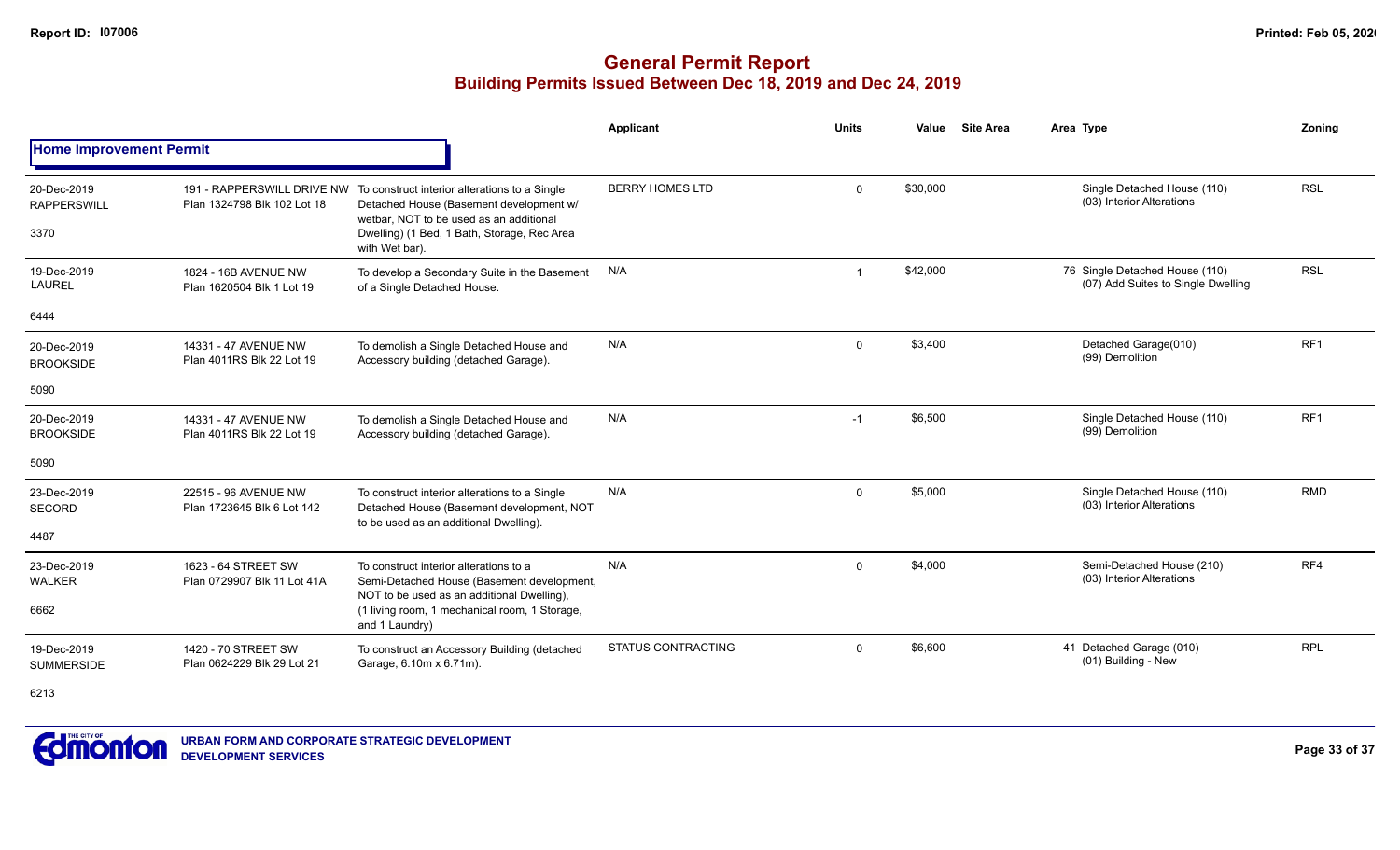|                                                  |                                                      |                                                                                                                                                                                                                                   | <b>Applicant</b>          | <b>Units</b> | Value    | <b>Site Area</b> | Area Type                                                | Zonina     |
|--------------------------------------------------|------------------------------------------------------|-----------------------------------------------------------------------------------------------------------------------------------------------------------------------------------------------------------------------------------|---------------------------|--------------|----------|------------------|----------------------------------------------------------|------------|
| <b>Home Improvement Permit</b>                   |                                                      |                                                                                                                                                                                                                                   |                           |              |          |                  |                                                          |            |
| 18-Dec-2019<br><b>QUEEN ALEXANDRA</b><br>5330    | 10730 - 74 AVENUE NW<br>Plan 1921372 Blk 5 Lot 28A   | To construct exterior alterations to an<br>Accessory Building (mutual detached Garage<br>overall size (12.00m x 6.81m), existing without<br>permits.                                                                              | FOX PROPERTIES INC.       | $\mathbf 0$  | \$6,700  |                  | 41 Detached Garage (010)<br>(01) Building - New          | RF3, RF3   |
| 20-Dec-2019<br><b>GRIESBACH</b><br>3111          | 1531 - KINROSS ROAD NW<br>Plan 0524289 Blk 4 Lot 21  | To construct interior alterations to a Single<br>Detached House (Basement development, NOT<br>to be used as an additional Dwelling) (1<br>bedroom, 1 bathroom, mechanical room).                                                  | N/A                       | $\Omega$     | \$5,000  |                  | Single Detached House (110)<br>(03) Interior Alterations | GLD        |
| 20-Dec-2019<br><b>GLENRIDDING RAVINE</b><br>5579 | 1348 - 157 STREET SW<br>Plan 1723488 Blk 19 Lot 11   | To construct a rear uncovered deck to a Single<br>Detached House (4.12m x 3.66m @ 0.96m in<br>Height).                                                                                                                            | <b>HOMES BY AVI</b>       | $\mathbf 0$  | \$3,800  |                  | 15 Single Detached House (110)<br>(03) Deck Attached     | <b>RSL</b> |
| 19-Dec-2019<br><b>MCCONACHIE AREA</b><br>2521    | 17551 - 57 STREET NW<br>Plan 1525713 Blk 12 Lot 80   | To construct interior alterations to a Single<br>Detached House (Basement development, NOT<br>to be used as an additional Dwelling).                                                                                              | N/A                       | $\mathbf 0$  | \$4,500  |                  | Single Detached House (110)<br>(03) Interior Alterations | <b>RSL</b> |
| 24-Dec-2019<br><b>EDGEMONT</b><br>4462           | 3385 - ERLANGER BEND NW<br>Plan 1920259 Blk 2 Lot 25 | To construct interior alterations (Basement<br>development, NOT to be used as an additional<br>Dwelling) (1 Bath, Living Room with Wet Bar,<br>Utility).                                                                          | N/A                       | $\Omega$     | \$4,000  |                  | Single Detached House (110)<br>(03) Interior Alterations | <b>RMD</b> |
| 20-Dec-2019<br><b>SECORD</b><br>4487             | 9716 - 223 STREET NW<br>Plan 1425542 Blk 24 Lot 48   | To construct interior alterations to a Single<br>Detached House (Basement development, NOT<br>to be used as an additional Dwelling), (1<br>bedroom, 1 bathroom, living area, mechanical<br>room, NO wet bar or kitchen).          | N/A                       | $\mathbf 0$  | \$9,500  |                  | Single Detached House (110)<br>(03) Interior Alterations | <b>RSL</b> |
| 18-Dec-2019<br><b>EDGEMONT</b><br>4462           | Plan 1822455 Blk 26 Lot 58                           | 671 - EAGLESON CRESCENT N\ To construct interior alterations to a<br>Semi-detached House (Basement development,<br>NOT to be used as an additional Dwelling)<br>(Family Room, Prayer Room, 1 Bathroom, NO<br>Wet bar or kitchen). | SNIHUR CONSTRUCTION GROUP | $\Omega$     | \$20,000 |                  | Semi-Detached House (210)<br>(03) Interior Alterations   | <b>RMD</b> |

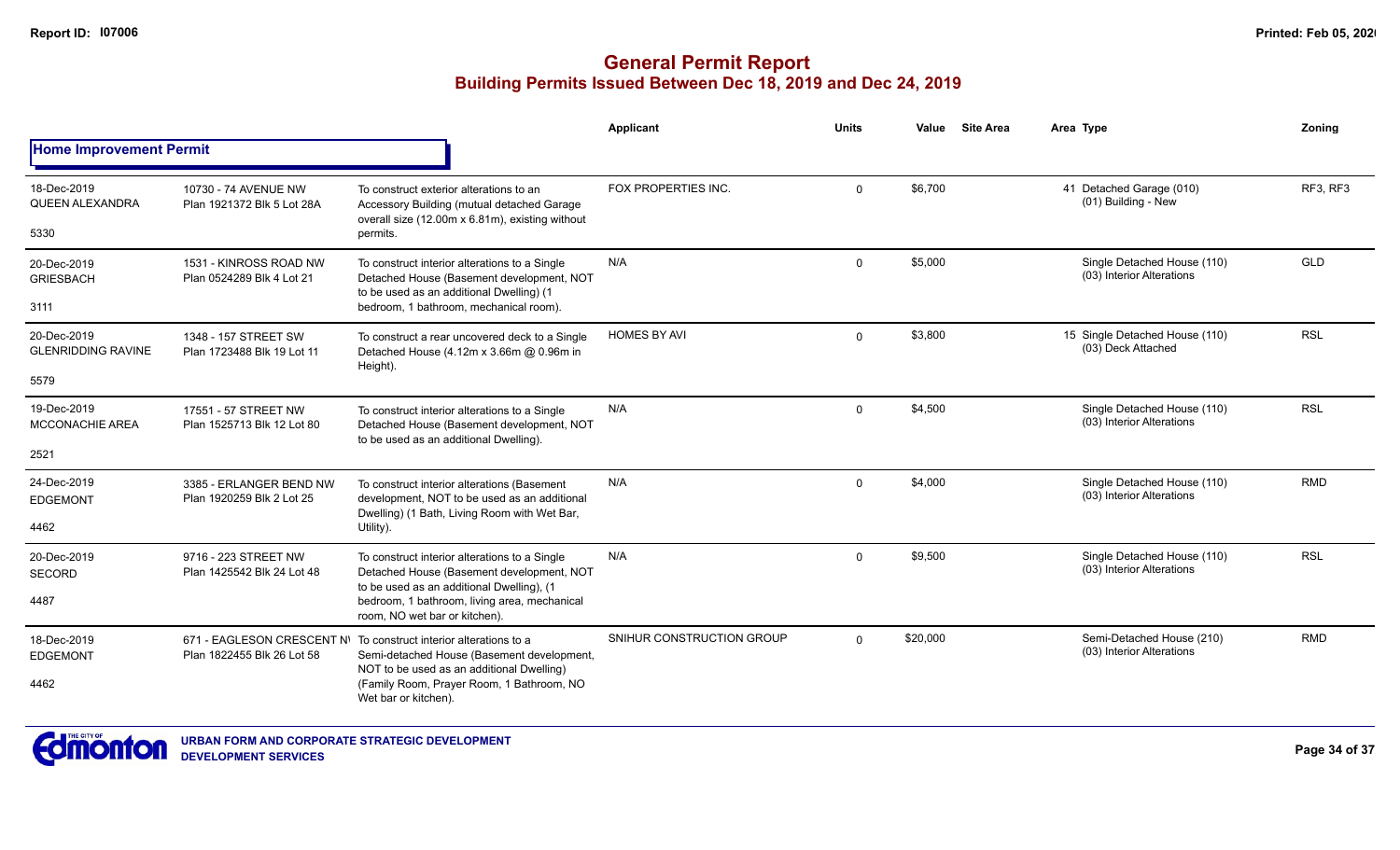|                                        |                                                         |                                                                                                                                                                                           | <b>Applicant</b>                            | <b>Units</b>   | Value    | <b>Site Area</b> | Area Type                                                | Zonina                                                                            |
|----------------------------------------|---------------------------------------------------------|-------------------------------------------------------------------------------------------------------------------------------------------------------------------------------------------|---------------------------------------------|----------------|----------|------------------|----------------------------------------------------------|-----------------------------------------------------------------------------------|
| <b>Home Improvement Permit</b>         |                                                         |                                                                                                                                                                                           |                                             |                |          |                  |                                                          | <b>RSL</b><br>DC <sub>1</sub><br>RF <sub>1</sub><br>RF <sub>1</sub><br><b>RSL</b> |
| 18-Dec-2019<br><b>EDGEMONT</b><br>4462 | 5440 - EDWORTHY WAY NW<br>Plan 1320806 Blk 13 Lot 42    | To construct interior alterations to a Single<br>Detached House (Basement development, NOT<br>to be used as an additional Dwelling) (2 Bed, 1<br>Bath, Sitting Area, Lounge with Wet Bar, | N/A                                         | $\mathbf 0$    | \$50,000 |                  | Single Detached House (110)<br>(03) Interior Alterations |                                                                                   |
|                                        |                                                         | Storage).                                                                                                                                                                                 |                                             |                |          |                  |                                                          |                                                                                   |
| 18-Dec-2019<br><b>RAPPERSWILL</b>      | 12224 - 177 AVENUE NW<br>Plan 1525031 Blk 108 Lot 94    | To construct interior alterations to a Single<br>Detached House (Basement development, NOT<br>to be used as an additional Dwelling) (2 Bed, 1                                             | N/A                                         | $\mathbf 0$    | \$30,000 |                  | Single Detached House (110)<br>(03) Interior Alterations |                                                                                   |
| 3370                                   |                                                         | Bath, Living Area, Laundry Room, NO Wet bar<br>or Kitchen).<br>To construct a rear uncovered deck to a Single                                                                             |                                             |                |          |                  |                                                          |                                                                                   |
| 18-Dec-2019<br><b>CANOSSA</b>          | 17220 - 113B STREET NW<br>Plan 9323167 Blk 72 Lot 34    | Detached House, existing without permits                                                                                                                                                  | N/A                                         | $\Omega$       | \$4,600  |                  | 18 Single Detached House (110)<br>(03) Deck Attached     |                                                                                   |
| 3080                                   |                                                         | (3.52m x 5.17m @ 0.88m in Height).                                                                                                                                                        |                                             |                |          |                  |                                                          |                                                                                   |
| 18-Dec-2019<br><b>LAURIER HEIGHTS</b>  | 143A - LAURIER DRIVE NW<br>Plan 1820749 Blk 13 Lot 12A  | To construct an Accessory Building (detached<br>Garage, 7.01m x 7.32m), existing without<br>permits.                                                                                      | PK DEVELOPMENTS CONSTRUCTION<br><b>CORP</b> | $\overline{0}$ | \$8,300  |                  | 51 Detached Garage (010)<br>(01) Building - New          |                                                                                   |
| 3270                                   |                                                         |                                                                                                                                                                                           |                                             |                |          |                  |                                                          |                                                                                   |
| 19-Dec-2019<br>THE HAMPTONS            | 891 - HODGINS ROAD NW<br>Plan 0723895 Blk 44 Lot 13     | To construct interior alterations to a Single<br>Detached House (Basement development, NOT<br>to be used as an additional Dwelling). 1                                                    | N/A                                         | $\Omega$       | \$3,000  |                  | Single Detached House (110)<br>(03) Interior Alterations |                                                                                   |
| 4461                                   |                                                         | BEDROOM, 1 BATHROOM, 1 DEN                                                                                                                                                                |                                             |                |          |                  |                                                          |                                                                                   |
| 19-Dec-2019<br><b>WALKER</b>           | 1163 - WATT DRIVE SW<br>Plan 1823360 Blk 10 Lot 1       | To construct an Accessory Building (detached<br>Garage, 6.10m x 6.10m).                                                                                                                   | <b>MONTORIO HOMES</b>                       | $\Omega$       | \$6,000  |                  | 37 Detached Garage (010)<br>(01) Building - New          | <b>RPL</b>                                                                        |
| 6662                                   |                                                         |                                                                                                                                                                                           |                                             |                |          |                  |                                                          |                                                                                   |
| 20-Dec-2019<br><b>ALLARD</b>           | 5704 - ALLBRIGHT COURT SW<br>Plan 1624280 Blk 23 Lot 43 | To construct interior alterations to a Single<br>Detached House (Basement development, NOT<br>to be used as an additional Dwelling) (1                                                    | <b>MARCSON HOMES LTD</b>                    | $\mathbf{0}$   | \$14,600 |                  | Single Detached House (110)<br>(03) Interior Alterations | <b>RMD</b>                                                                        |
| 5458                                   |                                                         | bedroom, 1 bathroom, mechanical room).                                                                                                                                                    |                                             |                |          |                  |                                                          |                                                                                   |

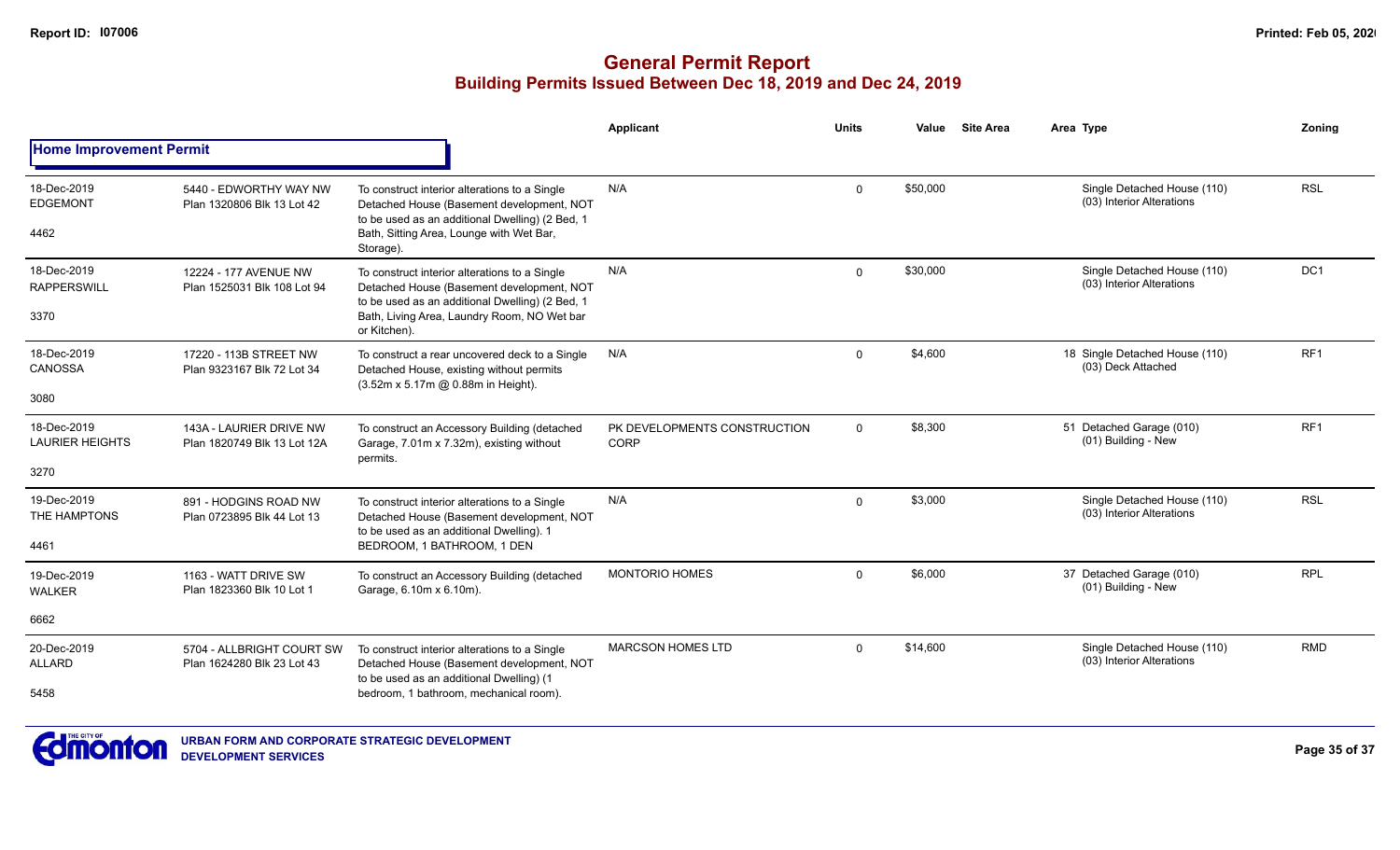|                                               |                                                         |                                                                                                                                                                                                                                   | Applicant                | <b>Units</b> | Value    | <b>Site Area</b> | Area Type                                                | Zoning      |
|-----------------------------------------------|---------------------------------------------------------|-----------------------------------------------------------------------------------------------------------------------------------------------------------------------------------------------------------------------------------|--------------------------|--------------|----------|------------------|----------------------------------------------------------|-------------|
| <b>Home Improvement Permit</b>                |                                                         |                                                                                                                                                                                                                                   |                          |              |          |                  |                                                          |             |
| 19-Dec-2019<br><b>CY BECKER</b><br>2611       | 17123 - 49 STREET NW<br>Plan 1422160 Blk 12 Lot 10      | To construct interior alterations to a Single<br>Detached House (Basement development, NOT<br>to be used as an additional Dwelling), (1 open<br>area / living area, 1 bathroom, mechanical room,<br>NO wet bar or kitchen).       | N/A                      | $\Omega$     | \$20,000 |                  | Single Detached House (110)<br>(03) Interior Alterations | <b>RPL</b>  |
| 18-Dec-2019<br>PAISLEY<br>5469                | 3405 - PARKER LOOP SW<br>Plan 1424486 Blk 1 Lot 36      | To construct interior alterations to Single<br>Detached House (Basement development, NOT<br>to be used as an additional Dwelling), (1<br>bedroom, 1 bathroom, living area, NO wet bar<br>or kitchen).                             | DAVE O'BRIEN CONTRACTING | $\Omega$     | \$33,500 |                  | Single Detached House (110)<br>(03) Interior Alterations | <b>HVLD</b> |
| 18-Dec-2019<br><b>CAMERON HEIGHTS</b><br>4466 | 1215 - CHAHLEY LANDING NW<br>Plan 0728347 Blk 7 Lot 107 | To construct interior alterations to a Single<br>Detached House (Basement development, NOT<br>to be used as an additional Dwelling), (2<br>bedroom, 1 bathroom, 1 laundry room,<br>recreation area, NO wet bar or kitchen).       | <b>PERMIT MASTERS</b>    | $\Omega$     | \$45,000 |                  | Single Detached House (110)<br>(03) Interior Alterations | <b>RSL</b>  |
| 18-Dec-2019<br><b>EDGEMONT</b><br>4462        | 7770 - EIFERT CRESCENT NW<br>Plan 1721514 Blk 10 Lot 17 | To construct interior alterations (Basement<br>development, NOT to be used as an additional<br>Dwelling) (1 Bedroom, 1 Bathroom, Living Area,<br>NO Kitchen or Wet Bar).                                                          | N/A                      | $\Omega$     | \$4,000  |                  | Single Detached House (110)<br>(03) Interior Alterations | <b>RMD</b>  |
| 19-Dec-2019<br>CARLON<br>3470                 | 16239 - 139 STREET NW<br>Plan 1322917 Blk 58 Lot 87     | To construct interior alterations to Single<br>Detached House (Basement development, NOT<br>to be used as an additional Dwelling), (1<br>bathroom, living room, mechanical room,<br>storage, NO wet bar or kitchen NO bedrooms).  | N/A                      | $\Omega$     | \$5,000  |                  | Single Detached House (110)<br>(03) Interior Alterations | <b>RSL</b>  |
| 19-Dec-2019<br><b>WEBBER GREENS</b><br>4740   | 9548 - 213 STREET NW<br>Plan 1025491 Blk 37 Lot 1       | To construct interior alterations to a Single<br>Detached House (Basement development, NOT<br>to be used as an additional Dwelling), (1<br>bedroom, 1 bathroom, 1 wet bar, living room,<br>NO separate entrance to the basement). | N/A                      | $\Omega$     | \$24,000 |                  | Single Detached House (110)<br>(03) Interior Alterations | <b>RPL</b>  |